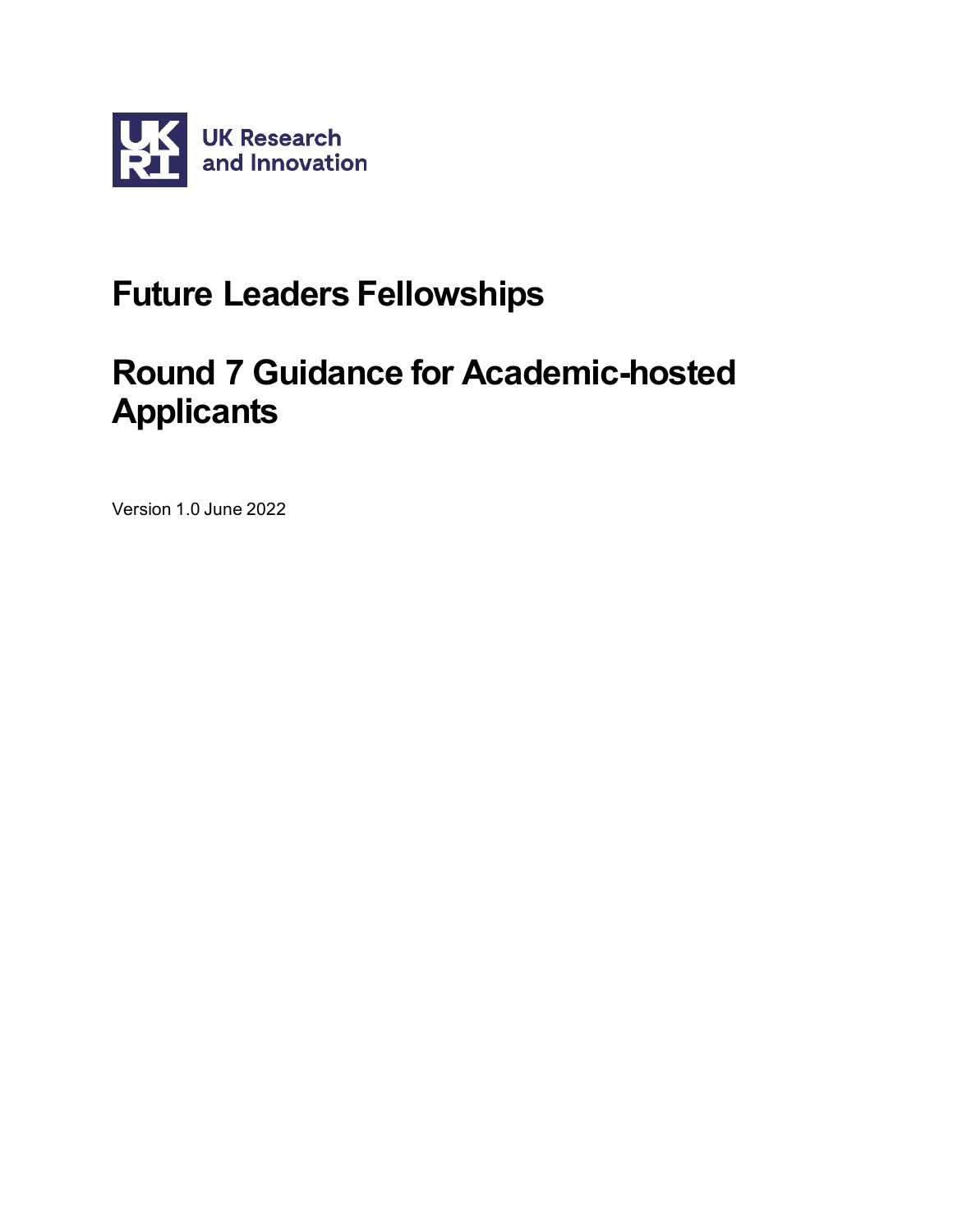| 1            |      |                                                                                        |  |
|--------------|------|----------------------------------------------------------------------------------------|--|
|              | 1.1  |                                                                                        |  |
|              | 1.2  |                                                                                        |  |
|              | 1.3  |                                                                                        |  |
|              | 1.4  |                                                                                        |  |
|              | 1.5  |                                                                                        |  |
|              | 1.6  |                                                                                        |  |
|              | 1.7  |                                                                                        |  |
|              | 1.8  |                                                                                        |  |
|              | 1.9  |                                                                                        |  |
|              | 1.10 |                                                                                        |  |
|              | 1.11 |                                                                                        |  |
|              | 1.12 |                                                                                        |  |
|              |      |                                                                                        |  |
| $\mathbf{2}$ |      |                                                                                        |  |
|              | 2.1  |                                                                                        |  |
|              | 2.2  |                                                                                        |  |
|              | 2.3  |                                                                                        |  |
|              |      | Non-academic-hosted Co-ls when the applicant is hosted in academia 9<br>2.3.1          |  |
|              | 2.4  |                                                                                        |  |
|              | 2.5  |                                                                                        |  |
|              |      | 2.5.1                                                                                  |  |
|              |      | 2.5.2                                                                                  |  |
|              |      | 2.5.3                                                                                  |  |
|              |      | 2.5.4                                                                                  |  |
|              |      | Project Partner/subcontractor entitlement to project outputs and intellectual<br>2.5.5 |  |
|              |      |                                                                                        |  |
| 3            |      |                                                                                        |  |
|              | 3.1  |                                                                                        |  |
|              | 3.2  |                                                                                        |  |
|              | 3.3  |                                                                                        |  |
|              | 3.4  |                                                                                        |  |
|              | 3.5  |                                                                                        |  |
| 4            |      |                                                                                        |  |
|              | 4.1  |                                                                                        |  |
|              |      | 4.1.1                                                                                  |  |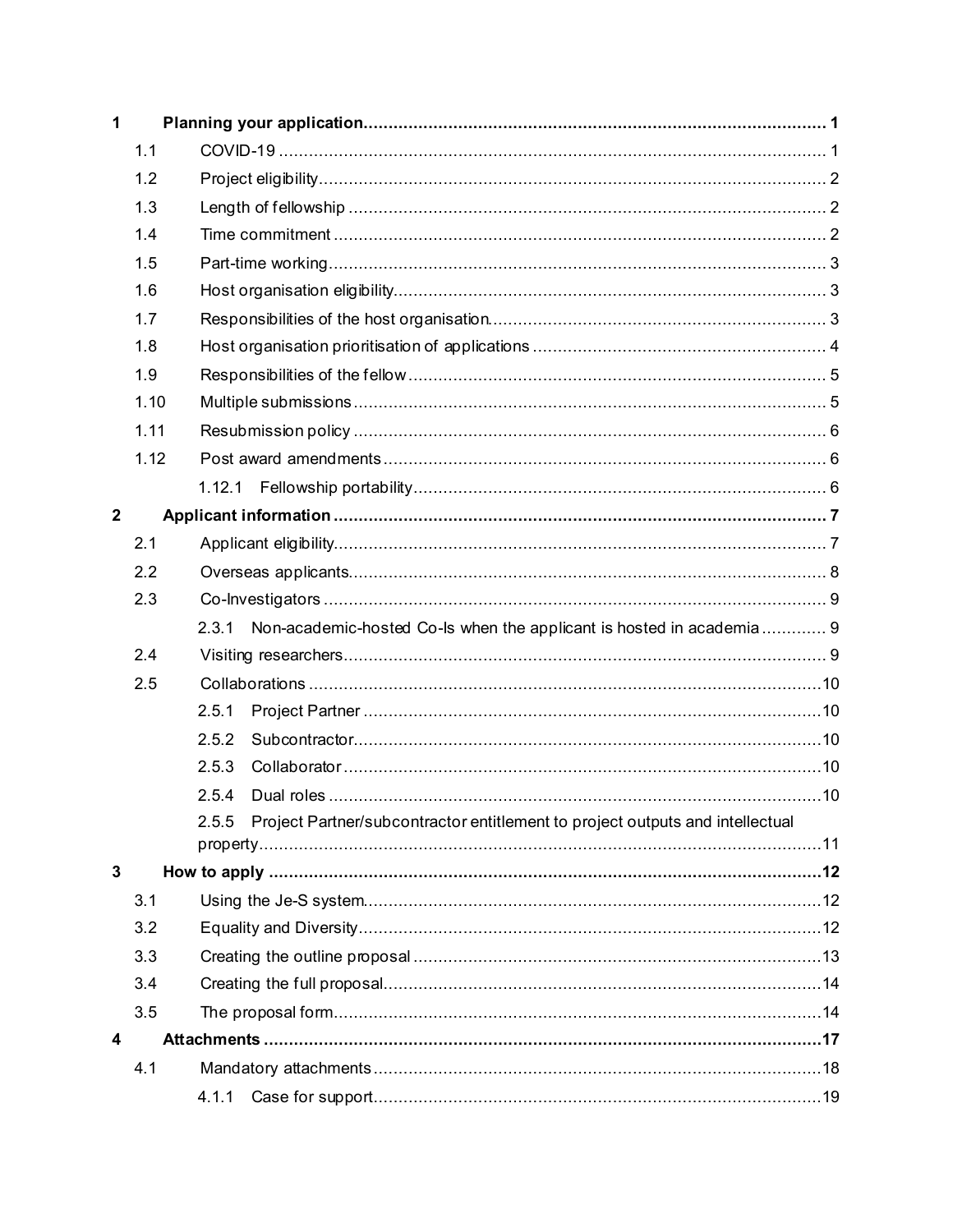|   |     | 4.1.2 |                                                             |    |
|---|-----|-------|-------------------------------------------------------------|----|
|   |     | 4.1.3 |                                                             |    |
|   |     | 4.1.4 |                                                             |    |
|   |     | 4.1.5 |                                                             |    |
|   |     | 4.1.6 |                                                             |    |
|   | 4.2 |       |                                                             |    |
|   |     | 4.2.1 |                                                             |    |
|   |     | 4.2.2 |                                                             |    |
|   |     | 4.2.3 |                                                             |    |
|   |     | 4.2.4 |                                                             |    |
|   |     | 4.2.5 |                                                             |    |
|   |     | 4.2.6 |                                                             |    |
|   |     | 4.2.7 |                                                             |    |
|   |     | 4.2.8 |                                                             |    |
| 5 |     |       |                                                             |    |
|   | 5.1 |       |                                                             |    |
|   | 5.2 |       |                                                             |    |
|   |     | 5.2.1 |                                                             |    |
|   |     | 5.2.2 |                                                             |    |
|   |     | 5.2.3 |                                                             |    |
|   |     | 5.2.4 |                                                             |    |
|   | 5.3 |       |                                                             |    |
|   |     | 5.3.1 |                                                             |    |
|   |     | 5.3.2 |                                                             |    |
|   |     | 5.3.3 |                                                             |    |
|   | 5.4 |       |                                                             |    |
|   | 5.5 |       |                                                             |    |
|   | 5.6 |       |                                                             |    |
|   | 5.7 |       |                                                             |    |
|   | 5.8 |       |                                                             |    |
|   |     |       |                                                             |    |
|   |     |       |                                                             |    |
|   |     |       |                                                             |    |
|   |     |       | Annex $C -$ Anniving for a fellowship on $i$ ob-share basis | 40 |

| Annex C – Applying for a fellowship on job-share basis …………………………………………………40 |  |
|------------------------------------------------------------------------------|--|
|                                                                              |  |
|                                                                              |  |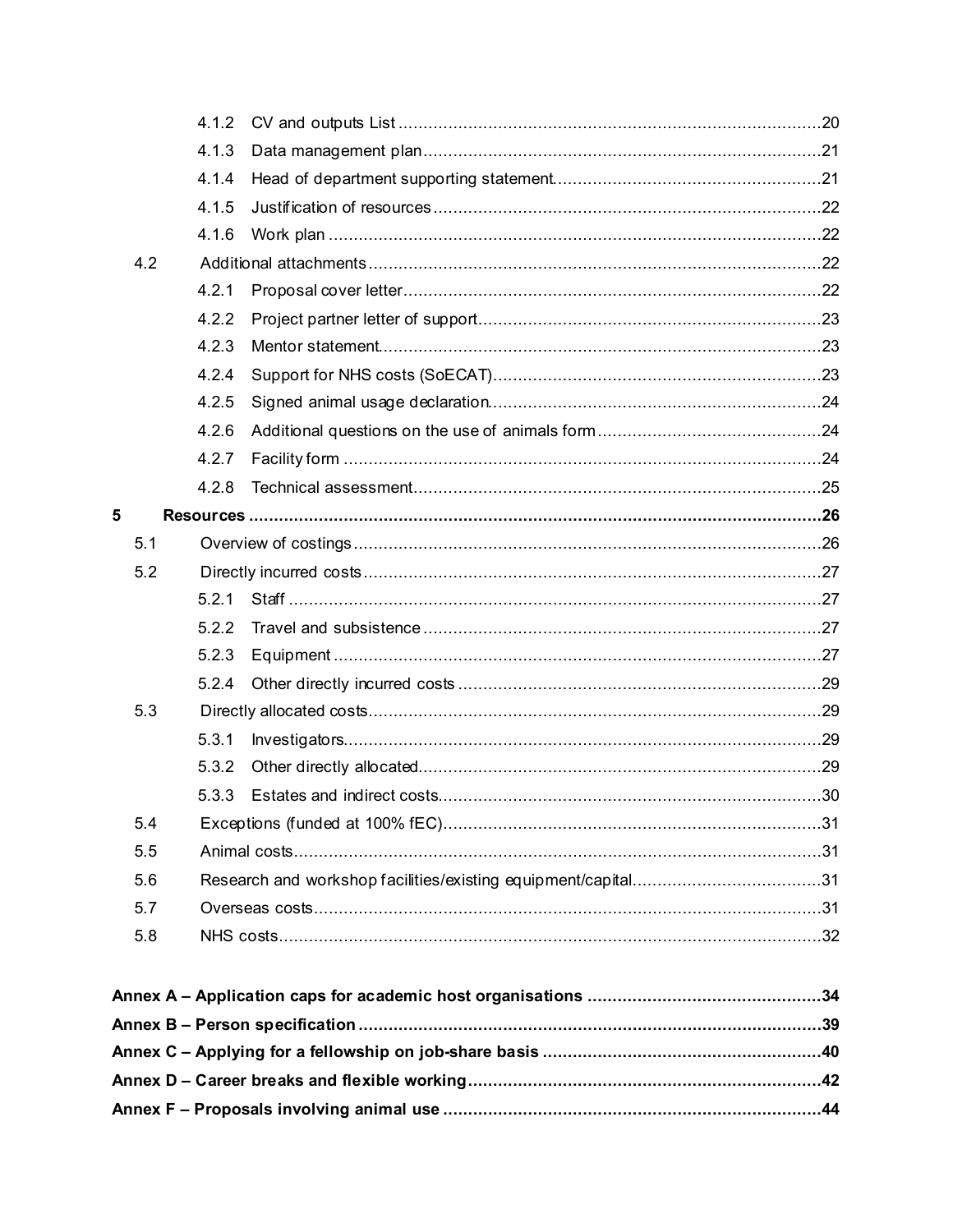| Annex G - NERC British Antarctic Survey ship time and aircraft requests46 |  |
|---------------------------------------------------------------------------|--|
|                                                                           |  |

**Please Note:** Application guidance for the Future Leaders Fellowships scheme has previously been a single document for both academic-hosted and non-academic-hosted applicants. For Round 7, this guidance has been separated out into two documents with information specific to each type of applicant.

Please ensure you are referring to the correct guidance when completing your application.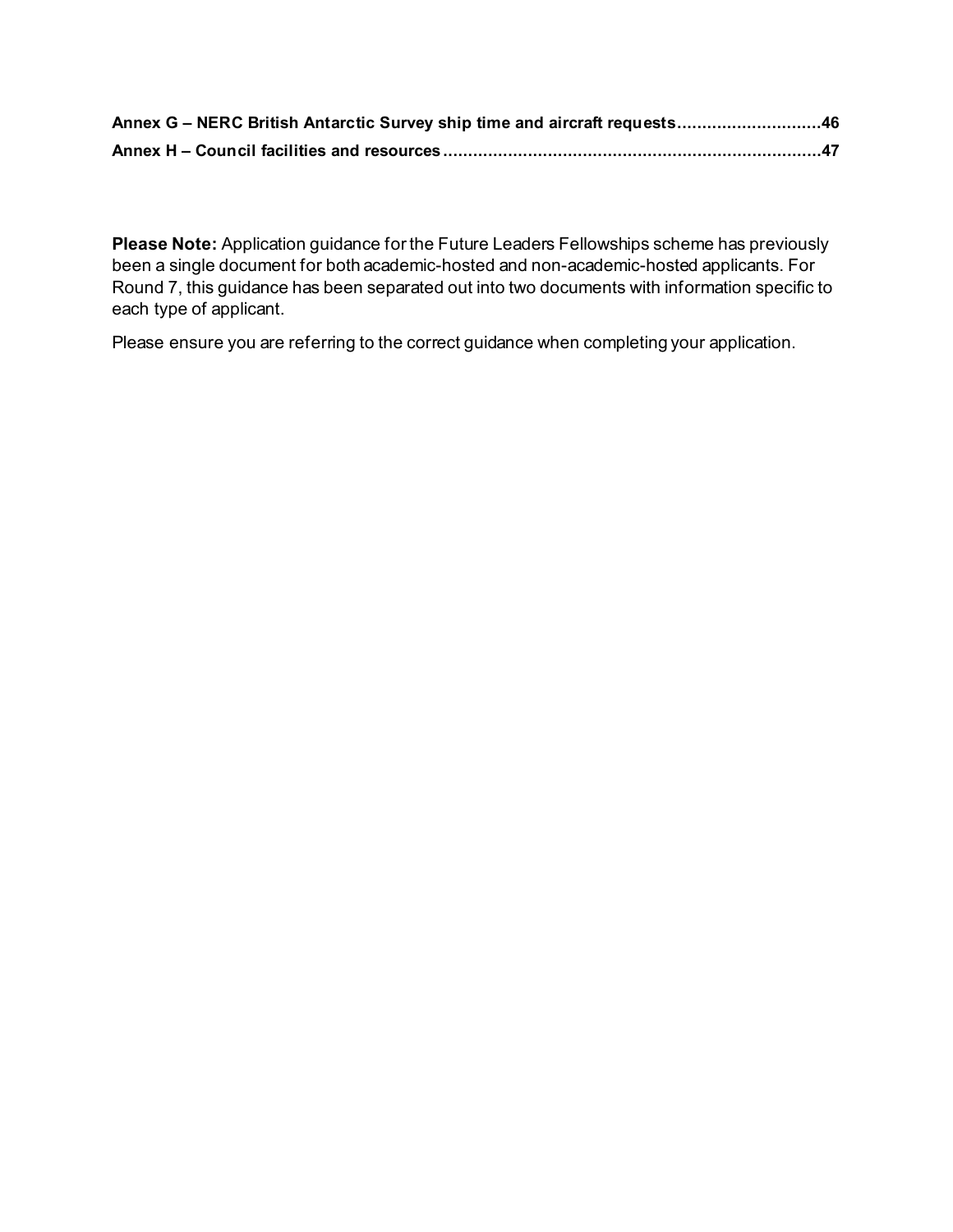# <span id="page-4-0"></span>1 Planning your application

Please note that this guidance should be read in conjunction with details found on the UK Research and Innovation (UKRI) Future Leaders Fellowships (FLF) funding finder for the round you are applying for.

# <span id="page-4-1"></span>1.1 COVID-19

UKRI recognises that the COVID-19 pandemic has caused major interruptions and disruptions across our communities. We are committed to ensuring that individual applicants and their wider team, including partners and networks, are not penalised for any disruption to their career(s) such as breaks and delays, disruptive working patterns and conditions, the loss of on-going work, and role changes that may have been caused by the pandemic.

Reviewers and panel members will be advised to consider the unequal impacts of the impact that COVID-19 related disruption might have had on the track record and career development of those individuals included in the proposal. They will be asked to consider the capability of the applicant and their wider team to deliver the research they are proposing. Where disruptions have occurred applicants can highlight this within their application, if they wish, but there is no requirement to detail the specific circumstances that caused the disruption.

UKRI acknowledges that it is a challenge for applicants to determine the future impacts of COVID-19 while the pandemic continues to evolve. Applications should be based on the information available at the point of submission and, if applicable, the known application specific impacts of COVID-19 should be accounted for. Where known impacts have occurred, these should be highlighted in the application, including the assumptions/information at the point of submission. There is no need to include contingency plans for the potential impacts of COVID-19. Requests for travel both domestically and internationally can be included in accordance with the relevant scheme guidelines, noting the above advice.

Reviewers will receive instructions to assume that changes that arise from the COVID-19 pandemic, post-submission will be resolved, and complications related to COVID-19 should not affect their scores.

Where an application is successful, any changes in circumstances that affect the proposal will be managed Post-Award.

For data analysis purposes, we ask applicants to not include the words 'COV-19', 'COVID-19' or 'Coronavirus' in the summary or title sections unless the application relates to proposed research and/or innovation in this area.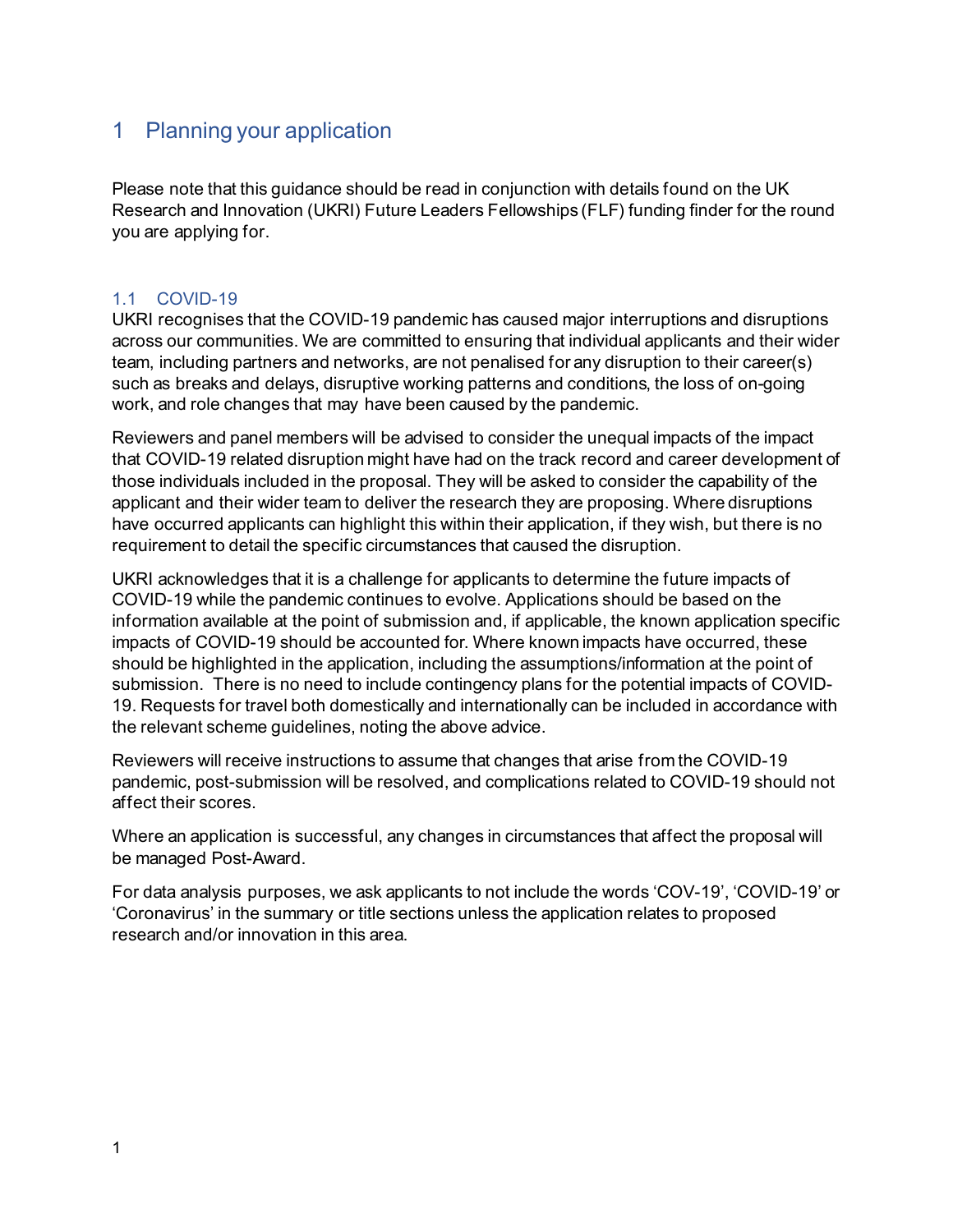#### <span id="page-5-0"></span>1.2 Project eligibility

Fellowships allow an individual to develop their potential through a programme of research and/or innovation and a bespoke training and development program.

FLF applications can be submitted within or across any area(s) of research and/ or innovation covered by UKRI, from basic through to applied research and innovation.

We welcome and encourage applicants from remits including the arts, humanities and social sciences and the [seven technology families,](https://www.ukri.org/blog/the-other-magnificent-seven/) as launched in the [UK's innovation strategy.](https://gbr01.safelinks.protection.outlook.com/?url=https%3A%2F%2Fwww.gov.uk%2Fgovernment%2Fpublications%2Fuk-innovation-strategy-leading-the-future-by-creating-it&data=05%7C01%7CMartin.French%40ukri.org%7Cbdb8b192c5cc4a311ca908da371345f0%7C8bb7e08edaa44a8e927efca38db04b7e%7C0%7C0%7C637882853150285414%7CUnknown%7CTWFpbGZsb3d8eyJWIjoiMC4wLjAwMDAiLCJQIjoiV2luMzIiLCJBTiI6Ik1haWwiLCJXVCI6Mn0%3D%7C3000%7C%7C%7C&sdata=RVThrJzLgB4%2BSU2HkkLgIQr%2B%2F59QdoQJf%2FFSh3oAIbU%3D&reserved=0)

UKRI has not seen a difference in the award rates between applications from different disciplines.

The aim of the scheme is to develop a research or innovation capability and person, that is nationally or internationally leading edge, and goes beyond what other, smaller or project grants could support. The fellowship may be made up of a single programme of work, or through multiple consecutive/ concurrent interlinked projects led by the fellow (a 'Portfolio Fellowship'). Where multiple shorter projects are spread over the 4 or  $4(+3)$  years, applicants should ensure the proposed research and/ or innovation is of sufficient scale and ambition to maximise the potential and career prospects of the fellow.

The FLF Scheme has funded fellowships from £300,000 to over £2m, and there is no preference for lower or higher costed proposals.

# <span id="page-5-1"></span>1.3 Length of fellowship

The FLF follows a 4(+3) model:

- Funding is for four years with the option to apply to renew for up to three additional years (or the equivalent pro-rata) during the last year of their fellowship.
- Applicants should provide details and costing for the first four years in the first instance, or the equivalent length of time extended pro rata for part-time applicants.
- If applying for a  $4(+3)$  model fellowship, the Case for Support should make clear the long-term aims of the programme and why they matter. However, you should only provide specific plans and costings for the first four years as this is what will be peer reviewed at this point. Costings for the additional three years will be sought at the review [stage in year 4.](https://www.ukri.org/what-we-offer/developing-people-and-skills/future-leaders-fellowships/future-leaders-fellowships-guidance/renewal-scheme-for-current-future-leaders-fellows/)

# <span id="page-5-2"></span>1.4 Time commitment

FLF awards allow fellows protected time to concentrate fully on their research and/or innovation, training and development and establishing an independent position by the end of the award. In most cases a fellow is expected to spend 100% of their working time on their fellowship (which includes all activities associated with the fellowship).

• Academic-hosted applicants may spend **up to six hours a week during the initial phase of the award** (pro-rated for part-time applicants) on other commitments and related activities which will enhance their career development (for example, teaching, demonstrating, peer-review, other funded projects).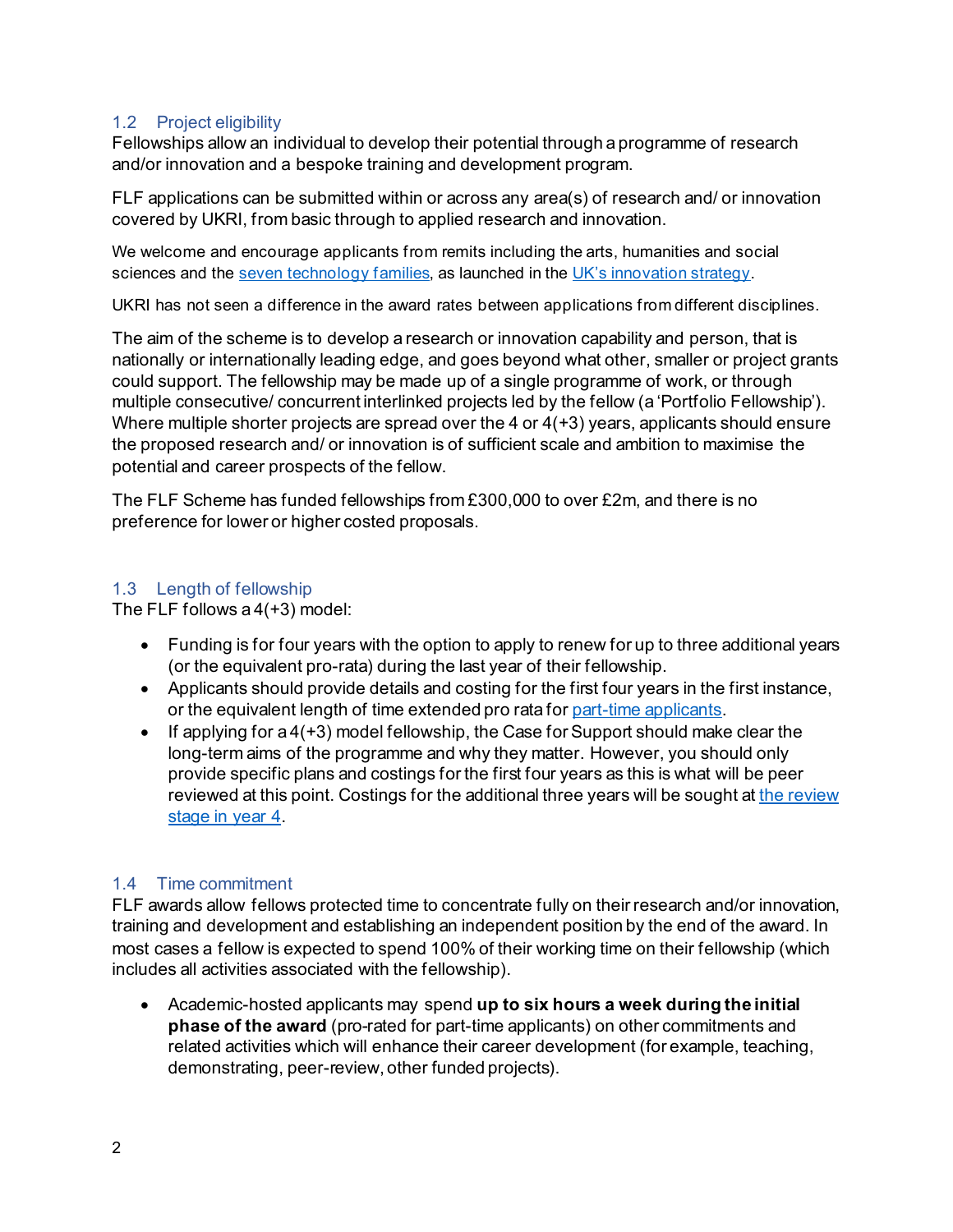• Those with substantial ongoing research commitments as a result of participation in other grants must relinquish these in order to hold a UKRI FLF award.

Clinically active applicants (including veterinarians) can work up to 20% of their time (on average over the lifetime of the grant) on their clinical commitments. Exceptions are made for applicants undertaking patient-oriented research as part of their fellowship, who may undertake up to 40% of their time on these duties. This is not in addition to the six hours per week.

Awardees will have the flexibility to develop a breadth of experience and partnerships, and secure further research/innovation funding later in the award but should ensure that these other activities do not compromise their focus, or achievement of the aims of the fellowship.

# <span id="page-6-0"></span>1.5 Part-time working

Fellowships may be held on a part-time basis (to a minimum of 0.5 FTE) in order to combine research and/or innovation with personal responsibilities. Fellowships may not be held on a part-time basis to combine the research and/or innovation with another activity, for example, a part-time job.

In all cases, the value of a part-time award should be requested on a pro rata basis (not exceeding the full-time equivalent of the fellowship scheme period). For example, a four-year fellowship on a full-time basis would equate to an eight-year fellowship with the fellow working 0.5 FTE, but the value of the award would remain the same.

# <span id="page-6-1"></span>1.6 Host organisation eligibility

Organisations eligible to host a Future Leaders Fellowships include:

- Any UK-based organisation currently registered as eligible to apply for funding from the Research Councils. Details of eligibility and a list of recognised Institutes and Independent Research Organisations can be found on th[e UKRI website](https://www.ukri.org/apply-for-funding/before-you-apply/check-if-you-are-eligible-for-research-and-innovation-funding/).
- Any non-academic organisation eligible to receive Subsidies from the UK Government that will provide an innovation and/or research environment of international standing. More information on Organisations eligible to receive funding can be foun[d here](https://www.ukri.org/apply-for-funding/before-you-apply/check-if-you-are-eligible-for-research-and-innovation-funding/who-can-apply-for-funding/). Applicants applying with a non-academic organisation as their host, should refer to the Non-Academic-Hosted version of this guidance instead.
- UKRI has published an update on [Catapult Eligibility for Funding](https://www.ukri.org/news/catapult-eligibility-for-funding/) and fellows wishing to apply for an FLF hosted within a Catapult should contact the team at fellows@ukri.org for further details.

# <span id="page-6-2"></span>1.7 Responsibilities of the host organisation

Host Organisations should carefully consider whether an applicant's interests align with their organisational strategies and interests before submitting a proposal. Organisations will also be expected to demonstrate that they are providing an appropriate working environment for the fellow, including not only basic provision of office/laboratory space as applicable, but also relevant training, mentoring, support and, for example, access to specialist facilities as dictated by the project.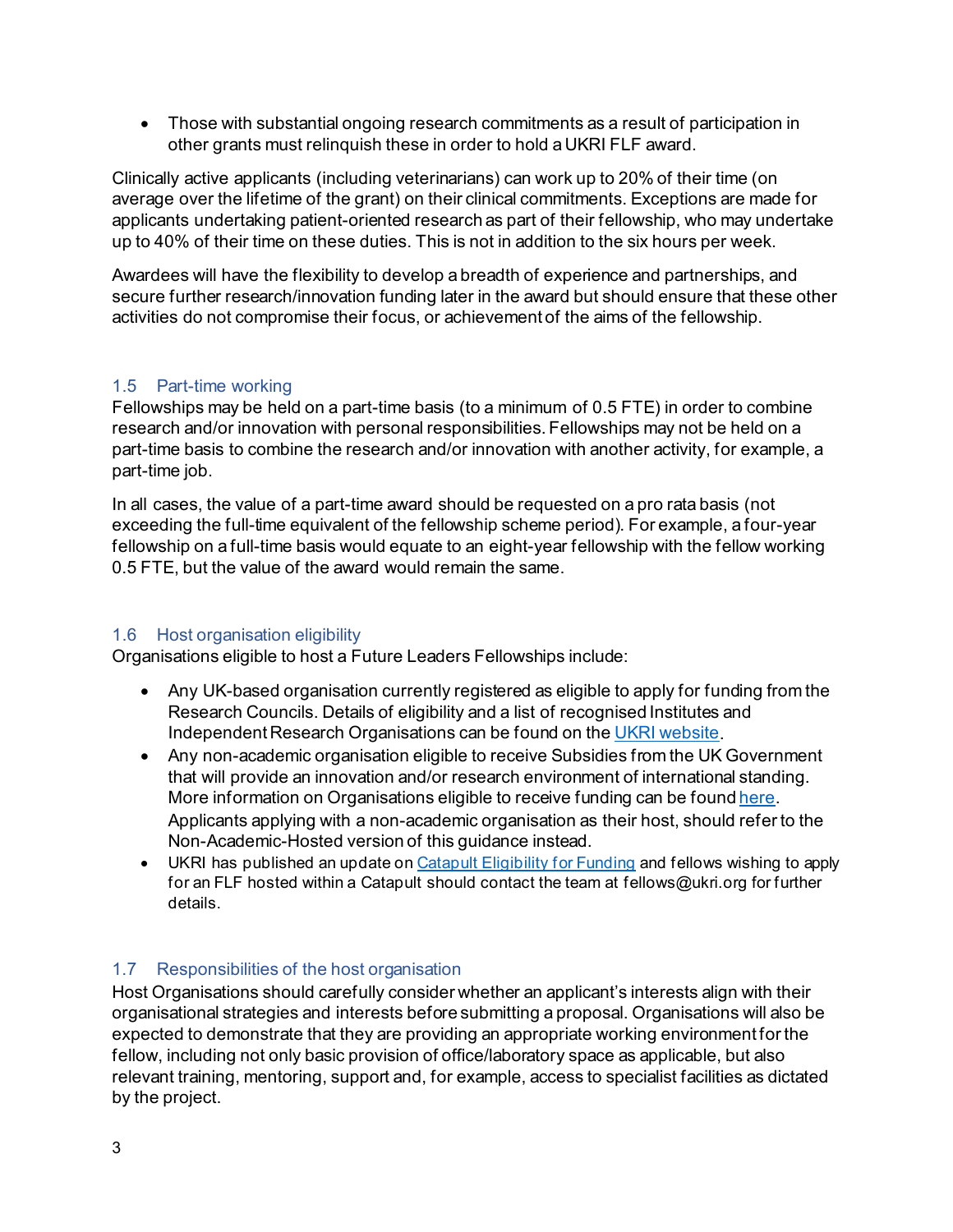The Host Organisation is expected to have an annual review process in place to assess the fellow's progression, which should be administered in accordance with its relevant policies. The outcome of the review may result in a fellow failing to progress at any point during the fellowship. Applicants who obtain a fellowship may apply to renew their fellowship in the final year. The renewal will assess the quality and significance of the fellow's work and achievements to date and will involve the host organisation and the fellow.

These fellowships require commitments from both UKRI and the Host Organisation of [a tapered](#page-29-1)  [salary commitment from year 3 based on](#page-29-1) the Full Economic Costing model and to providing an open-ended UK based independent research and/ or innovation position, to be taken up during or upon the completion of the fellowship (in line with organisational employment policies and practices)

Host Organisations which do not provide the expected support, or where fellows are not progressing to open-ended positions (if remaining in academia) may not be awarded further fellowships, in the absence of an acceptable justification.

# <span id="page-7-0"></span>1.8 Host organisation prioritisation of applications

The Future Leader Fellowships scheme is highly competitive, with increasing numbers of applications in previous rounds leading to the extension of timelines and an increased peer review burden on our research and innovation community. In order to be able to administrate this funding opportunity in a timely manner, the number of applications which can be submitted by each academic host organisation is capped – see [Annex A](#page-37-0) for more information.

Host organisations are asked to provide a statement describing the inclusive process they have used to select their chosen candidates by completing an online survey before the submission of any outline proposals to UKRI. The information submitted will contribute to an external review being undertaken by UKRI which aims to identify and share good practice relating to applicant support and inclusive selection processes. The statement should describe the process used to identify potential candidates. It should not include personal details of potential candidates nor any details that may enable them to be identified. Outline proposals submitted by host organisations that have not reported on this process will be office rejected. The survey link will be provided when the outline call opens. As guidance, it is suggested that host organisations consider the following points in designing and describing their inclusive selection process:

- How was the opportunity to apply to the FLF scheme promoted, including within your organisation, across the UK and internationally?
- How were applicants supported through any internal selection processes?
- What processes were used to identify potential and final candidates?
- Do you have any insights into why potentially suitable applicants don't apply/continue their applications?
- Given the pan-UKRI nature of the FLF programme, were selection decisions made at a school/departmental level or at a university level? How did the level of decision making affect the selection process?
- How did these processes enable diversity and inclusion in the selection of potential and final candidates?
- What steps were taken to mitigate unconscious bias in the selection process?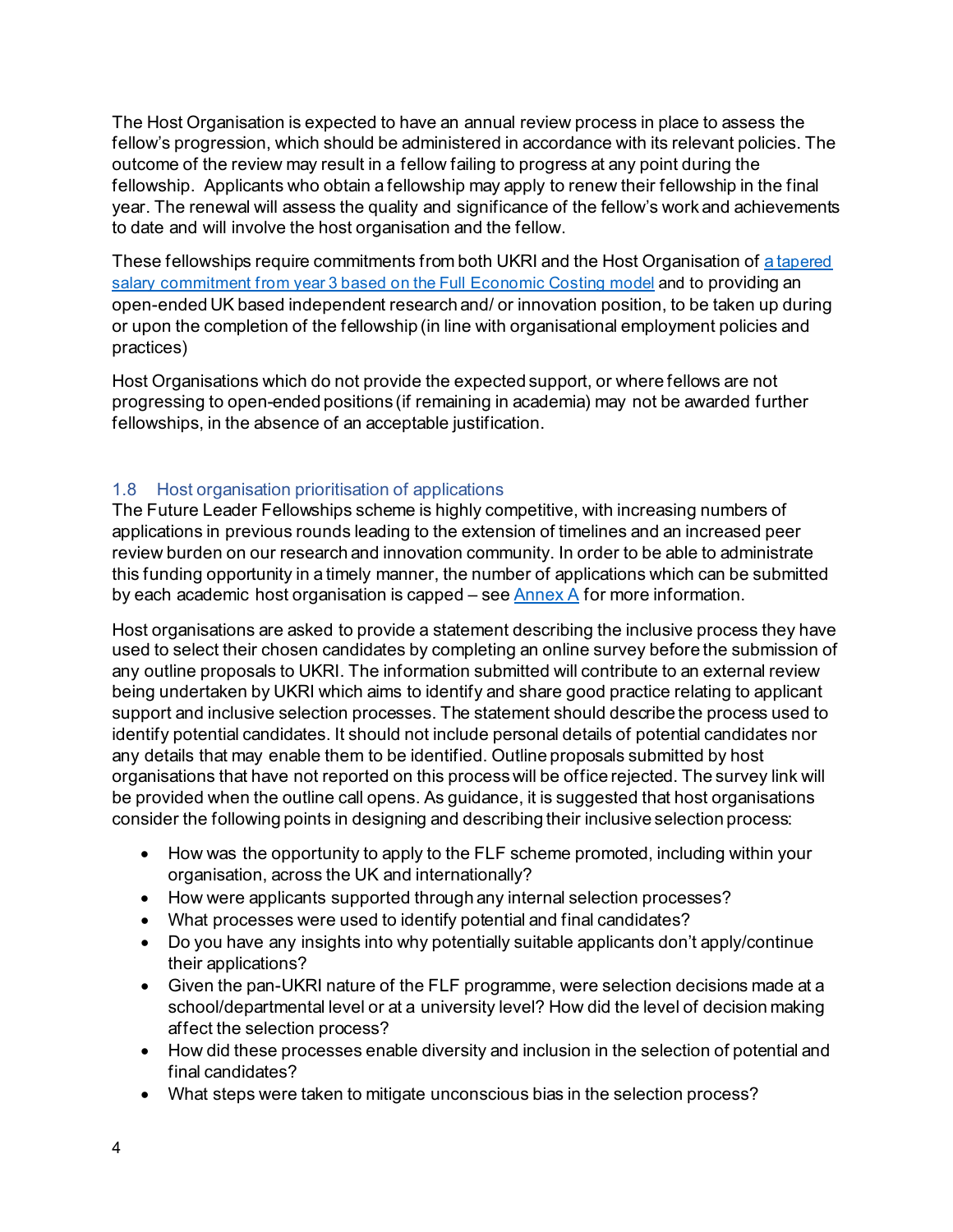- How diverse was the membership of any selection panels used in your process?
- How did you support and/or consider flexible working including part-time working, career breaks and caring responsibilities?
- How did you enable the inclusion of candidates with different career paths?
- How did the approach taken align with your organisations equality diversity and inclusion policies?
- Have you identified any barriers to implementing an inclusive selection process and/or tried things which haven't worked/have learnt lessons from which might be useful to share?

#### <span id="page-8-0"></span>1.9 Responsibilities of the fellow

If successful in securing an FLF award, th[e fEC Grant Terms and Conditions](https://www.ukri.org/manage-your-award/meeting-ukri-terms-and-conditions-for-funding/) will apply.

Scheme specific terms and conditions also apply, which will be included in the Offer Letter for successful applicants.

#### <span id="page-8-1"></span>1.10 Multiple submissions

Applicants may only have one fellowship application under consideration by UKRI (which encompasses all fellowship schemes led by any of the Research Councils and/or Innovate UK) at any point, unless expressly permitted in the Research Council/Innovate UK call documentation.

Applicants may apply simultaneously to other funders' fellowship schemes (those funders outside of UKRI).

Applicants may simultaneously seek grant support for other projects, from UKRI or other funders, while their application is under consideration, however;

- A substantial part of the fellowship programme may not be under consideration as a proposal with any of the constituent parts of UKRI, while under consideration for a FLF award.
- Any funding secured from UKRI or other funders must comply with the Future Leaders Fellowships terms and conditions if awarded, including th[e time commitments.](#page-5-2)

Any public funding applications under consideration at the time of application must be declared in the 'Other Support' section of the proposal form. Applicants detailing multiple submissions will not be penalised during the assessment process, but applicants must inform UKRI if these submissions are subsequently funded and must withdraw their application from UKRI consideration if the project or parts of the project have already been funded elsewhere.

Academic-hosted fellows can apply to be on a grant for a different project while simultaneously holding a UKRI fellowship, but they cannot request additional salary support whilst the fellowship is funded, and the award must be within the 6 hours a week permitted during the initial phase of the award.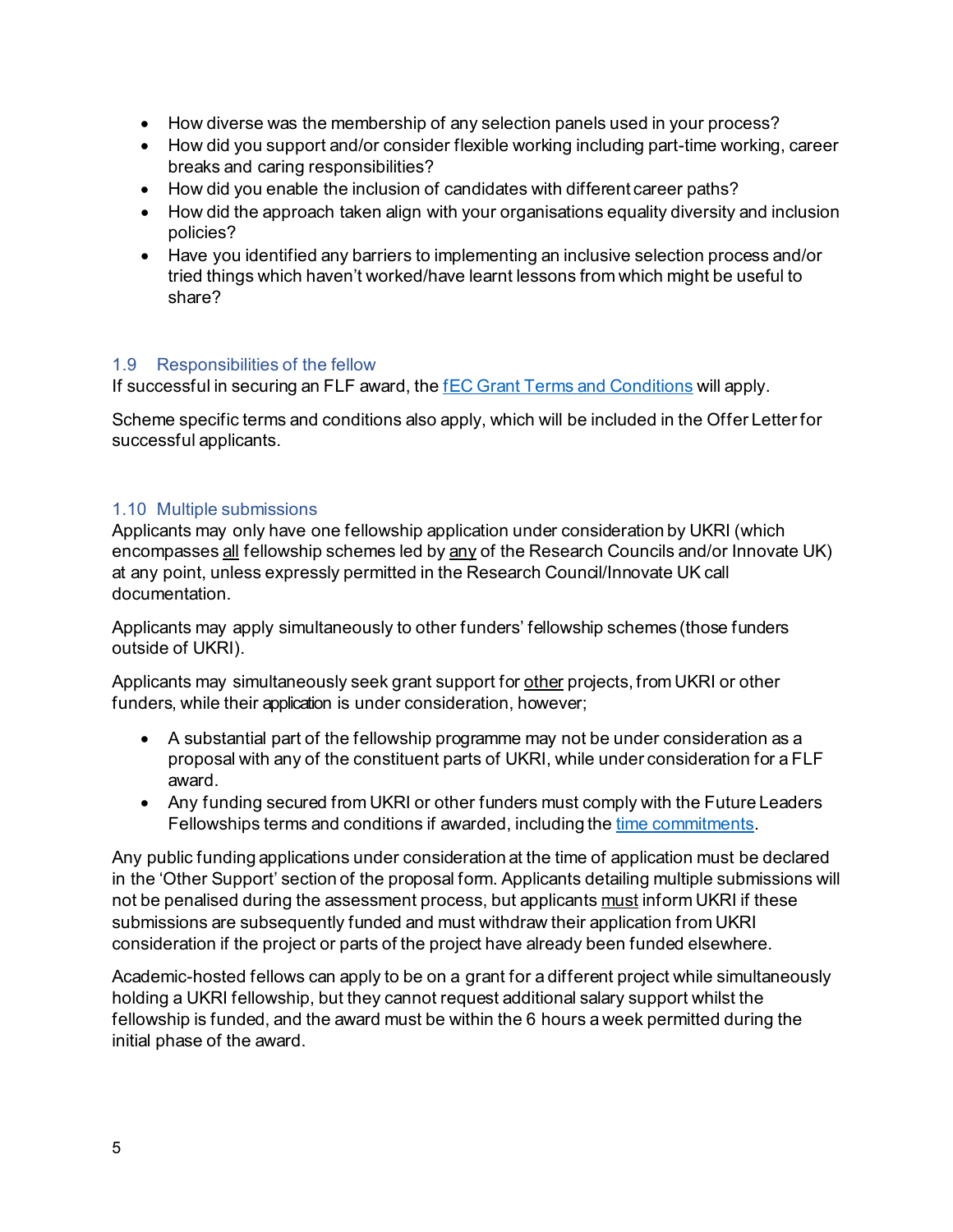#### <span id="page-9-0"></span>1.11 Resubmission policy

Resubmission of an unchanged proposal to the FLF scheme is not permitted.

Previously unsuccessful applicants can apply to subsequent FLF calls provided the proposal address feedback from reviewers and the interview panel (where applicable) and will be assessed alongside all other applications to that call without bias. A summary of these amendments and how the feedback has been addressed must be detailed in the Cover Letter attached to the application. UKRI reserve the right to reject applications that are not deemed to have addressed feedback appropriately.

Applicants may not have more than one application into the scheme at the same time (in overlapping funding rounds) and must wait for the outcome of an application before applying again. If an application is withdrawn during or following peer review, applicants may not resubmit to the next funding round.

#### <span id="page-9-1"></span>1.12 Post award amendments

The FLF is a flexible scheme designed to provide intellectual and financial freedom, therefore a fellow may change the direction of their fellowship or alter aspects of work packages once an award has been made. It is expected that fellows may choose to alter their planned programme of research and/ or innovation in response to new discoveries or techniques and to build on their own changing experience. or to reflect changing business requirements and market opportunities. However, it is not expected that substantive changes will be made immediately after an award has been accepted.

Fellows should contact UKRI in the first instance at  $FLF$  postaward@ukri.org to detail why a change to the direction of their fellowship is required and the nature of the change. Changes to budget use must be within the announced grant cash limit and within the [Terms and Conditions](https://www.ukri.org/publications/terms-and-conditions-for-research-grants/) of the grant.

Where changes are minor, these may be approved by UKRI. If applicants propose to make significant changes, UKRI may require a revised proposal for its approval and additional peer review input maybe requested. UKRI reserves the right to make a new award in place of the existing award, or to revise, retain or terminate the existing award.

#### <span id="page-9-2"></span>1.12.1 Fellowship portability

Changes to the Host Organisation are permitted where a fellow can clearly demonstrate personal or professional reasons for requiring this change. The grant may be transferred to another eligible Organisation, providing that it can provide a suitable environment to enable the fellowship to be successfully completed; this will be subject to prior written approval of UKRI. Written agreement is required from both the relinquishing and receiving organisations, and revised proposal information and additional peer review input will be required.

In exceptional circumstances, where a fellow is unable to or does not wish to continue a fellowship, UKRI reserve the right to maintain funding to complete the programme of research and/ or innovation in the original Host Organisation. This option is only available where all reasonable effort has been made by all parties to allow the portability of the fellowship. The final decision to allow this arrangement lies with UKRI. This will not affect any legally binding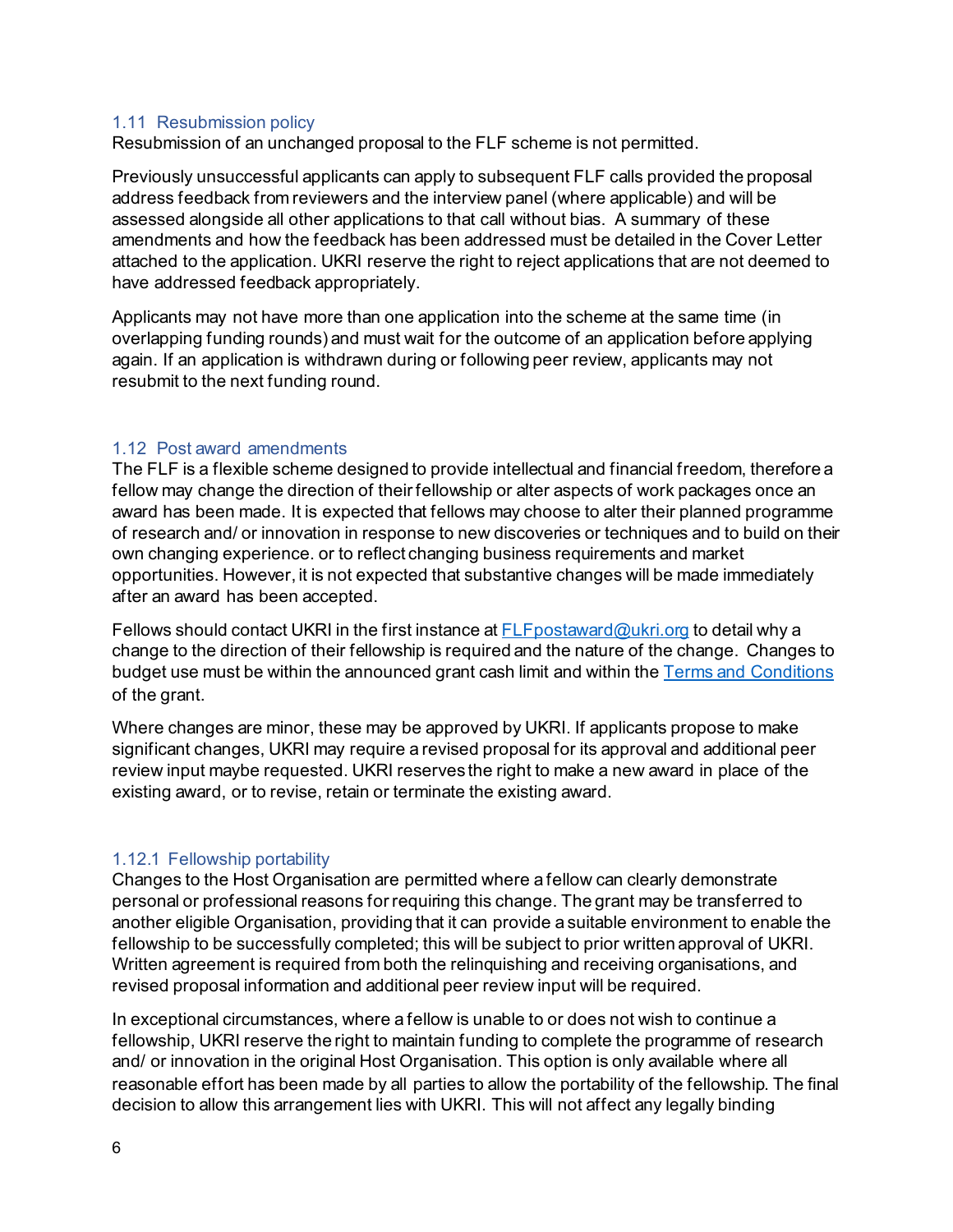agreements or commitments the fellow has with the original Host Organisation (for example, IP arrangements or contractual notice periods).

Fellows should contact UKRI in the first instance at **FLF** postaward@ukri.org.

# <span id="page-10-0"></span>2 Applicant information

Applicants must ensure that they have obtained the permission of any other person named on the proposal form (for example, any Co-Investigators or Project Partners) for the provision of their personal information to UKRI and the processing of their data by UKRI for the purpose of assessing the application and management of any funding awarded.

UKRI expects all the researchers and innovators it funds to adopt the highest standards in the conduct of their work and consider its potential ethical and societal implications. This means exhibiting impeccable integrity and following the principles of good research practice detailed in the [UKRI Research Integrity Guidance](https://www.ukri.org/about-us/policies-standards-and-data/good-research-resource-hub/research-integrity/) considering the [principals of Responsible Innovation](https://gbr01.safelinks.protection.outlook.com/?url=https%3A%2F%2Fwww.ukri.org%2Fabout-us%2Fpolicies-standards-and-data%2Fgood-research-resource-hub%2Fresponsible-innovation%2F&data=05%7C01%7CRosanna.Peacock%40ukri.org%7C4766924d25bd412fcc0208da48634d3e%7C8bb7e08edaa44a8e927efca38db04b7e%7C0%7C0%7C637901888582589590%7CUnknown%7CTWFpbGZsb3d8eyJWIjoiMC4wLjAwMDAiLCJQIjoiV2luMzIiLCJBTiI6Ik1haWwiLCJXVCI6Mn0%3D%7C3000%7C%7C%7C&sdata=mlsCXeEpgVPhUzglX5v8hX7XzbqupevaokeBHLhv57o%3D&reserved=0)

# <span id="page-10-1"></span>2.1 Applicant eligibility

These fellowships are for early career academics and innovators who are transitioning to or establishing independence. Applicants should use the Person Specification i[n Annex B](#page-42-0) to assess and justify their suitability for the scheme with reference to the objectives of the programme.

Applicants are expected to hold a doctorate by the start date of the fellowship OR to be able to demonstrate equivalent research/innovation experience and/or training.

There are no eligibility rules based on years since PhD or whether the applicant currently holds a permanent/open-ended academic position or job role, though individuals who currently hold a permanent position should:

- Show that their current position does not demonstrate that they have achieved research/innovation independence and thought leadership
- Provide a clear rationale why a Future Leaders Fellowship would be different to their current role.
- Clearly state that all their working time costed to the fellowship would be dedicated to that fellowship to focus on research/innovation, shielded from other professional commitments.
- Demonstrate that a Future Leaders Fellowship would be the best way to support their long-term career goals and chosen career route.

Applicants who have already achieved research/innovation independence (for example, by securing funding aimed at this career stage) will not be competitive. Senior academics and innovators are not permitted to apply.

The fellowships support applicants from diverse career backgrounds, including those returning from a career break or returning to research following time in other roles. There are no time limits in respect of time spent outside a research or innovation environment. We also encourage applications from those wishing to work part-time or in job shares in order to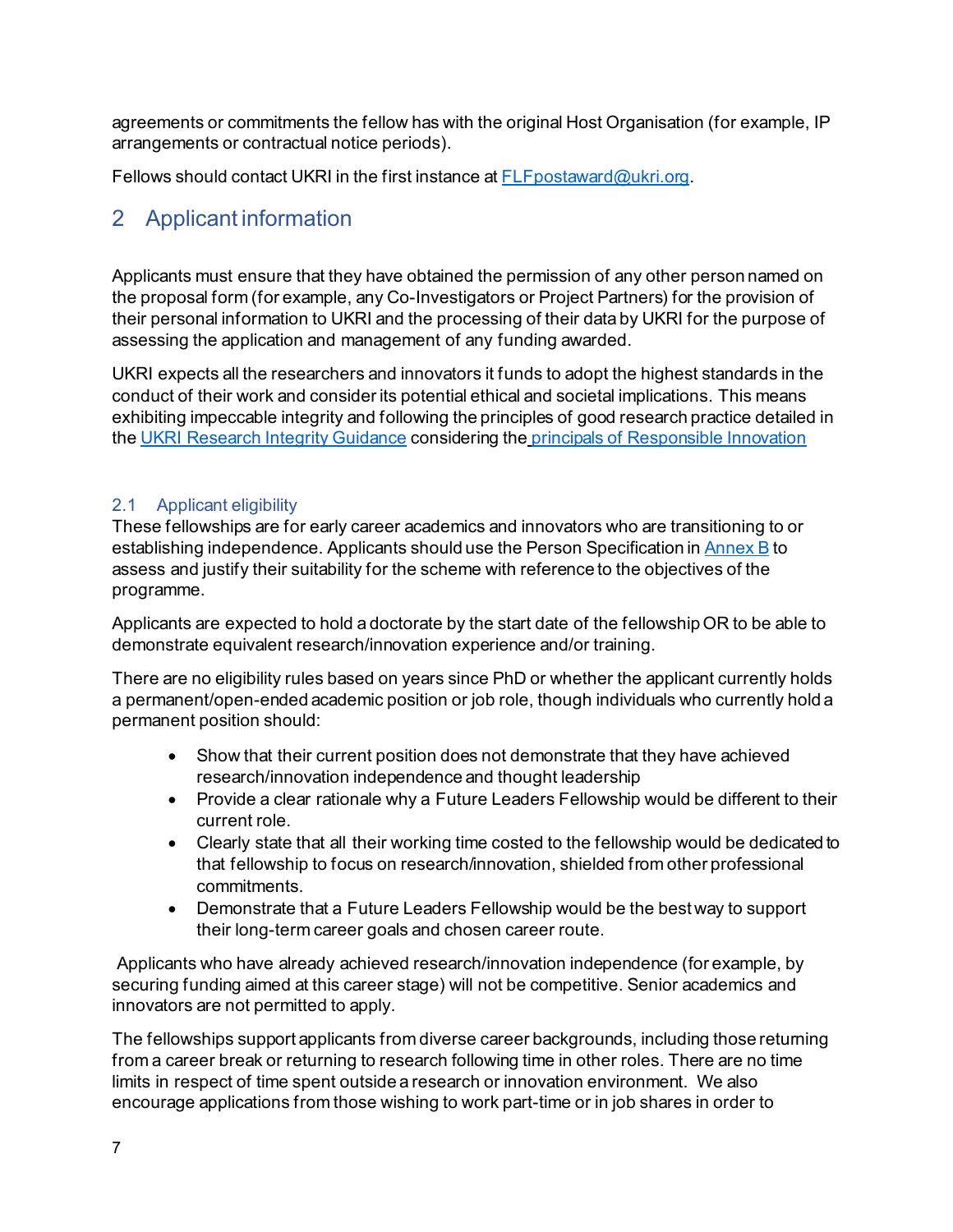combine the fellowship with personal responsibilities. Assessors will take into account time spent outside an active research and innovation environment, whether through career breaks, flexible working or as a consequence of working in other roles.

Fellowships are not restricted to work that would be seen as formal research in their area but can also lead and develop innovation. Innovation is defined as the practical translation of disruptive ideas into novel, relevant and valued products, services, processes, systems or business models, making them readily available to markets, government and society. Innovation means creating economic and/or social value from ideas.

Fellowships can be used to move into a new research and/or innovation area and applicants should clearly articulate the benefits if doing so and how this will enhance their career trajectory. In addition fellowships can be used to move between sectors. We welcome innovative approaches to intersectoral mobility to include secondments, placements, rotational appointments, reverse mentoring and mentors from a variety of backgrounds along with opportunities for professional experience that would complement more generic approaches to training and development.

The decision to submit an application rests with the applicant/host organisation. UKRI will not be able to provide advice to individual applicants on their eligibility for this scheme.

Further information can be found at:

- [Annex C](#page-43-0) Job-Share Guidance
- [Annex D](#page-45-0) Career breaks and flexible working

# <span id="page-11-0"></span>2.2 Overseas applicants

Applicants must comply with Home Office/UK Visa and Immigration requirements and hold a valid work permit where appropriate. Applicants who require a visa must ensure this is in place before the start date of the award. Host Organisations should advise and support applicants in securing the necessary visa.

Successful applicants who require a visa to work in the UK will be eligible to be considered under the fast-trac[k Global Talent Visa route.](https://www.ukri.org/our-work/collaborating-internationally/get-funding-and-visas-to-do-research-in-the-uk/) This visa route is designed for researchers/innovators and gives the holder flexibility to pursue their research and collaborations.

Visa costs can be charged for the applicant and any DI staff directly employed on the grant for 100% of their contracted time, this is not extended to family members, or, under the TRAC methodology, some institutions provide visa cost support under estates and indirects. UKRI will not fund the healthcare surcharge.

UKRI will not support costs associated with gaining UK citizenship, Indefinite Leave to Remain or Permanent Residency.

The granting of any visa is always subject to the standard Home Office general grounds for refusal of a visa. UKRI can provide guidance on the evidence required for an application. Please contact [fellowtier1info@funding.ukri.org](mailto:fellowtier1info@funding.ukri.org) for further details.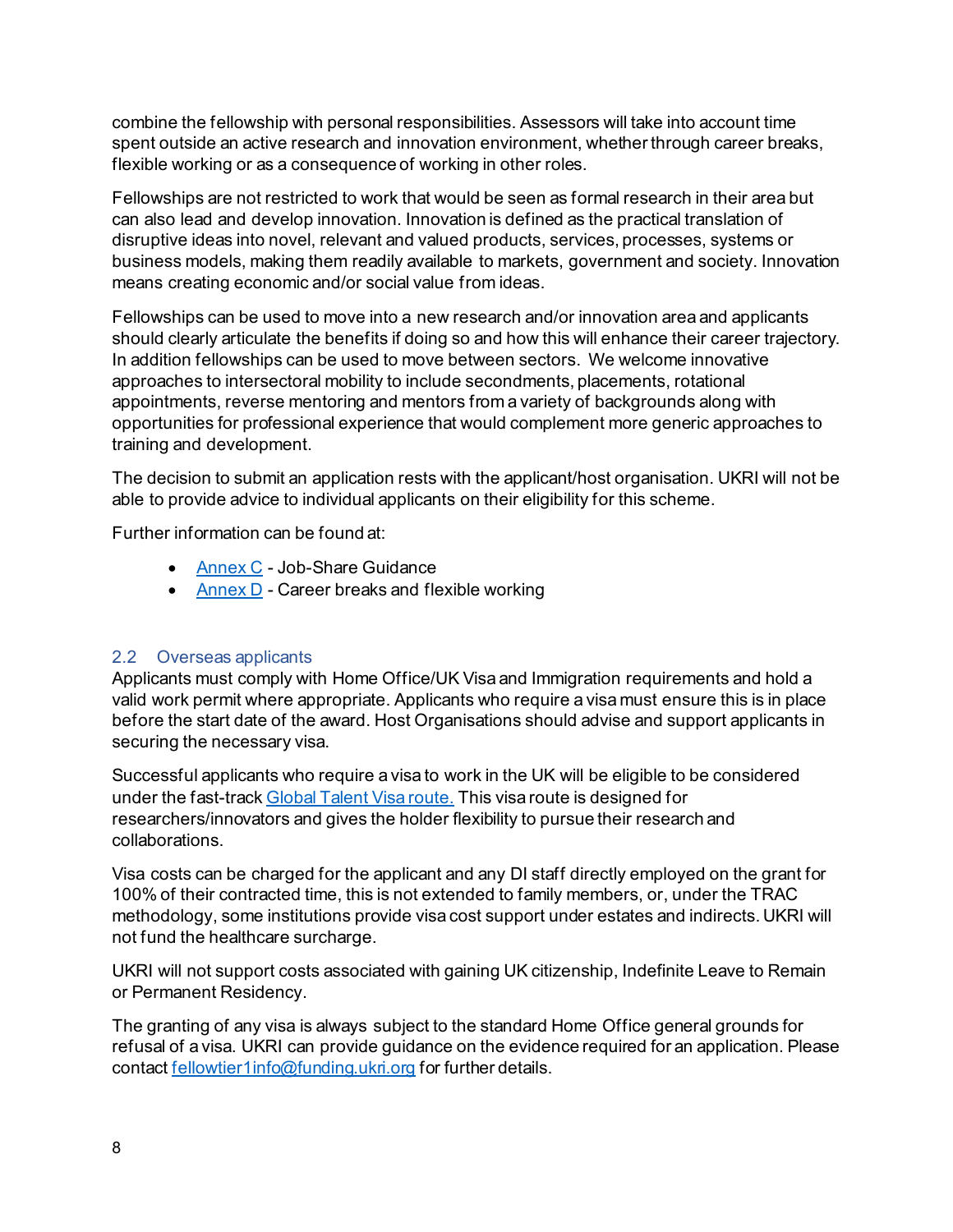#### <span id="page-12-0"></span>2.3 Co-Investigators

Co-Investigators (Co-Is) are only permitted where they clearly bring complementary and different skills to the project.

- Co-Is may be from any eligible non-academic organisation or academia.
- Co-Is (full- or part-time) must not be costed for the whole duration of the fellowship but for a limited period only, whilst the fellow learns the new skills/discipline.
- Co-Is must have a 'Research Proposal' type Je-S account and their account must be verified by their organisation.
- A Co-Is role in the project must be clearly defined and justified within the 'Case for Support' attachment. These roles must not overlap with the roles of Mentors or Collaborations. Where a Co-I is included on the proposal, the following should apply:
	- o **Contractual eligibility:** A Co-I must hold a contract of employment for the duration of their time on the project at an eligible UK based Research Organisation, Business or Independent Research Organisation. International Co-Is are not eligible.
	- o **Experience and position:** A Co-I must either hold a PhD or have equivalent or comparable research and/or innovation experience, commensurate to that required for their role in the project.

#### <span id="page-12-1"></span>2.3.1 Non-academic-hosted Co-Is when the applicant is hosted in academia

Due to the nature of overheads paid to non-academic organisations, Co-Is should not be included for the purpose of calculating overheads. Therefore, costings for the Co-I, including all costs associated with their part of the project, should be submitted under the Other Directly Incurred costs section of the proposal form. They should still be referred to as Co-Is within the Case for Support. There may be considerations of Subsidy Control where a non-academichosted Co-I is heavily involved in the project, please see  $\frac{\text{Annex}}{\text{E}}$  for more details.

#### <span id="page-12-2"></span>2.4 Visiting researchers

Support may be requested for visits by individuals of acknowledged standing (Visiting Researchers/Innovators) from the UK or abroad, limited to 12 months per individual over the lifetime of the award.

Visiting Researchers should receive the same salary and conditions as other staff of an equivalent status within the Research Organisation, and costs should be requested as Directly Incurred. Only salary costs for the time spent directly working on the project should be claimed, and requests should exclude contributions from other sources.

Reasonable expenses will be paid for travel to and from the UK by Visiting Researchers, but not for their families.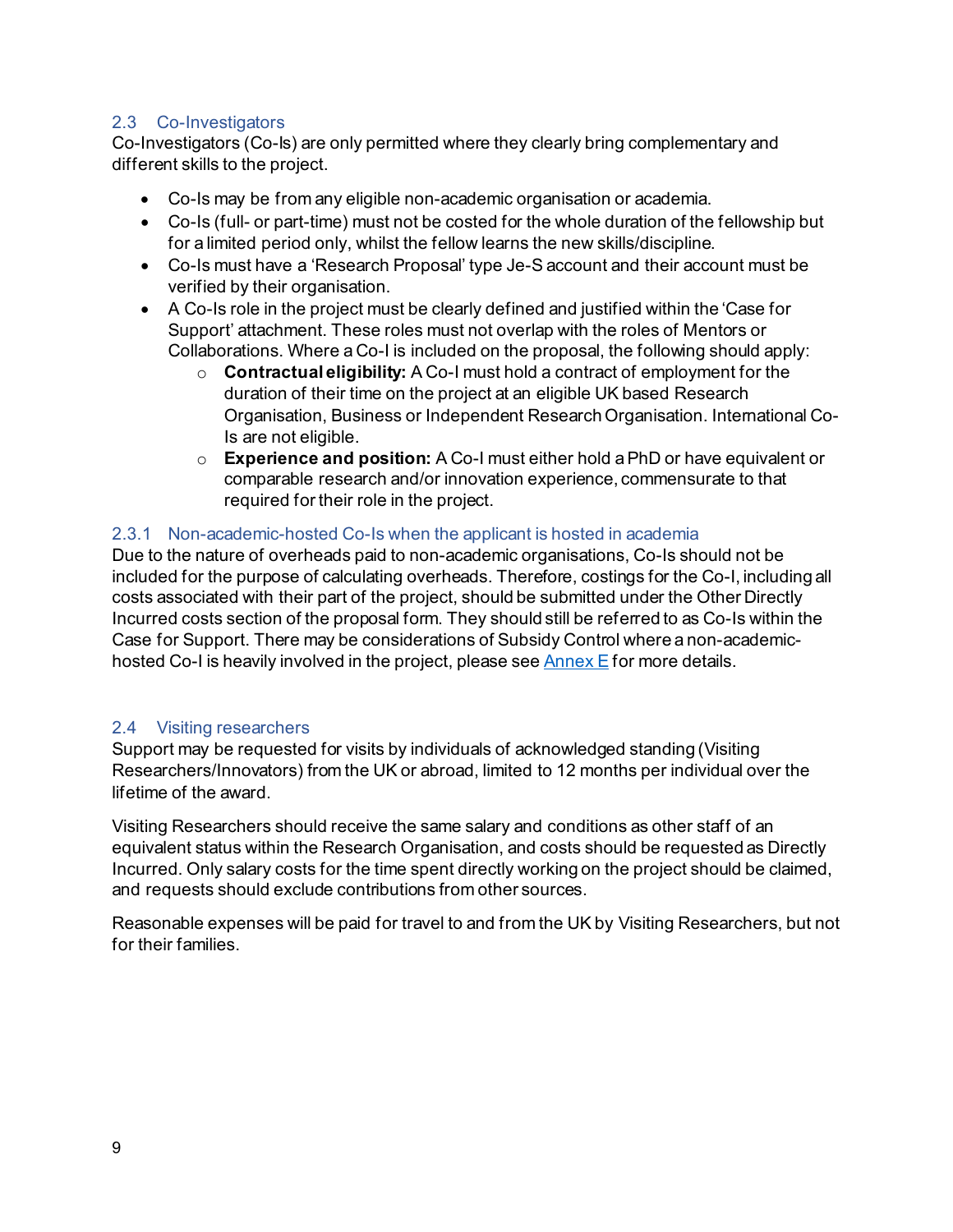#### <span id="page-13-0"></span>2.5 Collaborations

### <span id="page-13-1"></span>2.5.1 Project Partner

A Project Partner is defined as a third-party person who is not employed on the grant or a thirdparty organisation, who provides specific contributions either in cash or in kind, to the project. Entitlement to the outputs of the project and/or Intellectual Property will be determined between the parties involved; however, any access to project outputs and/or IP must be in line with any relevant Subsidy Control regulation. Please see  $\frac{\text{Annex}}{\text{E}}$  for more information about Subsidy Control.

As a rule, Project Partners are expected to provide contributions to the delivery of the project and should not therefore be seeking to claim funds from UKRI. However, where there are specific circumstances where Project Partners do require funding for minor costs such as travel and subsistence, this will usually be paid at 80% fEC unless otherwise stated by us; note that any applicable Subsidy Control regulation and HMRC guidance will also be taken into account, which may affect the percentage of these costs that we will fund. These costs should be outlined and fully justified in the proposal and will be subject to peer review. The financial value of the contribution, whether actual or in kind, must be included on the Je-S form. Please note that this figure can be an estimate.

UKRI Head Office Staff acting in their capacity as a UKRI employee are not eligible to be Project Partners. Organisations that are applicants on the project, including any named applicants' organisations, cannot also be a Project Partner.

A Project Partner must submit a **Project Partner [letter of support](#page-26-0)**.

#### <span id="page-13-2"></span>2.5.2 Subcontractor

A Subcontractor is defined as a third-party individual who is not employed as staff on the grant, or a third-party organisation, who is subcontracted by the Host Organisation to deliver a specific piece of work. This will be subject to the procurement rules of the Host Organisation.

All costs that support the delivery of the subcontract are eligible and will be paid at the relevant % for the award.

Costs should be outlined and fully justified in the proposal and will be subject to peer review. Entitlement to the outputs of the project and/or Intellectual Property will be determined between the parties involved, however any access to project outputs and/or IP must be in line with any relevant Subsidy Control regulation. Please se[e Annex E](#page-47-1) for more information about Subsidy Control.

#### <span id="page-13-3"></span>2.5.3 Collaborator

UKRI do not have an official role/descriptor of "Collaborator" as this is a word often generically used in relation to a project, therefore this could lead to confusion. Instead, the term "collaboration" should be used in the generic sense to explain that there is a project relationship or interaction, accompanied with an official project role descriptor of Project Partner, Subcontractor, PI, Co-I etc to explain the nature of the collaboration.

#### <span id="page-13-4"></span>2.5.4 Dual roles

An organisation or individual can act as both a **Project Partner** and **Subcontractor**, however this must be fully justified and will be subject to peer review.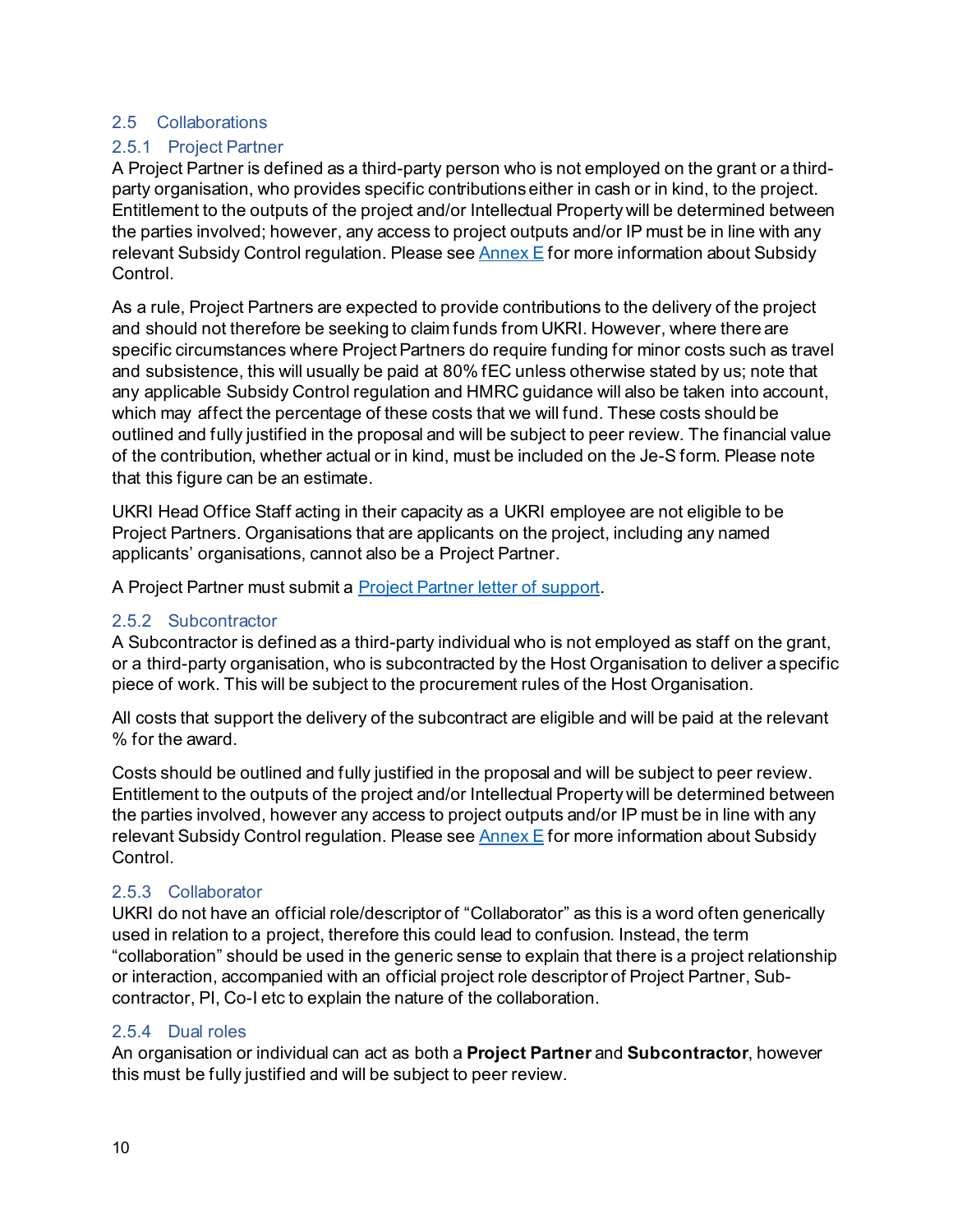This enables the organisation/individual to receive recognition as a Project Partner for the elements of their contribution to the project that is in an integral or meaningful capacity, which they wouldn't get if they were needing to be included only as a subcontractor. As a rule we would expect - Project Partner related costs to be minor, where the project needs work to be undertaken that is more significant and includes costs other than travel and subsistence, then the organisation/individual to be contracted may need to be included as both a Project Partner and a Subcontractor. An example of where dual roles might be required is when an organisation or individual is giving to the project in kind but are also selected to deliver other work to the project involving non-minor costs to be covered via a subcontract.

### <span id="page-14-0"></span>2.5.5 Project Partner/subcontractor entitlement to project outputs and intellectual property Entitlement to the outputs of a project and/or Intellectual Property will be determined between the parties involved, however any access to project outputs and/or Intellectual Property must be in line with any relevant Subsidy Control regulation. Please se[e Annex E](#page-47-1) for more information on Subsidy Control. Any entitlements should be set out in a formal collaboration agreement, as per fEC Grant condition RGC 12.1.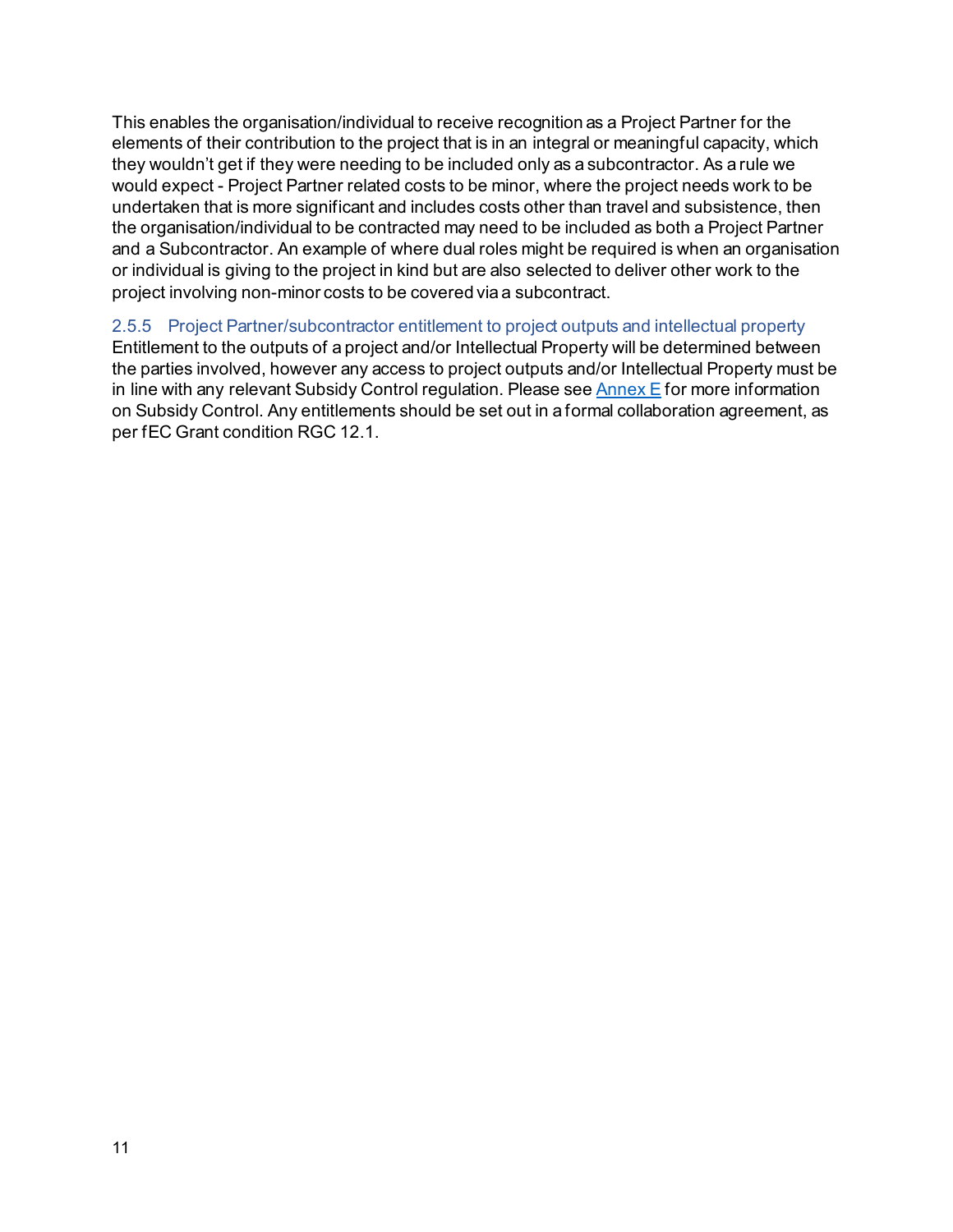# <span id="page-15-0"></span>3 How to apply

#### <span id="page-15-1"></span>3.1 Using the Je-S system

Outline and full proposals for all applicants must be submitted via the [Joint Electronic](https://je-s.rcuk.ac.uk/)  [Submission System \(Je-S\)](https://je-s.rcuk.ac.uk/). The Je-S system has not been updated to host UKRI applications and so the Medical Research Council (MRC) currently hosts the FLF scheme on behalf of all Research Councils and Innovate UK. Opening and closing dates for the FLF calls are available on the funding opportunity website for that round.

The contact information in the Je-S account will be used to throughout the application process, and it is the responsibility of the applicant to ensure that all information that is included (for example, the email address and phone number) is accurate.

Applicants should ensure sufficient time t[o create Je-S accounts](https://je-s.rcuk.ac.uk/Handbook/pages/SettingupaJeSaccount/SettingupaJeSaccount.htm) for themselves and any Co-Investigators, and for the Co-Investigators' accounts to be verified by the Organisation, and for the application to pass through any internal application processes.

Applicants who hold a current Je-S account do not need to update their contact details to their proposed organisation, if different to their existing organisation.

Information about navigating the Je-S system, including how to register organisations, and how to create Je-S accounts, can be found in th[e Je-S handbook.](https://je-s.rcuk.ac.uk/Handbook/index.htm) If you experience difficulties using Je-S or have questions regarding its use, please contact the helpdesk a[t JeSHelp@je-s.ukri.org](mailto:JeSHelp@je-s.ukri.org) or telephone +44 (0) 1793 44 4164.

# <span id="page-15-2"></span>3.2 Equality and Diversity

The Je-S system collects personal data including, date of birth, ethnic origin, gender and disability.

We use the personal data you give us to:

- Inform analysis to investigate if applicants to the scheme who share a protected characteristic:
	- a. suffer a disadvantage linked to that characteristic
	- b. have different needs to other groups, or
	- c. have a disproportionately low level of participation

If this results in an evidenced need then UKRI may make appropriate and proportionate interventions, including in final funding decisions. This is in accordance with our duty to advance equality of opportunity between those who share a protected characteristic and those who do not.

• Publish aggregated and anonymised data as part of our commitment to transparency and supporting access and inclusion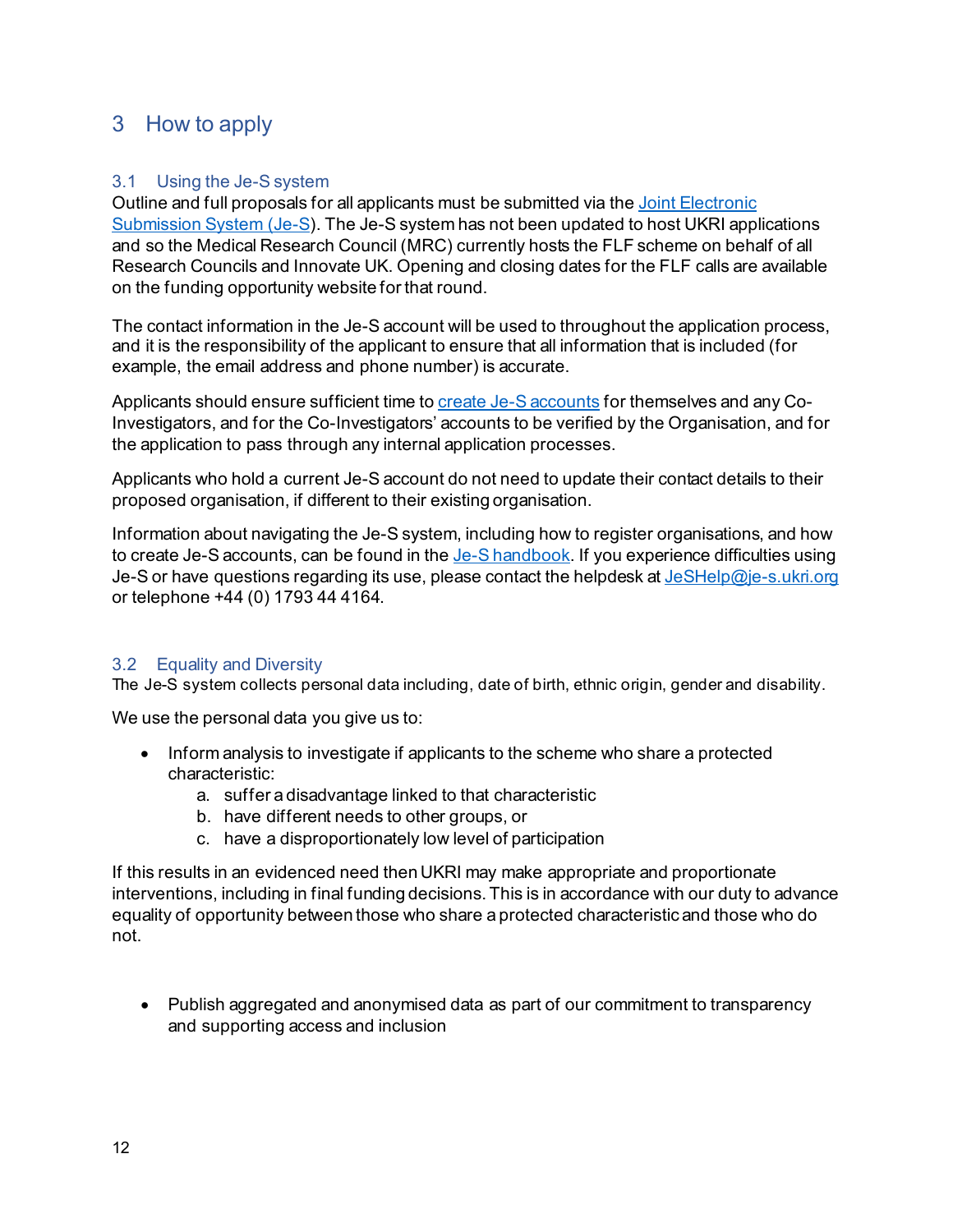### <span id="page-16-0"></span>3.3 Creating the outline proposal

In order to gauge interest and inform panel development it is mandatory that Host Organisations submit an Outline Proposal for all the applications they intent to submit, prior to submitting the Full Proposal(s). These are not assessed, and so feedback is not provided on the content of Outline Proposals and changes may be made between the Outline and Full application stage, for example, the inclusion of Project Partners. It is expected that all applicants submitting Outline Proposals will then submit Full Proposals, there is no further invitation from UKRI to do so.

The Je-S Outline Proposal form includes the following mandatory fields:

- Project Details (Host Organisation, Department, Grant Reference, Project Title)
- Fellow
- Co-Investigators
- Project Partners
- Objectives
- RC/IUK Relevance
- Summary (4000 characters including spaces)

Creating the Je-S Outline Proposal form:

- From the applicant's Je-S account home page, select 'Documents' from the left-hand menu list, then select 'New Document' from the functions section near the top of the page
- Select Council: MRC (MRC are hosting the FLF proposals on behalf of UKRI)
- Select Document Type: Outline Proposal
- Select Scheme: UKRI Future Leaders Fellowships Outline
- Select Call: UKRI Future Leaders Fellowships Outline Round 7
- Select 'Create Document'

Outline applications must be submitted to UKRI via the Je-S system by 4pm (16:00) on the deadline date. The Je-S system will close at 16:00 and **proposals cannot be submitted after the deadline.**

Full applications will not be accepted from any applicant who has not submitted an Outline Proposal to the same call.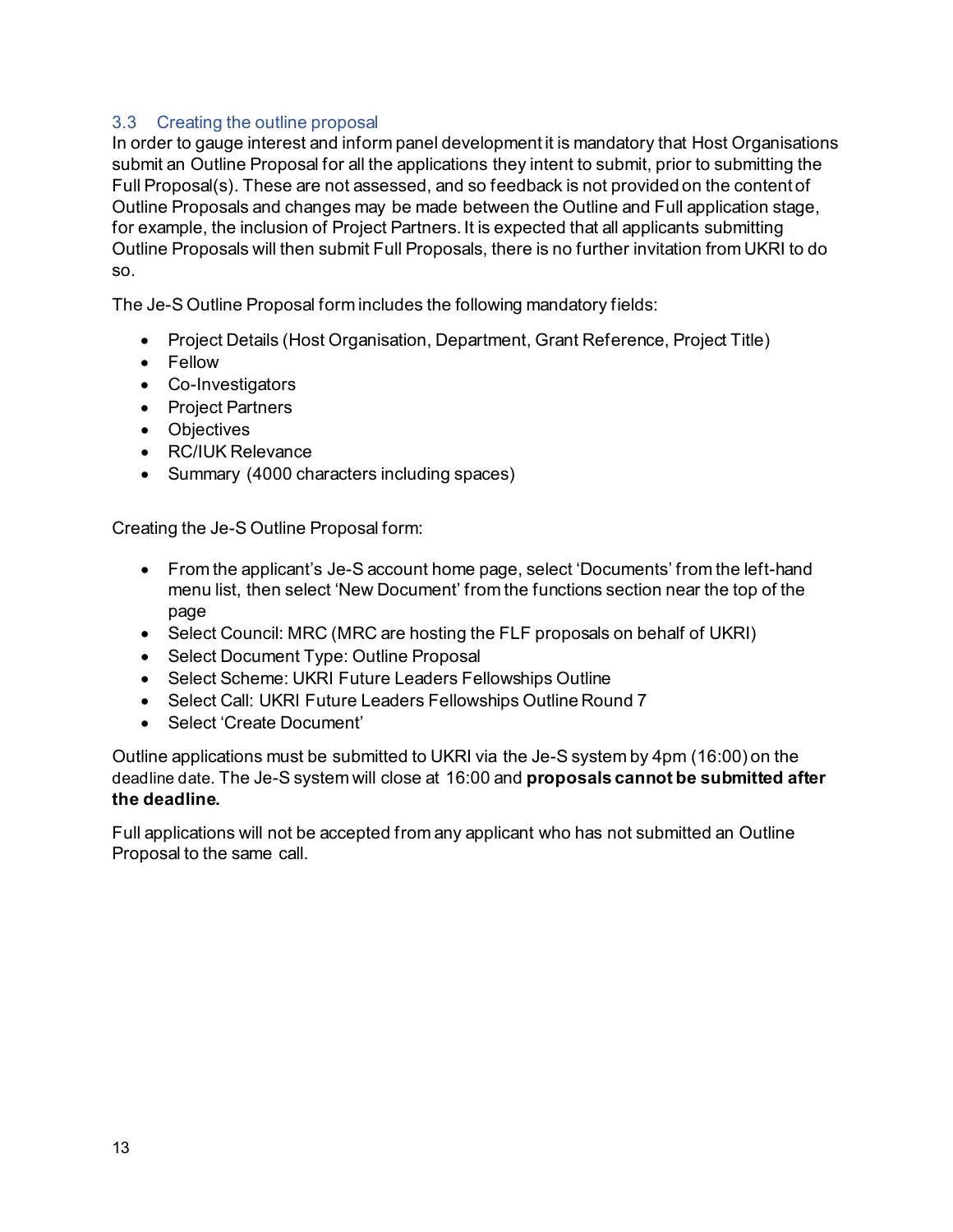#### <span id="page-17-0"></span>3.4 Creating the full proposal

Full applications must be submitted to UKRI via the Je-S system by 4pm (16:00) on the deadline date. The Je-S system will close at 16:00 and **proposals cannot be submitted after the deadline.** 

Creating the Je-S Proposal form:

- From the applicant's Je-S account home page, select 'Documents' from the left-hand menu list, then select 'New Document' from the functions section near the top of the page
- Select Council: MRC (MRC are hosting the FLF proposals on behalf of UKRI)
- Select Document Type: Outline Proposal
- Select Scheme: UKRI Future Leaders Fellowships Outline
- Select Call: UKRI Future Leaders Fellowships Round 7 (academic)
- Select 'Create Document'

#### <span id="page-17-1"></span>3.5 The proposal form

The proposal form is completed in Je-S. The main headings include the following:

| <b>Heading</b>    | <b>Information required</b>                                                                                                                                                                                                                                                                                                                                                                                                                                                                                                                                                                    |
|-------------------|------------------------------------------------------------------------------------------------------------------------------------------------------------------------------------------------------------------------------------------------------------------------------------------------------------------------------------------------------------------------------------------------------------------------------------------------------------------------------------------------------------------------------------------------------------------------------------------------|
| Project details   | Details of the Host Organisation, the project title, start date and<br>duration must be entered in this section. The project title is limited to<br>150 characters (including spaces) and must reflect the aim of the<br>project. Titles may be amended between the Outline and Full<br>applications.<br>The start date of the award should be realistic and would normally be<br>between two and six months after the date of the interview meetings.<br>The dates of planned interview panel meetings, and mandatory latest<br>start dates are available on the funding page for that round. |
| Applicant details | Details of the applicant and any Co-Is.                                                                                                                                                                                                                                                                                                                                                                                                                                                                                                                                                        |
| Objectives        | The objectives section should summarise the project's main aims and<br>objectives over the total expected period of the award i.e. the four or<br>seven years, or as detailed in the Case for Support. The Objectives<br>section is limited to 4000 characters (including spaces).                                                                                                                                                                                                                                                                                                             |
| Summary           | Provide a 'plain English' summary of the research and/or innovation<br>proposed, in language that could be understood by a non-specialist<br>audience. It should explain the context of the research and/or<br>innovation, its aims and objectives, and its potential applications and<br>benefits. This section is limited to 4000 characters (including spaces).<br>This summary will be published publicly on Gateway to Research.<br>Please ensure that confidential or commercially sensitive information is<br>not included.                                                             |
|                   |                                                                                                                                                                                                                                                                                                                                                                                                                                                                                                                                                                                                |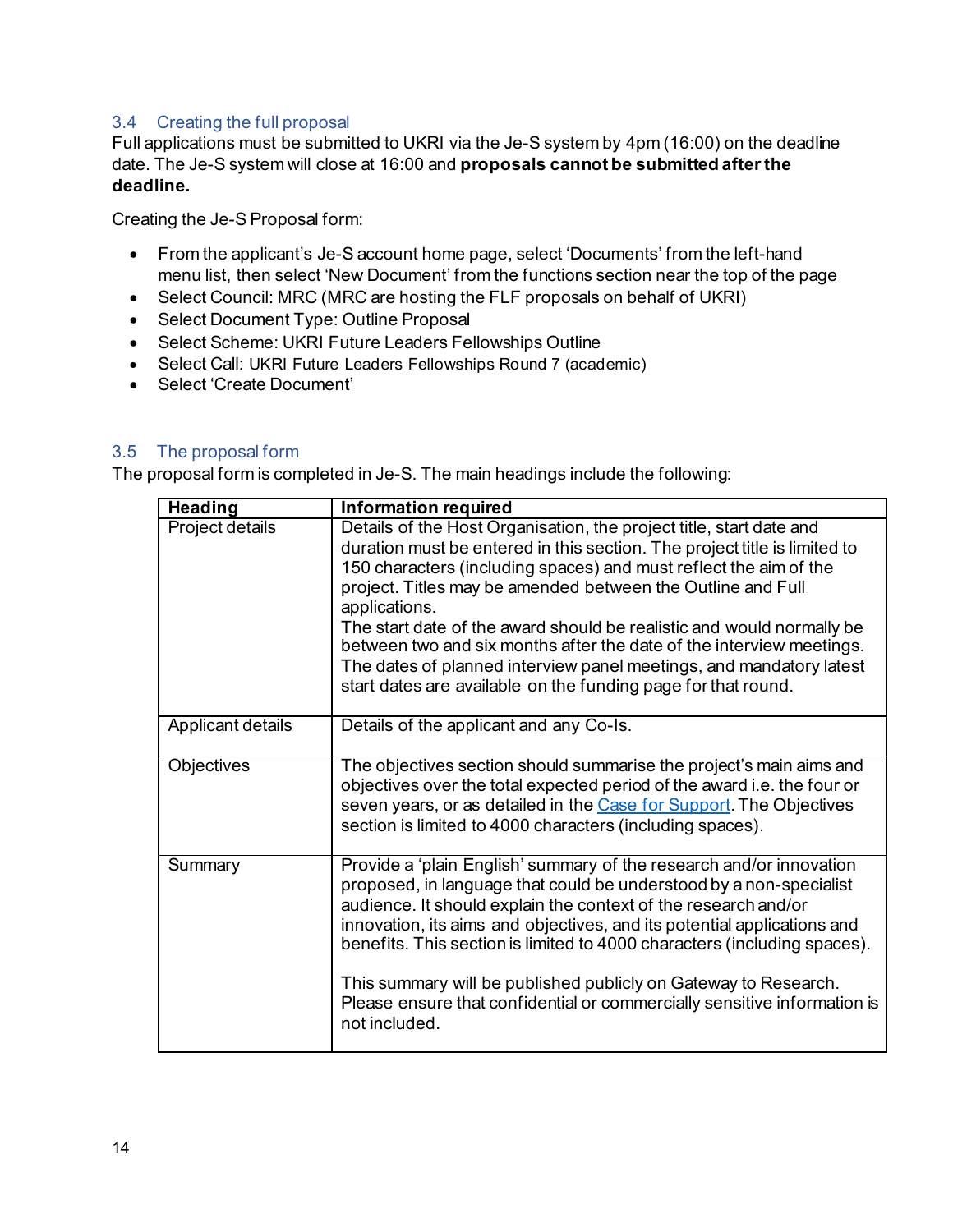| <b>Beneficiaries</b>       | Summarise how the proposed fellowship's research and/or innovation<br>outcomes will contribute to knowledge, both within the UK and globally.<br>This should include how the research and/or innovation will benefit<br>others in the field and/or sector, identify beneficiaries in other<br>disciplines and outline how the results of the proposed research and/or<br>innovation will be disseminated to these beneficiaries.<br>Beneficiaries from business, public sector, academia, third sector and<br>beyond should be included as appropriate. The section is limited to<br>4000 characters (including spaces).                                                                       |
|----------------------------|------------------------------------------------------------------------------------------------------------------------------------------------------------------------------------------------------------------------------------------------------------------------------------------------------------------------------------------------------------------------------------------------------------------------------------------------------------------------------------------------------------------------------------------------------------------------------------------------------------------------------------------------------------------------------------------------|
| <b>Other Support</b>       | Any public grant funding received in the last three years or which will<br>overlap with the lifetime of the fellowship award                                                                                                                                                                                                                                                                                                                                                                                                                                                                                                                                                                   |
| <b>Related Proposals</b>   | Applicants should provide details of the Outline Proposal to the FLF,<br>selecting 'Follow up to Outline Proposal' from the drop-down list.<br>Applicants who have previously submitted an application to the FLF<br>scheme should provide details of the previous submission in this<br>section, selecting 'Resubmission' from the drop-down list. In these<br>cases, a brief (<100 characters, including spaces) reason for<br>submitting a further proposal to the scheme should be included. A<br>more detailed description of the amendments made to the previous<br>submission must be included in the Cover Letter. Refer to the<br>Resubmission policy for eligibility considerations. |
| <b>Staff</b>               | Please enter all Directly Incurred staff posts.                                                                                                                                                                                                                                                                                                                                                                                                                                                                                                                                                                                                                                                |
| <b>Resources</b>           | Applicants should refer to the Overview of costings to complete this<br>section                                                                                                                                                                                                                                                                                                                                                                                                                                                                                                                                                                                                                |
| Classifications            | The classification sub-sections must be completed to indicate whether<br>the project will involve:<br>Human biological samples<br>Stem cells<br>Beneficiary countries<br>Keywords - Applicants are also asked to describe their fields of activity.<br>This section may be used to help determine which of the constituent<br>parts of UKRI would be best placed to identify the reviewers/assessors<br>for the proposed research and/or innovation. For individual Council<br>and Innovate UK information, see Our councils - UKRI.                                                                                                                                                           |
| <b>Ethical information</b> | Provide details of any ethical considerations required to undertake the<br>research. This includes human participation, animal research, animal<br>species, genetic and biological risk, implications and ethical committee<br>approvals required.<br>If applicable, within the 'Animal Research' section, applicants must<br>detail any procedures categorised as moderate or severe (in<br>accordance with the maximum prospective severity rating in the Home                                                                                                                                                                                                                               |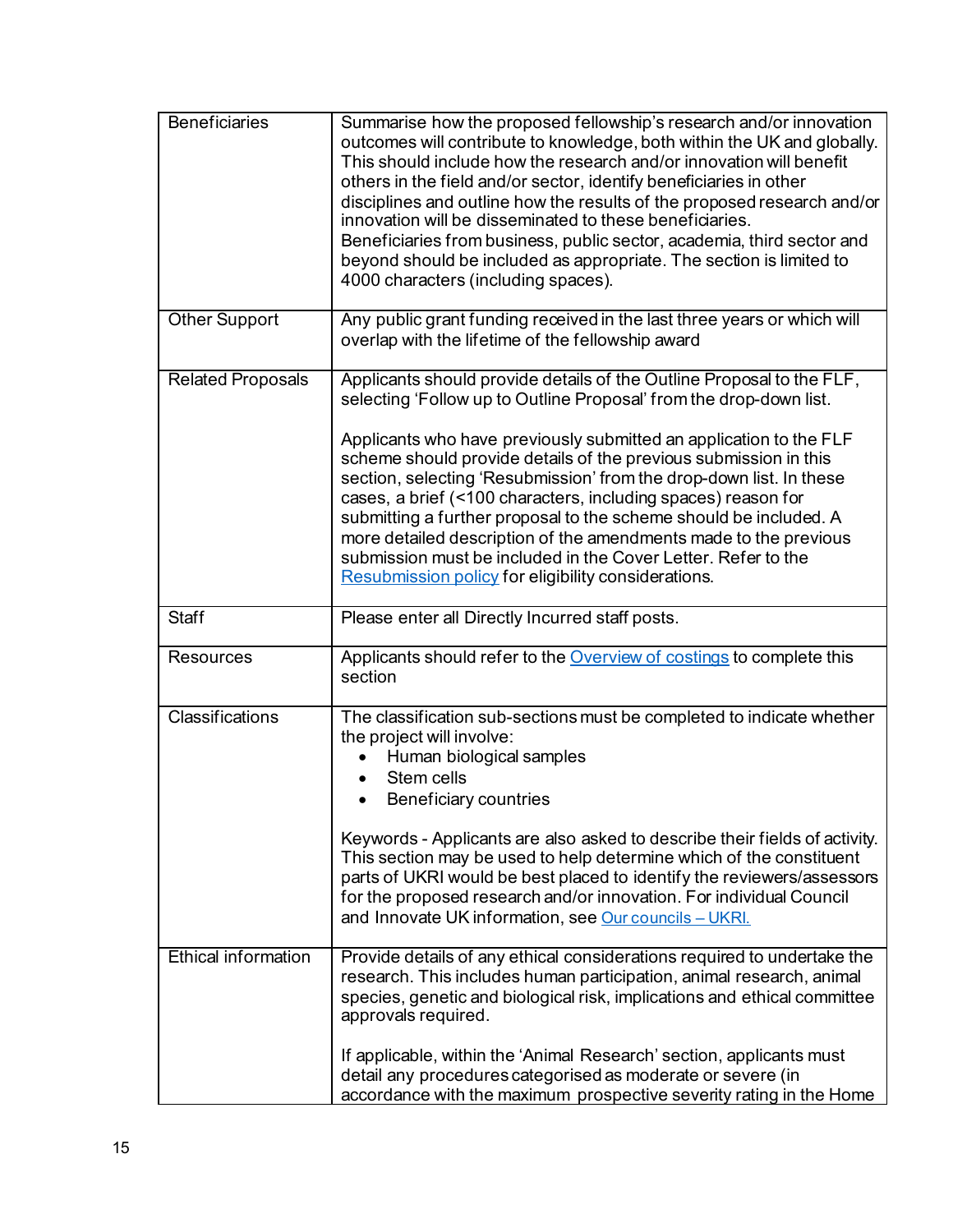|                  | Office licence under which the work will be carried out) in order that the                                                                                                                                                                                                                                                                                                             |
|------------------|----------------------------------------------------------------------------------------------------------------------------------------------------------------------------------------------------------------------------------------------------------------------------------------------------------------------------------------------------------------------------------------|
|                  | assessment of the proposal can balance the importance of the                                                                                                                                                                                                                                                                                                                           |
|                  | potential scientific advancement to the welfare of the animals.                                                                                                                                                                                                                                                                                                                        |
|                  | If applicable, within the 'Animal Species' section, scientific reasons for<br>the use of animals and an explanation of why there are no realistic<br>alternatives must be given, with an explanation of how the choice of<br>species complies with the Animals (Scientific Procedures) Act 1986<br>(ASPA), amended 2012 and any further embodiments (see Annex F in<br>this document). |
| Nominated        | Nominated reviewers assist UKRI greatly in our peer review                                                                                                                                                                                                                                                                                                                             |
| <b>Reviewers</b> | processes. All applicants should nominate up to three reviewers.                                                                                                                                                                                                                                                                                                                       |
|                  |                                                                                                                                                                                                                                                                                                                                                                                        |
|                  | When selecting reviewers to nominate, please note that:                                                                                                                                                                                                                                                                                                                                |
|                  | Nominated reviewers must be experts in the research and/or                                                                                                                                                                                                                                                                                                                             |
|                  | innovation field and/or be able to provide an expert view on the                                                                                                                                                                                                                                                                                                                       |
|                  | value and benefits of the proposal.                                                                                                                                                                                                                                                                                                                                                    |
|                  | Applicants must not provide reviewers from their own                                                                                                                                                                                                                                                                                                                                   |
|                  | Organisation, or from current or proposed Project Partners or                                                                                                                                                                                                                                                                                                                          |
|                  | Collaborations, or where any possible conflict of interest may                                                                                                                                                                                                                                                                                                                         |
|                  | arise.                                                                                                                                                                                                                                                                                                                                                                                 |
|                  | International reviewers can be included.<br>$\bullet$                                                                                                                                                                                                                                                                                                                                  |
|                  | Please note we may decide not to approach any of the                                                                                                                                                                                                                                                                                                                                   |
|                  | $\bullet$<br>nominated reviewers.                                                                                                                                                                                                                                                                                                                                                      |
|                  | Nominated reviewers are added by searching on the<br>$\bullet$                                                                                                                                                                                                                                                                                                                         |
|                  | appropriate screen in Je-S and then selecting the correct result.                                                                                                                                                                                                                                                                                                                      |
|                  |                                                                                                                                                                                                                                                                                                                                                                                        |
|                  | If a nominated reviewer cannot be found, then applicants<br>should select 'Add New Person'.                                                                                                                                                                                                                                                                                            |
|                  |                                                                                                                                                                                                                                                                                                                                                                                        |
|                  | Please note: UKRI will consider possible conflicts of interest when                                                                                                                                                                                                                                                                                                                    |
|                  | selecting experts to review a proposal. All reviewers sign up to the Je-                                                                                                                                                                                                                                                                                                               |
|                  | S Reviewer Protocols before being given access to any grant                                                                                                                                                                                                                                                                                                                            |
|                  | proposals in Je-S. Reviewers are also asked to identify any possible                                                                                                                                                                                                                                                                                                                   |
|                  | conflicts of interest before they begin reviewing a proposal and to                                                                                                                                                                                                                                                                                                                    |
|                  | decline to review a proposal if they feel that they are unable to provide                                                                                                                                                                                                                                                                                                              |
|                  | an unbiased and evidence-based review. UKRI will treat any such                                                                                                                                                                                                                                                                                                                        |
|                  | disclosures appropriately and fairly. For more information on what                                                                                                                                                                                                                                                                                                                     |
|                  | would be considered a conflict of interest, please refer to Annex B of                                                                                                                                                                                                                                                                                                                 |
|                  | the FLF Reviewers Guidance.                                                                                                                                                                                                                                                                                                                                                            |
|                  |                                                                                                                                                                                                                                                                                                                                                                                        |

Further guidance on how to complete the Je-S proposal form is available within the Je-S help [text.](https://je-s.rcuk.ac.uk/handbook/index.htm#t=pages%2FJeSHelpdesk.htm)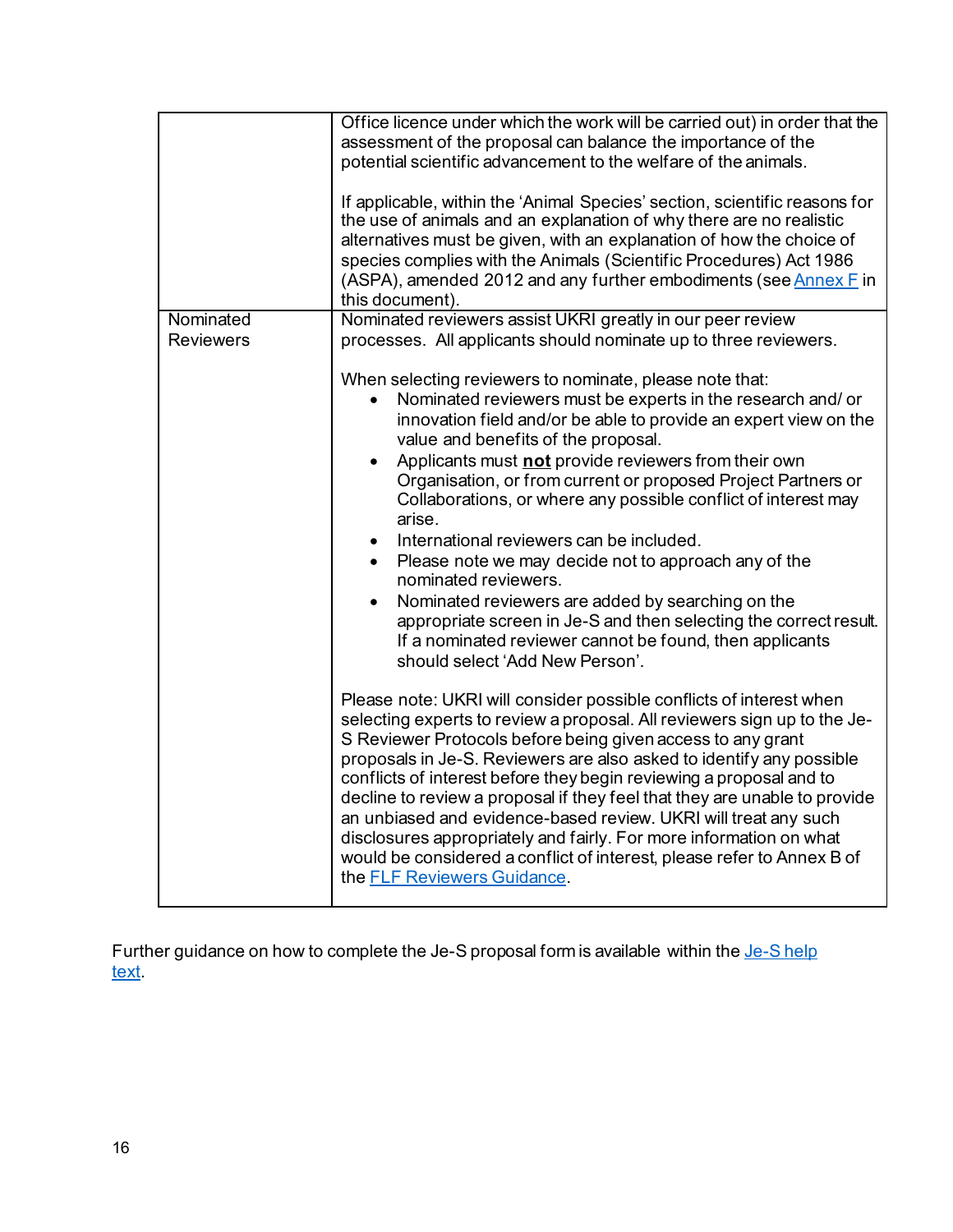# <span id="page-20-0"></span>4 Attachments

In addition to the Je-S proposal form, attachments are required. All attachments must follow the below requirements:

- All attachments to be completed in 11-point Arial typeface and must adhere to the pagelength limits detailed below.
- Attachments should be uploaded as PDFs to avoid conversion issues from other file formats.

Applications will not be accepted where smaller typefaces or narrow versions of the typeface have been used, or where page limits have been exceeded. **UKRI reserve the right to reject or return for amendment applications that do not follow this guidance, that are submitted incomplete, or with significant omissions.** 

| <b>Mandatory attachments</b>            | Je-S<br>attachment<br>type       | <b>Template</b><br>provided? | Page limit        |
|-----------------------------------------|----------------------------------|------------------------------|-------------------|
| Case for Support                        | Case for<br>Support              | <b>No</b>                    | Eight sides<br>A4 |
| CV and Outputs List                     | <b>CV</b>                        | Yes                          | Three sides<br>A4 |
| Data Management Plan                    | Data<br>Management<br>Plan       | Yes                          | Three sides<br>A4 |
| Head of Department Supporting statement | Letter of<br>Support             | <b>No</b>                    | N/A               |
| <b>Justification of Resources</b>       | Justification<br>οf<br>Resources | <b>No</b>                    | Two sides<br>A4   |
| Workplan                                | <b>Work Plan</b>                 | <b>No</b>                    | One side<br>A4    |

All templates can be found on the funding page for the round you are applying for.

In addition, each application may require additional mandatory attachments dependant on certain conditions.

| <b>Additional</b><br>attachments            | <b>Conditions in which required</b>  | Je-S<br>attachment<br>type | <b>Template</b><br>provided? | Page<br>limit      |
|---------------------------------------------|--------------------------------------|----------------------------|------------------------------|--------------------|
| Cover Letter                                | Required in numerous circumstances   | Cover letter               | <b>No</b>                    | Two<br>sides<br>A4 |
| <b>Project Partner</b><br>letter of support | If Project Partners are included     | Letter of<br>Support       | Yes                          | Two<br>sides<br>A4 |
| <b>Mentor</b><br><b>Statement</b>           | If formal named mentors are included | <b>Mentor</b><br>Statement | <b>No</b>                    | Two<br>sides<br>A4 |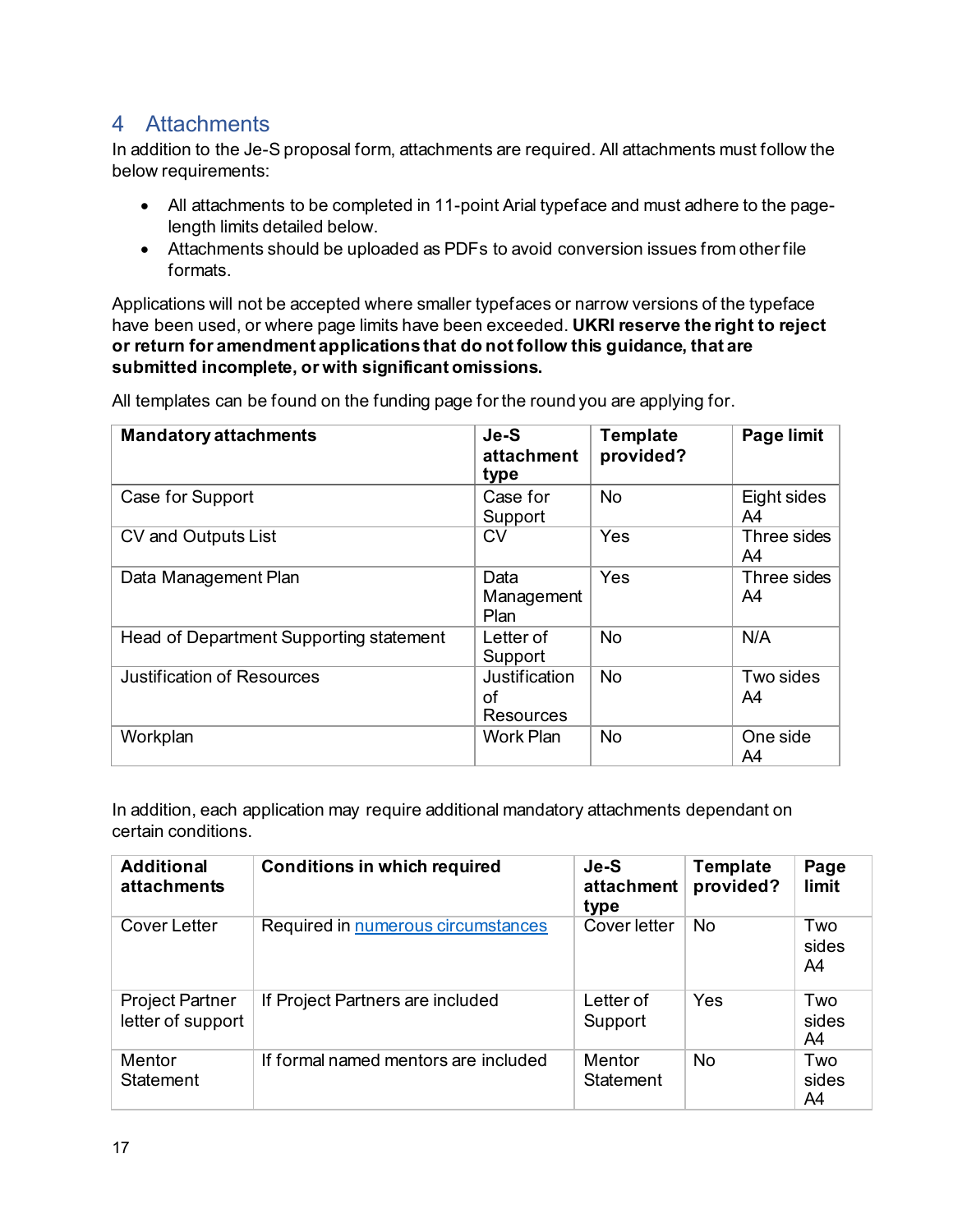| Support for<br><b>NHS Costs</b><br>(SoECAT)                   | If:<br>The proposed study is intended for<br>$\bullet$<br>the NIHR CRN portfolio, the route<br>through which support and Excess<br>Treatment Costs (ETCs) are<br>provided in England.<br>The research requires HRA and<br>٠<br>HCRW Approval in England and/or<br>Wales, and/or studies requiring<br>NHS/HSC Management Permission<br>in Northern Ireland and/or Scotland.<br>The research will use NHS<br>$\bullet$<br>resources. | Letter of<br>Support-<br>Please<br>upload the<br>'entire<br>workbook' | Yes                                                                         | N/A                |
|---------------------------------------------------------------|------------------------------------------------------------------------------------------------------------------------------------------------------------------------------------------------------------------------------------------------------------------------------------------------------------------------------------------------------------------------------------------------------------------------------------|-----------------------------------------------------------------------|-----------------------------------------------------------------------------|--------------------|
|                                                               | A SoECAT must be completed even if<br>applicants believe that their clinical<br>research will not involve excess<br>treatment costs.                                                                                                                                                                                                                                                                                               |                                                                       |                                                                             |                    |
| <b>Signed Animal</b><br>Usage<br>Declaration                  | If application involves use of animals<br>overseas                                                                                                                                                                                                                                                                                                                                                                                 | Letter of<br>Support                                                  | Yes                                                                         | Two<br>sides<br>A4 |
| Use of Rodents<br>Overseas Form                               | If application involves use of rodents<br>overseas                                                                                                                                                                                                                                                                                                                                                                                 | Letter of<br>Support                                                  | Yes                                                                         | Two<br>sides<br>A4 |
| Facility 'Form'                                               | If proposing to use national Research<br>Council facilities.                                                                                                                                                                                                                                                                                                                                                                       | Facility<br>Form                                                      | $No - though$<br>individual<br>facilities<br>may have<br>specific<br>forms  | Two<br>sides<br>A4 |
| Technical<br>Assessment or<br>equivalent form                 | If proposing to use some national<br>Research Council facilities, for example,<br>HPC.                                                                                                                                                                                                                                                                                                                                             | <b>Technical</b><br>assessment                                        | $No - though$<br>individual<br>facilities<br>may have<br>specific<br>forms. | N/A                |
| <b>British Antarctic</b><br><b>Survey Logistic</b><br>Support | If proposing to use British Antarctic<br>Survey Logistic Support. See Annex G                                                                                                                                                                                                                                                                                                                                                      | <b>Technical</b><br>assessment                                        | Online<br>application                                                       | N/A                |
| NERC ship time<br>and aircraft<br>requests                    | If proposing to use NERC ship time and<br>aircraft. See Annex G                                                                                                                                                                                                                                                                                                                                                                    | Technical<br>assessment                                               | Online<br>application                                                       | N/A                |

# <span id="page-21-0"></span>4.1 Mandatory attachments

The following attachments are required from all applicants, regardless of Host Organisation type.

All templates can be found on the funding page for the round you are applying for.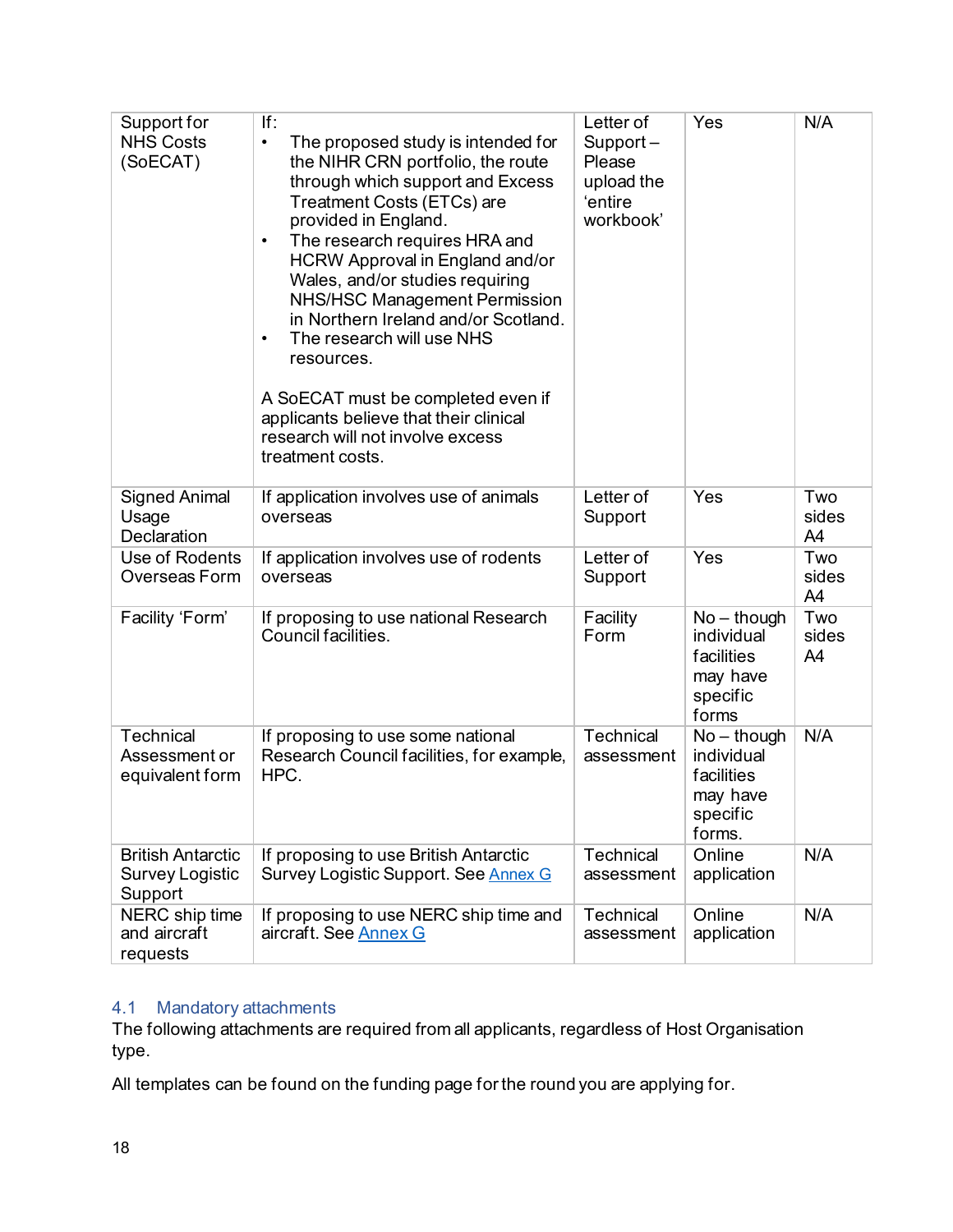# <span id="page-22-0"></span>4.1.1 Case for support

Applicants must describe their plans for the full period of their fellowship, providing detailed plans for the first four years and broader plans for the second period, if applicable. Applicants should note the assessment criteria, and the points below.

### **Research and Innovation Excellence:**

- The aims and objectives, methodological approaches and appropriateness and rigour of the approach to be used.
- Why the research and/ or innovation will be competitive in its field.
- Highlight plans which are particularly novel or unique, and feasibility. 'Novelty' may include novel application of an existing technology or a methodology for a new purpose or sector, beyond what is currently accepted as the state-of-the-art.
- How new techniques or particularly difficult or risky studieswill be tackled, and outline alternative approaches should these fail, i.e. consider objectively the feasibility of the approaches proposed.
- Identifywhere access to facilities or resources will be required and their benefit to the project.
- Where multiple projects are proposed, demonstrate how they are linked and can deliver research and/ or innovation excellence as a portfolio of projects.
- If applicable, describe all human studies and animal experiments. Se[e Annex F](#page-47-0) for further guidance of the information that must be provided if the proposal involves animal use.

# **Applicant and Development:**

- How their career trajectory aligns with the objectives of the FLF scheme and provide evidence that they can communicate clearly with the potential to inspire and lead others, develop new relationships and influence across multiple disciplines and sectors.
- A clear plan to support the development of the applicant and their team, in both the delivery of the project and broader professional/development opportunities. Consider identification of appropriate training, access to facilities and support.
- How the applicant will identify and implement good practice in matters relating to the modern research environment such as Research Integrity, Responsible Research and Innovation, and Equality, Diversity and Inclusion.
- A clear plan for obtaining external guidance, mentoring and support for the applicant from appropriate independent advisors must be described.
- Any planned activities to maximise collaboration, partnership and knowledge exchange within and beyond the length of the fellowship should also be included.
- If the applicant is applying for a fellowship that is not 100% of their working time the application must detail how the outputs of the fellowship will align with the scale, ambition and leadership development expected of an FLF award.

# **Impact and Strategic Relevance:**

Applicants should explain the potential impact of the research and/ or innovation, for example:

- Contributions to addressing key UK societal challenges
- Contributions to current/future UK economic success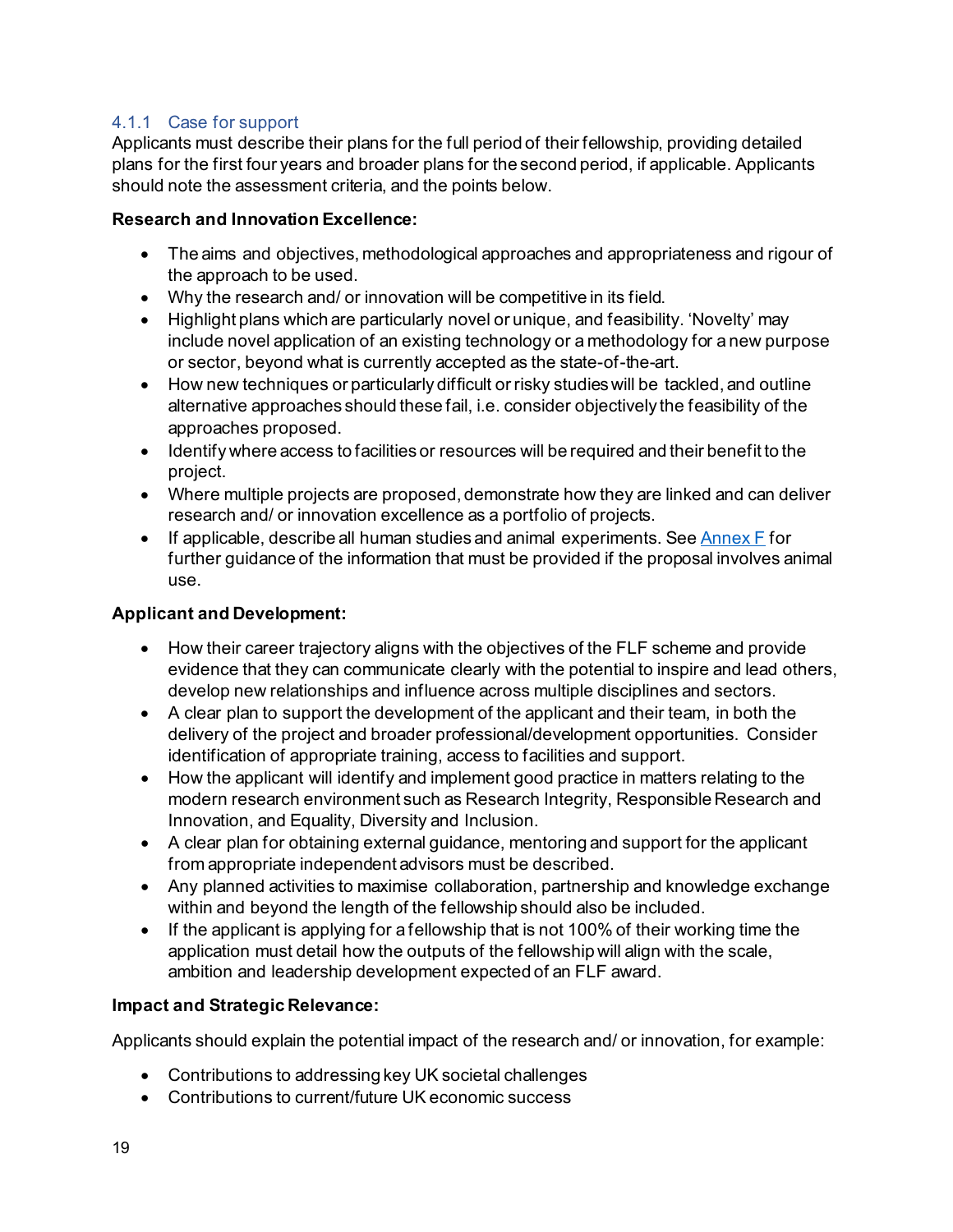- Enabling the development of key emerging businesses
- Establishment or maintenance of a unique, world-leading research activity
- Relevance to national, UKRI, Innovate UK and Council led strategy

#### **Research and Innovation Environment:**

- The choice of Host Organisation and why this is the best place to undertake the fellowship
- Suitability of the proposed environment for supporting the applicant, maximising their development and the quality and impact of the research and/ or innovation.
- Commitment from the Host Organisation to realising the potential of the applicant and establishing them as a research and/ or innovation

Applicants should also include information on:

#### **Career Intentions:**

- Describe how the added value of a UKRI FLF award (for example, the scale, flexibility and duration offered) will boost the career of the applicant and impact their short- and long-term career trajectory, as opposed to more standard project grant support.
- Justify that the applicant is currently considered to be early career and describe how the fellowship will enable them to establish leadership and independence over the duration of the award.

**Co-Investigators:** For each Co-Investigator included, clearly define and justify their limited role in the project.

**Collaborations:** Use the case for support to outline any collaborations (for example, subcontractors), and their involvement in the project.

**Intellectual property:** All participants in the scheme and their Host Organisations are required to give due regard to the appropriate protection of any IP arising from the project and to describe effective routes to exploitation which have the potential to achieve maximum benefit for the UK economy and wider society.

**Key references**: Key references must be included within the Case for Support page limit. Reviewers and panel members at any stage of the process are not obliged to follow any external links or read any additional papers highlighted within the application.

#### <span id="page-23-0"></span>4.1.2 CV and outputs List

CV using the available FLF CV and outputs list template required from:

- Applicant
- Any Co-Investigators
- Any named researchers/innovators
- Any visiting researchers/innovators

The outputs list should include sector relevant outputs. UKRI welcomes the inclusion of preprints in the Outputs list.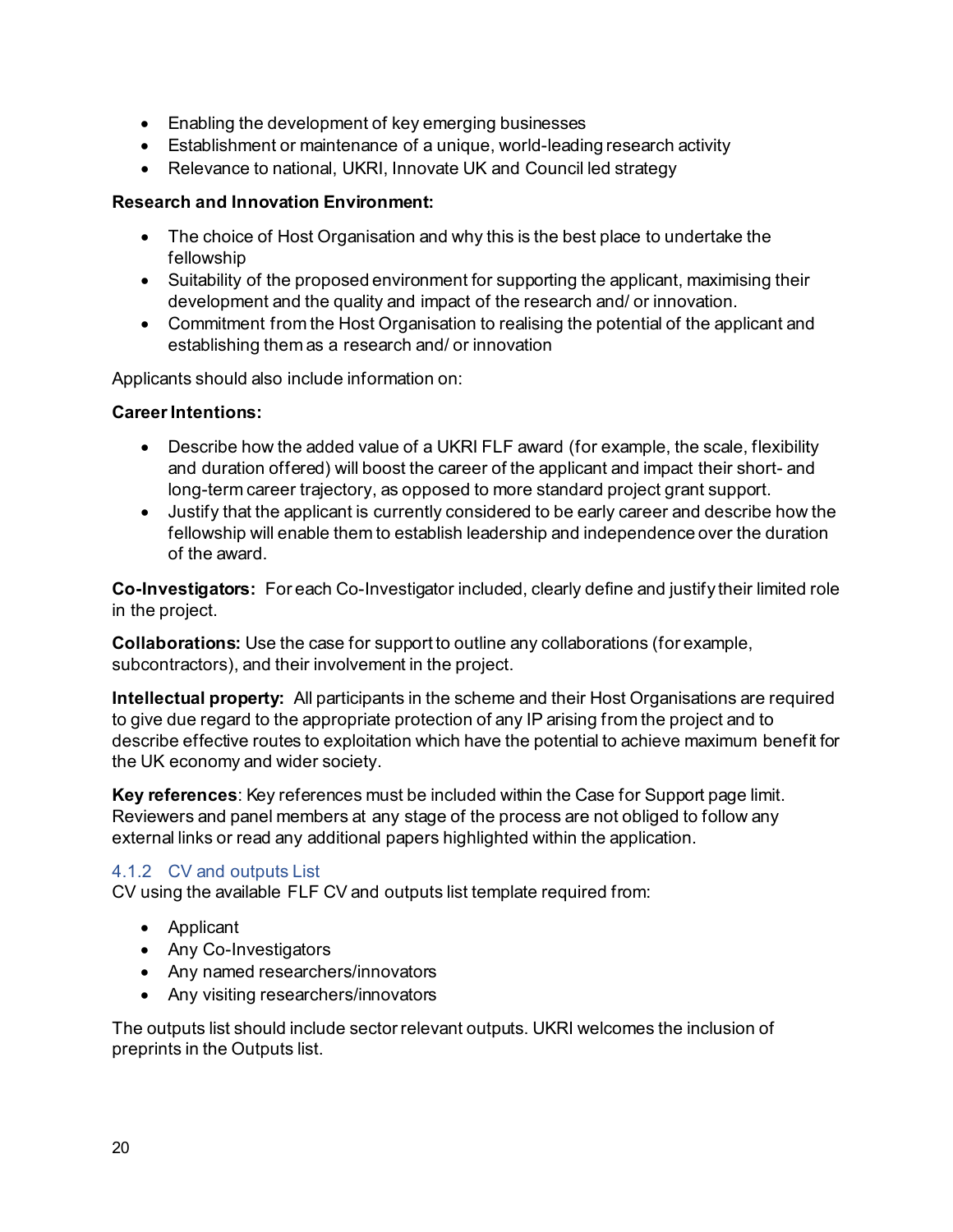# <span id="page-24-0"></span>4.1.3 Data management plan

The DMP must demonstrate how the applicant will or already meets their responsibilities for research data quality, sharing and security. It must refer to any institutional and study data policies, systems and procedures and be regularly reviewed throughout the research cycle. If any section is not relevant to the proposal 'not applicable' should be entered.

We recognise publicly-funded research data as valuable, long-term resources that, where practical, must be made available for secondary research. Applicants must ensure that research data arising from UKRI-funded research is to be made available to the research community in a timely and responsible manner, unless there are exceptional reasons why this cannot happen.

Applicants must consider and discuss their specific requirements with their Host Organisation and, where applicable, relevant Data Service or Centre(s).

# **Level of risk**

Where the research and/ or innovation involves human participants, their data or tissues, or where the team holds identifiable data about these participants, the level of risk regarding data management is much higher. In these instances, the DMP should be more detailed and must include information on how these risks will be managed.

# **Cost of data sharing and preparing data for archiving**

Where applicable, applicants must include the costs related to data sharing and preparation for data archiving in the resources section of the proposal form. This may include people, equipment, infrastructure and tools to manage, store, analyse and provide access to data.

Where the costs of managing legacy data and sharing are substantial, the proposal must differentiate the resources and funding for the following activities:

- Collecting, processing and 'cleaning' new data
- Own research on newly-acquired and legacy data
- Ongoing data curation and preservation
- Providing access and data sharing

# <span id="page-24-1"></span>4.1.4 Head of department supporting statement

This statement must be from the Pro Vice-Chancellor and Head of the Department, or a Senior Representative from the Organisation that will host the applicant.

The statement must be dated, signed and on headed paper.

The statement must summarise:

- The applicant's suitability for a FLF
- The suitability of the project for the training and career development of the applicant
- Why the department is appropriate for the work proposed, including the long-term commitments the department will make to mentor and support the applicant
- The effective and transparent arrangements that led to the applicant being selected for the FLF
- Confirmation of the commitment to the salary of the applicant and should highlight the commitment to providing an open-ended UK based independent research and/ or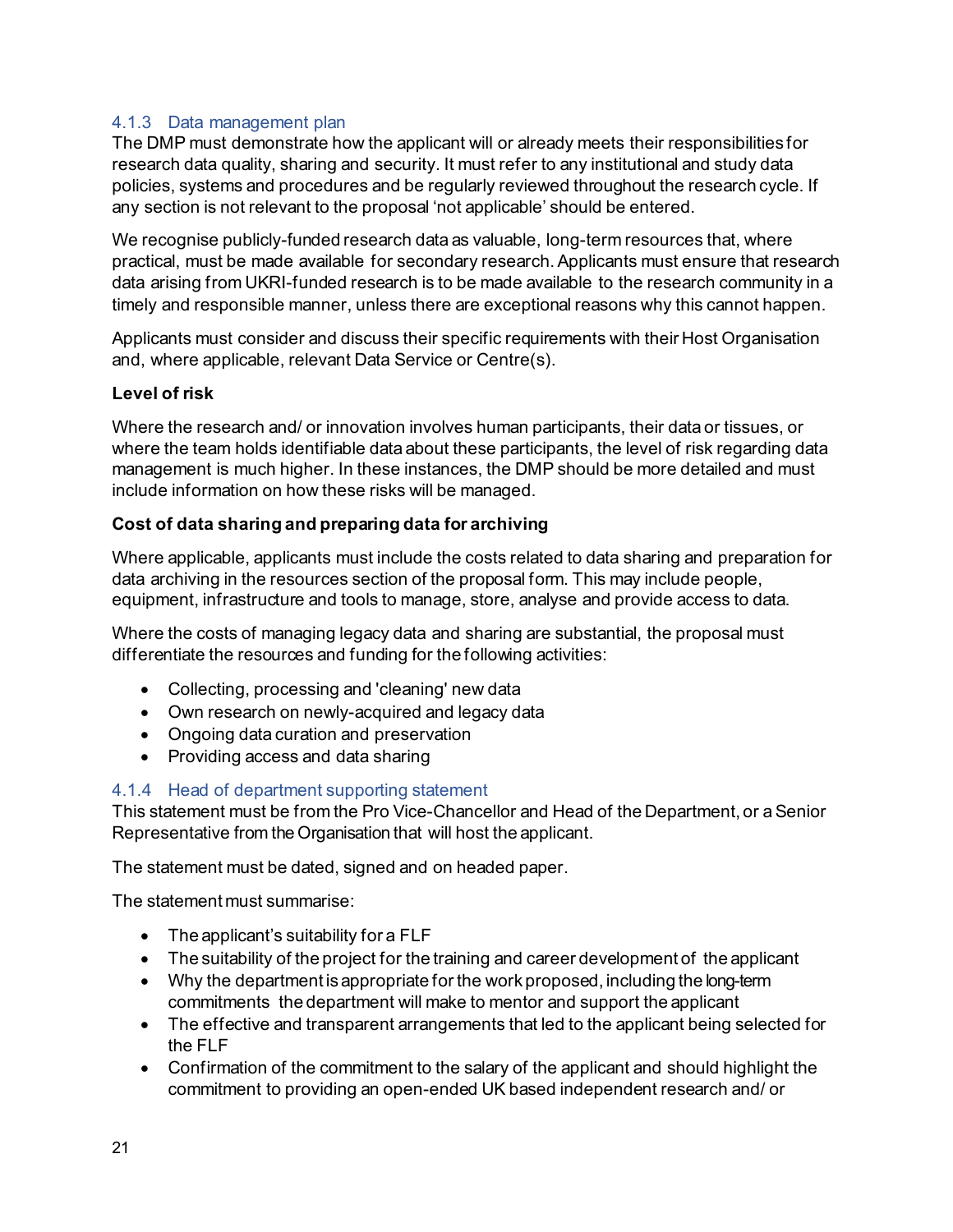innovation position, to be taken up during or upon the completion of the fellowship (in line with organisational employment policies and practices)

• Confirmation of the commitment to 50% of any Equipment costs requested in the application

# <span id="page-25-0"></span>4.1.5 Justification of resources

The Justification of Resources (JoR) is to aid reviewers when assessing proposals so that they can make an informed judgement on whether the resources requested are appropriate for the research proposed and demonstrates value for money. All items requested in the proposal need to be justified in the JoR. Items not appropriately justified may not be funded and will be removed by UKRI prior to awards being made.

**UKRI guidance on writing a Justification of Resources is available in th[e Je-S helptext.](https://je-s.rcuk.ac.uk/handbook/pages/GuidanceoncompletingaFellowshi/AccompanyingDocumentation/JustificationofResourcesCrossC.htm?rhsearch=justification%20of%20resources&rhhlterm=justification%20justifications%20resources%20resource)** We recommend that applicants match the costs to the proposal headings.

# <span id="page-25-1"></span>4.1.6 Work plan

Simple, stand alone, diagrammatic workplan, (for example, PERT or Gantt chart) illustrating the project but not extending the Case for Support. The full duration of the project (for example, 4 or 7 year if 4(+3) model, pro rata for part-time applicants), project-specific timelines and milestones should be clearly and accurately shown.

#### <span id="page-25-2"></span>4.2 Additional attachments

The following attachments may be required under certain conditions.

#### <span id="page-25-3"></span>4.2.1 Proposal cover letter

A Cover Letter must be included if:

- The applicant has submitted a previous application to the scheme
- The applicant has requested funding over £1.5m, with appropriate justification for these costs clearly described
- An academic-hosted application is requesting funding for instrument development
- The proposal is intended to be held on a job-share basis
- Formal Collaborations and/ or mentors are part of the project. The Cover Letter should list their names and Organisation

The Cover Letter may also be used to name conflicted experts or organisations that applicants request we do not approach for a review. UKRI reserve the right not to honour the request. This decision will be dependent on the justification submitted. The following information must be provided in the covering letter:

- The name of the person(s)
- The Organisation(s) they are based at
- A clear reason why the person would not be able to provide an unbiased and evidencebased review

The Cover Letter must not be used to submit any additional information that should otherwise be included elsewhere in the application. Cover Letters are made available to the panel but are not seen by peer reviewers.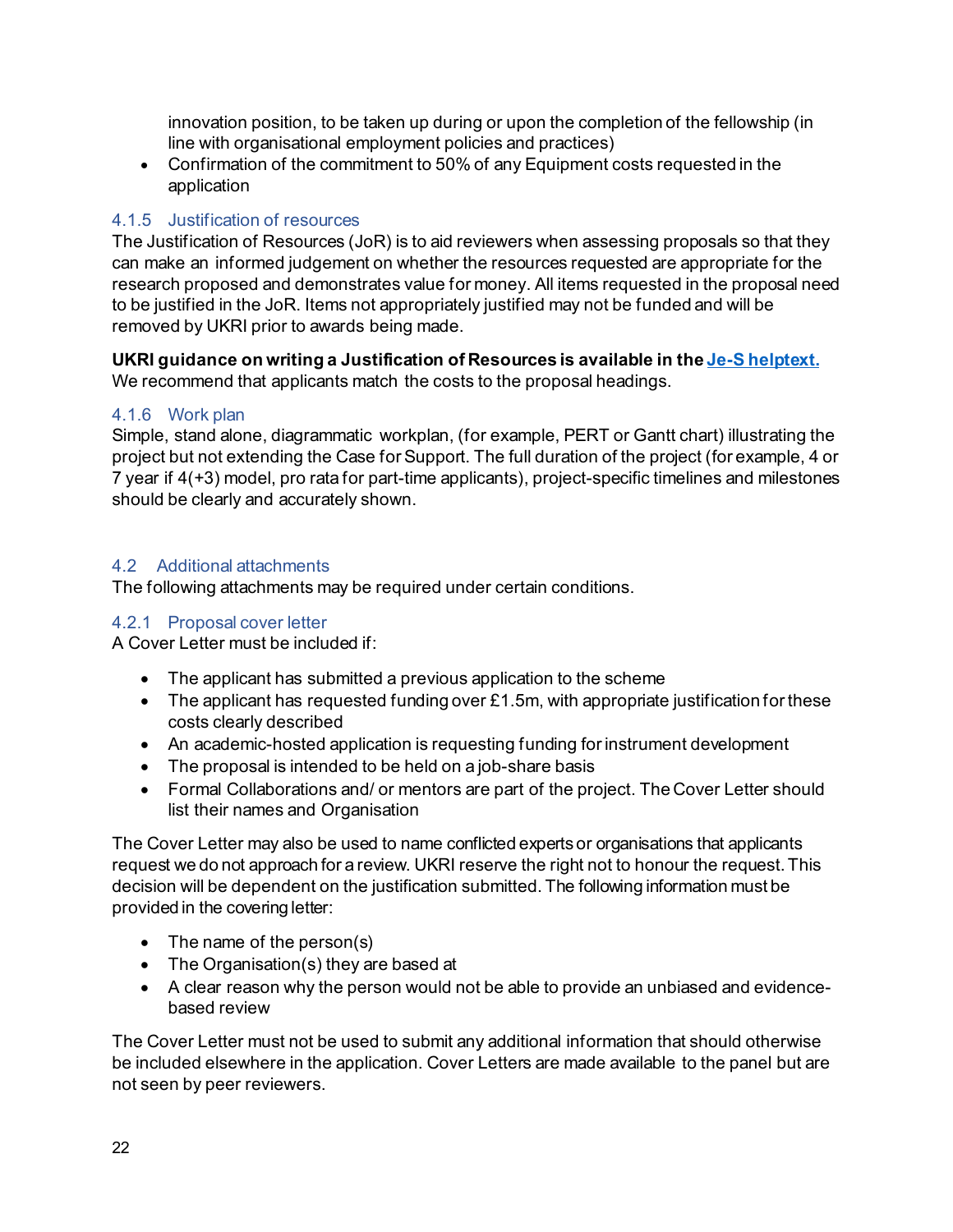# <span id="page-26-0"></span>4.2.2 Project partner letter of support

Each Project Partner must provide a Letter of Support on headed paper, dated (within the previous six months) and signed by an authorised representative of the Organisation and must:

- Confirmthe Organisation's commitment to the proposed project
- Detail the nature of the collaboration and identify the relevance and benefits to the Project **Partner**
- Confirm the value of the Project Partner's contribution, if it is an in-kind contribution the value must be quantified (this may be an estimate). Every effort should be made to provide accurate estimates.
- Clearly demonstrate that applicant time spent at an overseas business (if applicable) is acceptable to the Host Organisation and will not enhance the overseas business's ability to compete with equivalent UK businesses either during or after completion of the fellowship.

#### **Additional information requirements where human tissue/participants are being provided by a Project Partner**

Where the Project Partner (whether an individual or organisation) is responsible for recruitment of people as research participants and/or providing human tissue, list them as a Project Partner on the proposal form and enter a nominal sum of £1 for the value of the contribution. Details should be included in the case for support. A letter of support must be attached to the application and include the following information:

- Agreement that the Project Partner will recruit the participants/provide tissue
- That what is being supplied is suitable for the research being undertaken
- That the quantity of tissue (where relevant) being supplied is suitable, but not excessive for achieving meaningful results

# **Letters of support must not be submitted in any other circumstance.**

# <span id="page-26-1"></span>4.2.3 Mentor statement

A mentor is distinct from other roles on the project, such as the Co-Investigator. A supporting statement from each named mentor should be included as mandatory. The mentor statement should include details of the mentor and the specified commitment made to mentoring support.

# <span id="page-26-2"></span>4.2.4 Support for NHS costs (SoECAT)

Researchers applying for research grants involving human participants will need to complete a Schedule of Events Cost Attribution Template (SoECAT) to be eligible for the National Institute for Health Research (NIHR) portfolio and the support it provides.

# **Who needs to complete a SoECAT?**

A SoECAT must be completed if any of the following apply:

- The proposed study is intended for the NIHR CRN portfolio, the route through which support and Excess Treatment Costs are provided in England. This may include studies that will take place in a social care or public health setting.
- The research requires HRA and HCRW Approval in England and/or Wales, and/or studies requiring NHS/HSC Management Permission in Northern Ireland and/or **Scotland**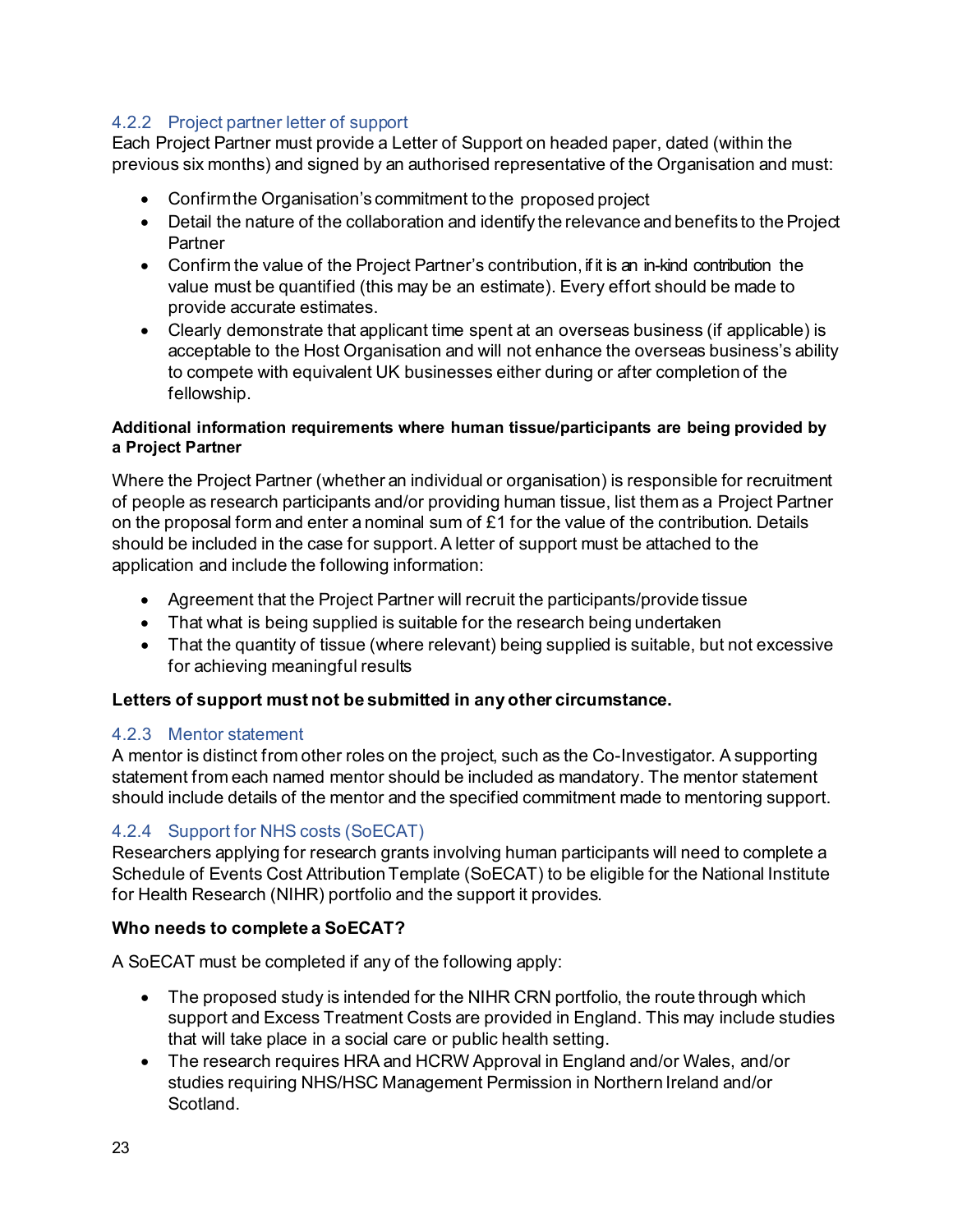• The research will use NHS resources.

A SoECAT MUST be completed even if you don't think your clinical research will involve excess treatment costs (ETCs).

# **Completing a SoECAT form**

When applying for UKRI funding, the following steps need to be completed;

- Complete a new form called a 'Schedule of Events Cost Attribution Template (SoECAT)', which can be download from the [NIHR website.](https://www.nihr.ac.uk/researchers/collaborations-services-and-support-for-your-research/run-your-study/excess-treatment-costs.htm)
- Once completed, this form needs to be reviewed and signed off by a Local Clinical Research Network (LCRN) AcoRD specialist. A list of LCRN specialists can be found on the **NIHR website**. Early engagement with the LCRN AcoRD specialist in the application process is recommended.
- Append the 'study information' and 'summary' pages of the signed off SoECAT form with your completed grant application.

Please note that Je-S does not allow the upload of MS Excel files, therefore please convert the relevant pages to a PDF. Please detail the file's description as 'Schedule of Events Cost Attribution Tool'. UKRI reserve the right to request a copy of the complete original signed MS Excel form.

#### <span id="page-27-0"></span>4.2.5 Signed animal usage declaration

If your project involves the use of animals overseas you must submit a signed statement that:

- They will adhere to all relevant national and local regulatory systems in the UK and overseas
- They will follow the guidelines laid out in the NC3Rs 'Responsibility in the use of animals [in bioscience research](https://www.nc3rs.org.uk/3rs-resources/responsibility-use-animals-bioscience-research)' document and ensure that work is carried out to UK standards
- Details on where the animal research will take place (UK or overseas) and through which funder the resources are being sought.
- Before initiation of the proposed research work, appropriate approvals from Institutional and/or central animal ethics committees will be obtained for experimental protocols to be adopted in their projects. Successful proposals may be expected to provide copies of these permissions before funding is released.

# <span id="page-27-1"></span>4.2.6 Additional questions on the use of animals form

If the research involves the use of animals (rodents, rabbits, sheep, goats, pigs, cattle or xenopus) overseas, rather than in the UK, please also complete the 'Additional questions on the use of [species] overseas' form - [Use of animals overseas | NC3Rs](https://www.nc3rs.org.uk/3rs-resources/peer-review-and-advice-service)

If the research involves the use of pigs, please complete th[e Standardised questions on the use](https://www.nc3rs.org.uk/3rs-resources/peer-review-and-advice-service) of pigs [form.](https://www.nc3rs.org.uk/3rs-resources/peer-review-and-advice-service)

# <span id="page-27-2"></span>4.2.7 Facility form

Due to system restrictions, we are not able to display all of the national Research Council Facilities in Je-S and so applicants intending to use any national Research Council Facilities need to highlight this in a Facility Form. Applicants should list the national Research Council facilities they intend to use and describe how they will be utilised as part of the proposal.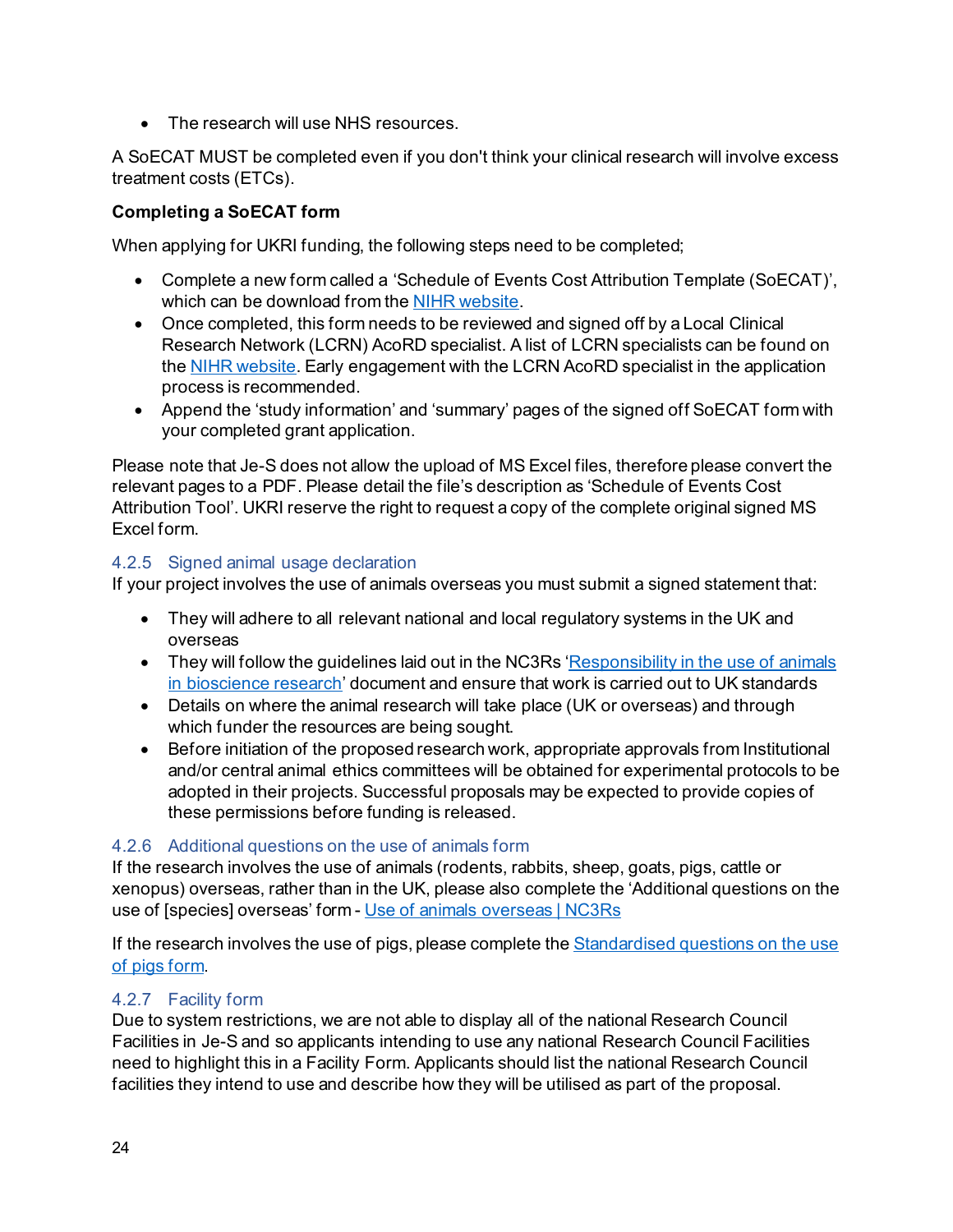Applicants must list the national Research Council facilities they intend to use and describe how they will be utilised as part of the proposal in a document of no more than two sides of A4. This document should be uploaded as the attachment type 'Facility Form' (please note that this is not a form but is a free-text document and a template is not available). It is strongly recommended that applicants contact the relevant facility at least one month prior to the closing date to ensure that the facility can provide the service(s) required and can provide any additional information in time to be submitted with the application.

See [Annex H](#page-50-0) for more information about available facilities and resources.

# <span id="page-28-0"></span>4.2.8 Technical assessment

Some facilities require a Technical Assessment (typically obtained from or in consultation with the service provider) in addition to the Facility Form. Applicants are required to contact the facility before submitting their application to check if the proposed research and/ or innovation is feasible and to obtain the Technical Assessment. A full list of facilities that require a Technical Assessment can be found on th[e Je-S website](https://je-s.rcuk.ac.uk/Handbook/index.htm?#rhsearch=facilities&t=pages%2FGuidanceoncompletingaFellowshi%2FFacilities.htm&ux=search).

The Technical Assessment will detail the outline discussions that have taken place with the research facility, to ensure the facility will be available at the required time. Applicants should also confirm the start and end date of use of the facility, support requirements and a brief summary of the facility use and importance of its use for the project.

Please se[e Annex H](#page-50-0) for links to individual UKRI councils' websites for information on the relevant contact details for different facilities.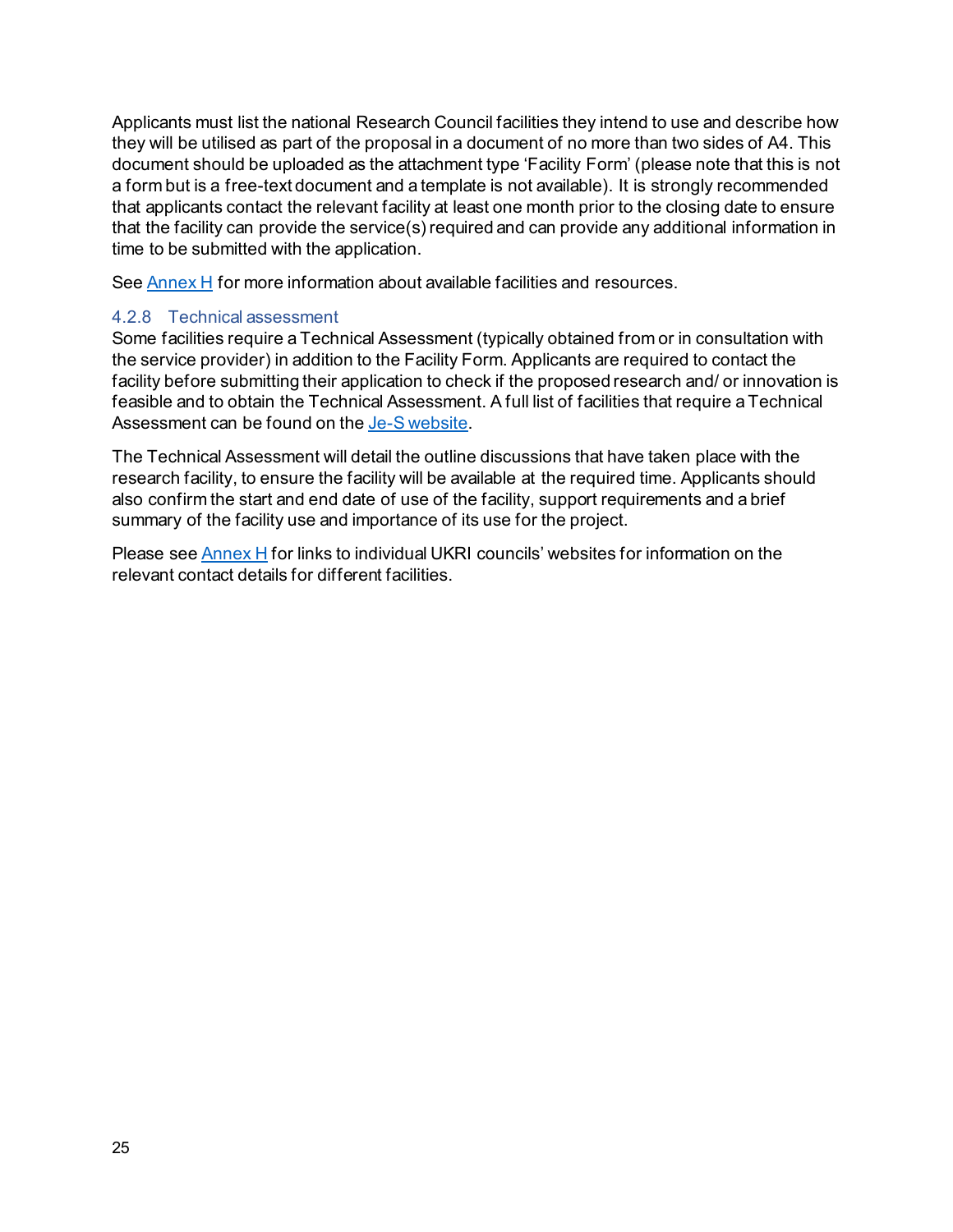# <span id="page-29-0"></span>5 Resources

Once the grant has been awarded, no additional requests can be made for supplementary salary costs.

#### <span id="page-29-1"></span>5.1 Overview of costings

FLF applications from applicants in an academic Organisation are costed on the basis of Full Economic Costs (fEC), consistent with the dual support system in Research Council eligible organisations and Subsidy Control legislation. Please see [Annex E](#page-47-1) for more information on Subsidy Control. Host Organisations must agree to fund the balance of the fEC for the project from other resources.

Indexation must not be included as this is calculated once the fellowship has been awarded and accepted.

To demonstrate their support, academic Host Organisations are required to commit to funding an increasing percentage of the fellow's salary, which is not to be derived from the full Economic Cost (fEC) of the award. Tapering of the UKRI contribution to salary for the fellow does not mean tapering of the time spent on the research/innovation related to the fellowship.

|                                                                  | <b>Total salary request UKRI contribution</b><br>from award |            | <b>Academic Host</b><br>Organisation's<br>contribution |  |  |
|------------------------------------------------------------------|-------------------------------------------------------------|------------|--------------------------------------------------------|--|--|
| Year 1                                                           | 100%                                                        | 80%        | 20%                                                    |  |  |
| Year <sub>2</sub>                                                | 100%                                                        | 80%        | 20%                                                    |  |  |
| Year <sub>3</sub>                                                | 75%                                                         | 60%        | 40%                                                    |  |  |
| Year 4                                                           | 75%                                                         | 60%        | 40%                                                    |  |  |
| Review point (Below figures are not captured within application) |                                                             |            |                                                        |  |  |
| Year 5                                                           | 50%                                                         | 40%        | 60%                                                    |  |  |
| Year <sub>6</sub>                                                | 50%                                                         | 40%        | 60%                                                    |  |  |
| Year <sub>7</sub>                                                | 25%                                                         | <b>20%</b> | 80%                                                    |  |  |

To assist applicants and Organisations with the calculation, please see the salary tapering templates for full-time and part-time applicants available on the [FLF Funding Opportunity](https://www.ukri.org/opportunity/future-leaders-fellowships-round-6/) page.

**Years 3 and 4:** The applicant can request 75% of the full economic cost of their salary from the award. This will be awarded at 80% fEC so the UKRI contribution will be 60% overall (80% of 75%).

Directly Incurred costs arise from the conduct of the research and are verifiable through an audit record. Directly allocated costs are based on estimates or apportioned costs rather than actual costs. These costs arise from resources used by the project that are shared by other activities. All costs requested should be justified within the Justification of Resources document.

# **Further guidance on UKRI fEC costing can be found in th[e UKRI Terms and Conditions](https://www.ukri.org/wp-content/uploads/2021/08/UKRI-170821-FullEconomicCostingGrantTermsConditionsGuidance-Aug2021.pdf) '***Costings information'***.**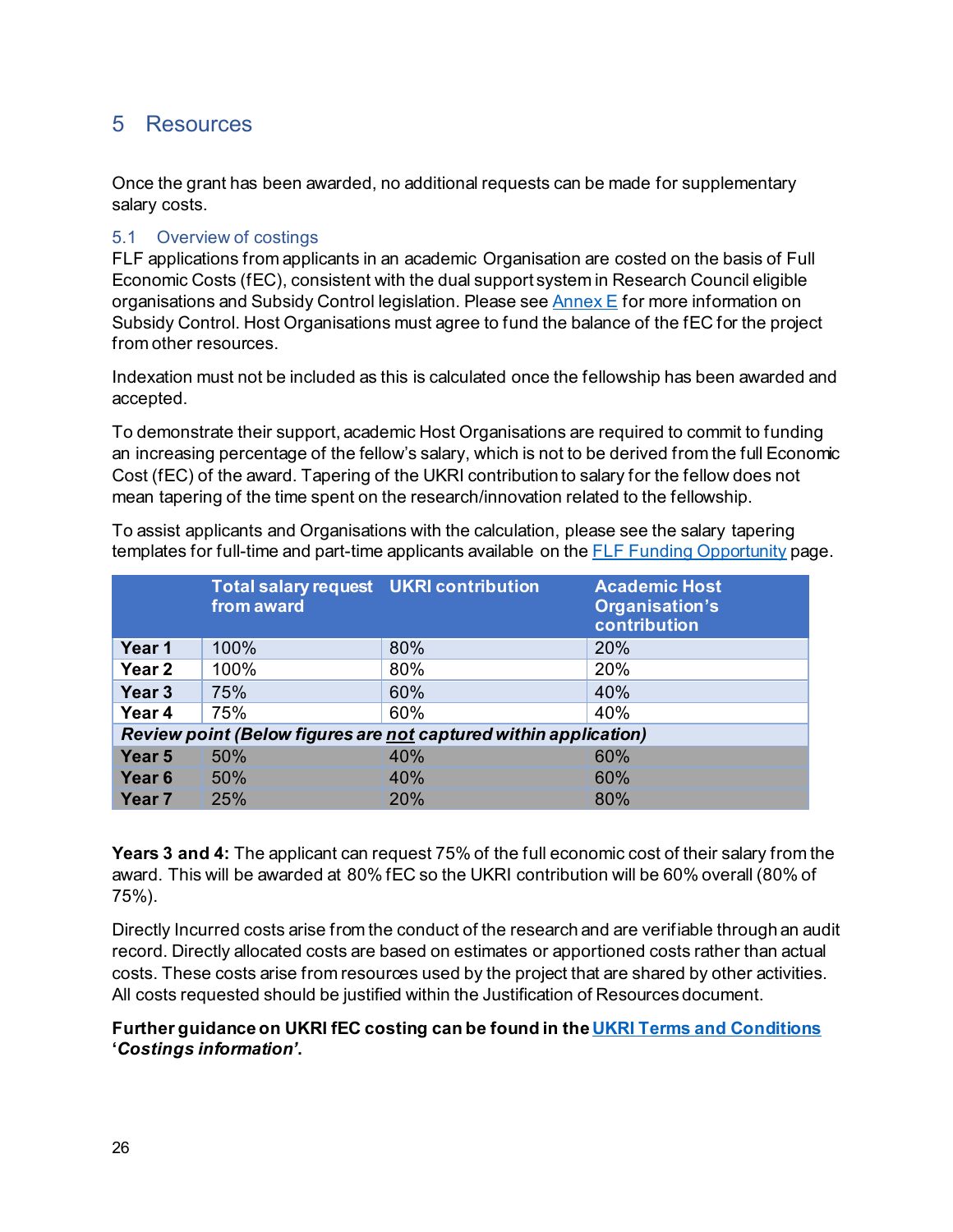### <span id="page-30-0"></span>5.2 Directly incurred costs

#### <span id="page-30-1"></span>5.2.1 Staff

The payroll costs of all staff, full or part-time, who work on the project, and whose time can be supported by a full audit trail may be included.

Salary increments over the period of the project should be taken into account but should not anticipate future pay awards. Once the grant has been awarded no additional requests can be made for supplementary salary costs.

# <span id="page-30-2"></span>5.2.2 Travel and subsistence

Funds for travel and subsistence for the applicant and any staff working on the project, including any overseas costs, must be entered in this section. The cost and destination of each travel item must be entered in the form and justified in the Justification of Resources

During the fellowship, the fellow will be encouraged, wherever possible, to attend annual twoday FLF cohort events. Where necessary accommodation will be provided, but costs associated with attendance at these events should be met from within the fellowship award. Applicants should therefore factor in any associated travel, subsistence, and childcare costs into their proposal. It is expected that annual events will take place at a variety of UK locations, such as London and Edinburgh.

All travel must occur between the start and end date of the award and must be costed by the most suitable and economical means, at current prices and with no allowance for inflation. Subsistence rates, both UK and overseas, must be those applicable within the Host Organisation.

Non-EEA nationals holding a UK work visa should be aware that extensive time overseas may invalidate an application for Indefinite Leave to Remain in the UK.

#### <span id="page-30-3"></span>5.2.3 Equipment

For academic-hosted applications any item costing over £10,000 (including VAT) must be detailed in this section. Any item less than £10,000 (including VAT) is classed as a consumable and must be listed under the 'Other Directly Incurred' cost heading.

UKRI will meet the costs of new equipment, the costs of equipment repair and major spares, the costs of external maintenance agreements and the cost of equipment relocation and installation, where required by the proposed research. If applicable the Host Organisation should make its own arrangements for applying for exemption from import duty.

#### *Single items of equipment costing between £10k (inclusive of VAT) and £138k (inclusive of VAT)*

- Must be included under the 'Equipment' fund type heading. Please note the £10k includes all component parts of the equipment requested, either purchased or leased.
- The academic Host Organisation should contribute towards the cost of any capital items or equipment over £10k (inclusive of VAT) at a minimum of 50%

# *Single items of equipment costing over £138k (inclusive of VAT)*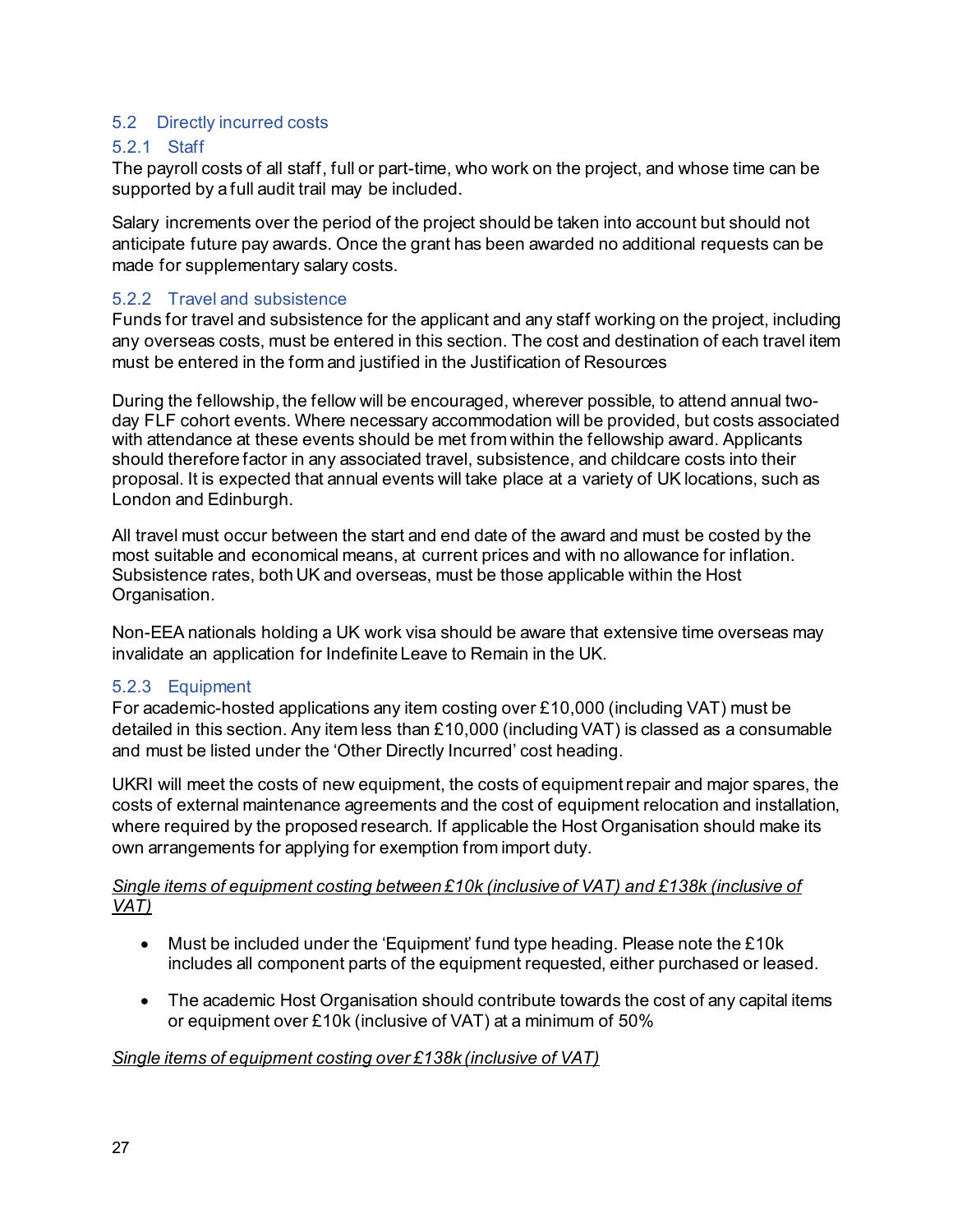- Must be included under the 'Equipment' fund type heading and a two-page business case outlining the strategic need for the equipment and three quotations for each individual item must be uploaded.
- Where it is not possible to provide three quotes, for example, due to the specialist nature of the item concerned, the Host Organisation must upload dummy quotes in addition to the actual quote(s) to enable the application to validate and be submitted.

#### *Equipment for instrument development*

- Equipment for instrument development only will be funded at 100% fEC, although UKRI reserves the right to request organisational contributions in exceptional circumstances.
- A request will be classed as instrument development where it is wholly or mainly focused on creating a novel instrument that will either enable research capability not available using any existing instrument, or if it will substantially improve research capability beyond what currently exists, in a way that opens significant new research and/or innovation opportunities.

#### Completing equipment details

The equipment section in costings should be completed as outlined below.All fields must be completed for each entry when making an application and costings must be at current prices with no allowance for inflation.

| Heading                | Description                                                                               |
|------------------------|-------------------------------------------------------------------------------------------|
| <b>Description</b>     | A brief description of the equipment so that what is being<br>requested can be identified |
| Country of manufacture | The country where the item was manufactured                                               |
| Delivery date          | Please estimate this if not known                                                         |
| Basic price            | Not including VAT                                                                         |
| Import duty            | Mark as 0 if none has been incurred                                                       |
| <b>VAT</b>             | Mark as 0 when it can be reclaimed by the Host RO                                         |
| <b>Total</b>           | Total cost (excluding any VAT etc that can be reclaimed)                                  |
| Amount sought          | Total amount requested (this will normally be 50%<br>of total cost)                       |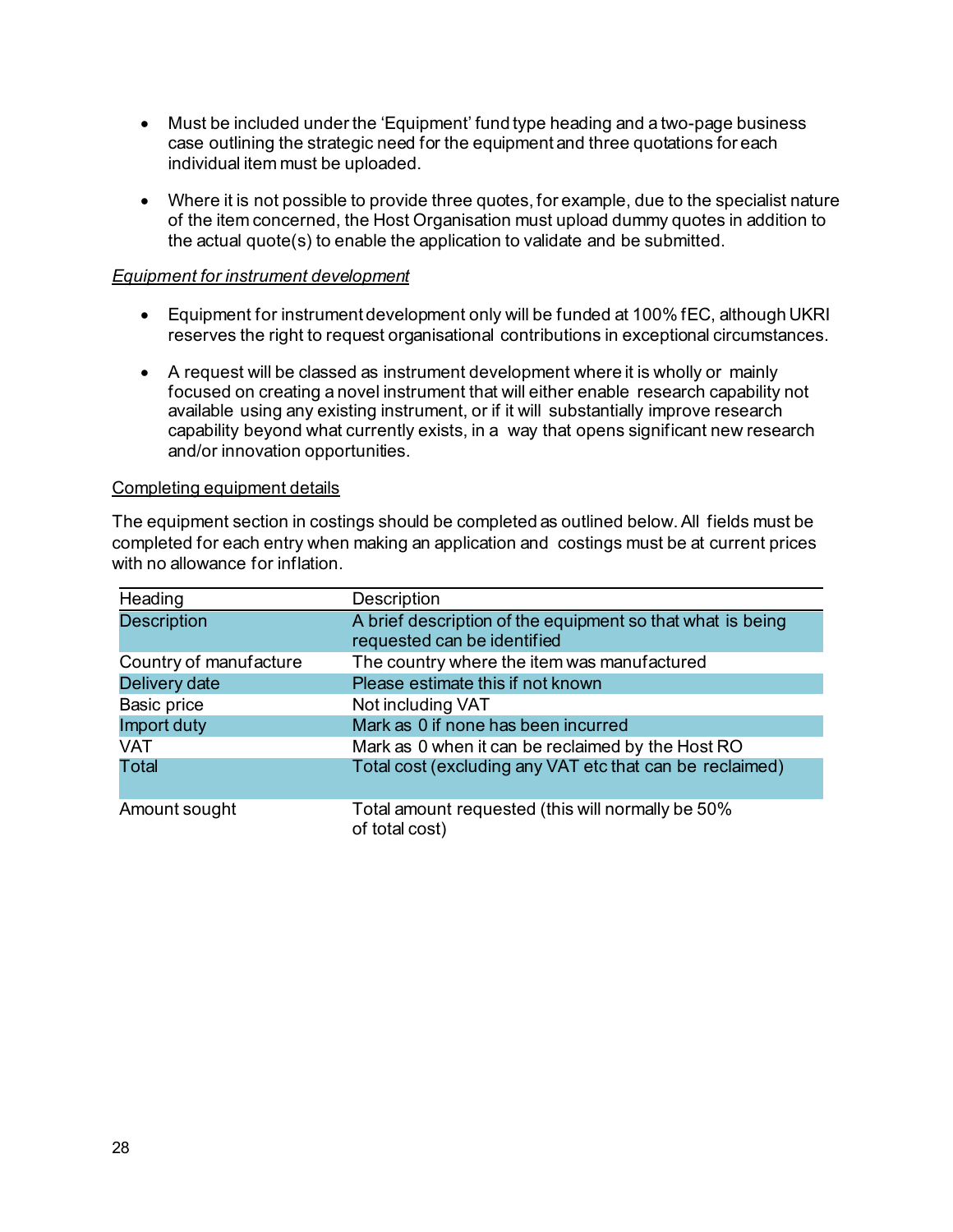### <span id="page-32-0"></span>5.2.4 Other directly incurred costs

Other costs directly attributable to the project may include:

- Consumables
- Sub-contractor fees
- Consultancy fees
- NHS costs
- Individual items of equipment below £10,000
- Additional childcare, beyond that required to meet the normal contracted requirements of the job, and that are directly related to the project, may be requested if the institutional policy is to reimburse them. However, childcare costs associated with normal working patterns may not be sought
- Training needs
- Mentors funds can be requested to support justified costs (such as travel and subsistence) associated with any external mentors and applicant may have arranged as part of their fellowship application. Mentors cannot receive a salary.
- Minor Project Partner costs, such as travel and subsistence
- Research and workshop facilities/existing equipment/capital. For most facilities the notional cost of using the facility should be included in Other Directly Incurred Costs. In some cases, the costs will be removed from the grant and awarded notionally. If facility costs have not been included in the application, they cannot be added later.

Please note, applicants are not permitted to request funds for publication costs. It is expected that the Host Organisation will provide computers and laptops for the applicant and Co-Is and other research staff on continuing contracts. No costs associated with PhD students may be requested in the application

#### <span id="page-32-1"></span>5.3 Directly allocated costs

#### <span id="page-32-2"></span>5.3.1 Investigators

This section should include costs for Co-investigators working directly on a project, if their time charged to the grant will be based on estimates rather than actual costs.

#### <span id="page-32-3"></span>5.3.2 Other directly allocated

These costs should include all other direct costs calculated on the basis of estimates. Items can include:

- Staff, such as infrastructure technicians or pool staff, whose time is shared across several projects and where their time on the project is not supported by an audit trail.
- Charge out to institutional research facilities
- Charge out costs for use of existing equipment.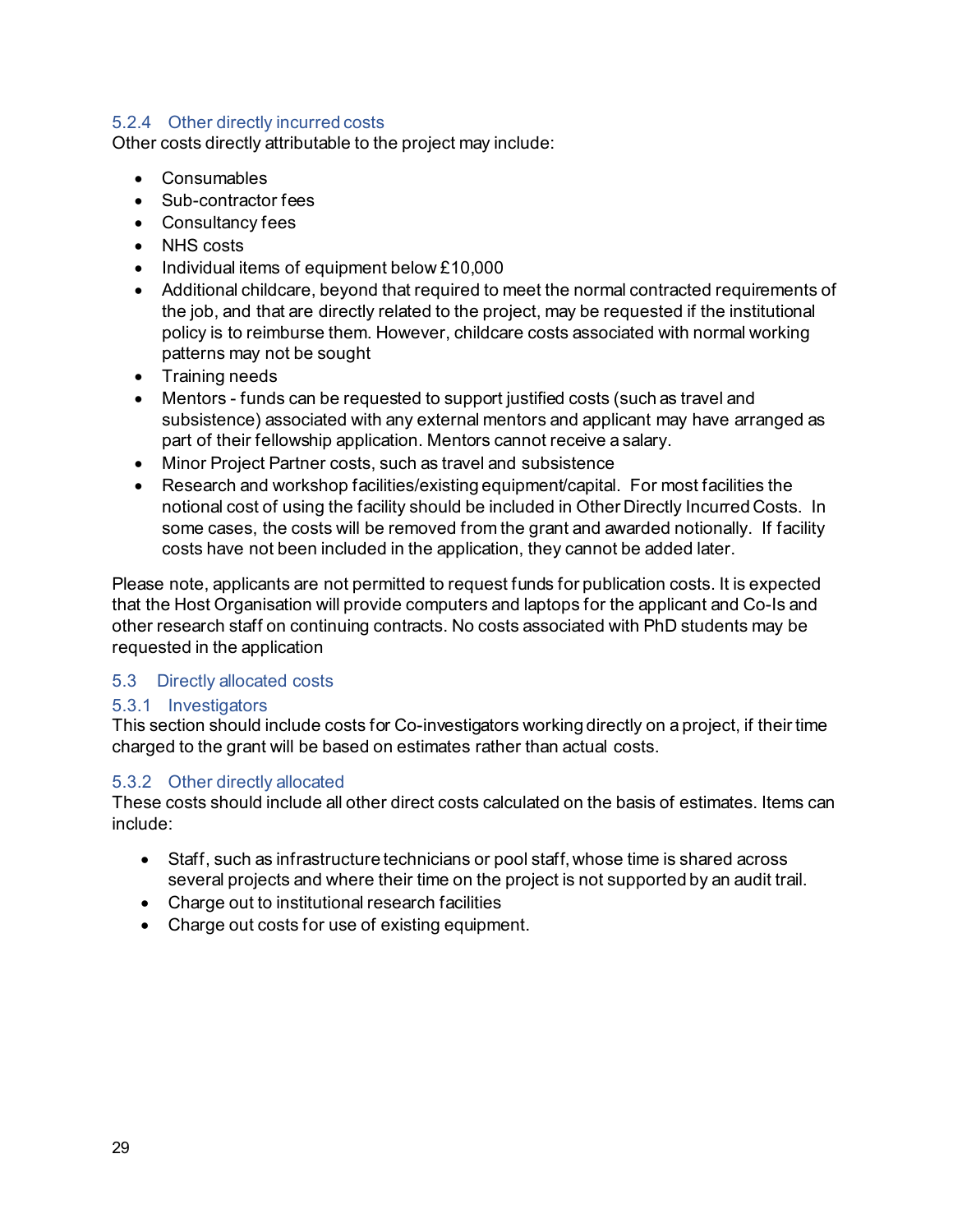### <span id="page-33-0"></span>5.3.3 Estates and indirect costs

- Should be calculated by the Host Organisation. The agreed rates can be obtained from the finance department or research office or default rates (which can be found on the [UKRI website\)](https://www.ukri.org/about-us/policies-standards-and-data/funding-assurance-programme/) can be used if the Host has not developed their own rates.
- Should be entered as a single figure covering the costed duration of the project.
- Do not need to be justified in the Justification of Resources document.
- Must not be included for technicians, research support staff, or staff employed at Research Council funded units/institutes.

#### Estate costs

- May include building and premises costs, basic services and utilities, lease/rent rates, insurance
- Cleaning/porters/security/safety costs, staff facilities, and any clerical staff and equipment maintenance not already included as either a Directly Incurred or Directly Allocated cost.

#### Indirect costs

- Non-specific costs (that are not otherwise included as Directly Allocated costs) charged across all projects based on estimates.
- May include general office and basic laboratory consumables, library services/learning resources, typing/secretarial support, finance, personnel, public relations and departmental services, central and distributed computing and the cost of capital employed (including redundancy).
- Costs of ethics reviews and infrastructure technicians can be included under this heading.
- Staff costs that fall under this category do not need to be tapered and should be calculated on the FTE basis and not based on the % contribution to salary.

#### Estate and Indirect costs at additional organisations:

Estates and Indirect costs will continue to be payable to the lead Organisation if the applicant plans to spend 6 months or less (per absence) at another organisation.

If the applicant spends more than six months, for a single period, away from the lead Organisation:

- Indirect costs will continue to be paid to the lead Organisation.
- Estates costs will not be payable to the lead Organisation for the period of the applicant's placement, however a contribution to the second Organisation's estate costs may be requested, and the total figure for Estates costs requested must be adjusted accordingly.
- UKRI will not make direct payments to the second Organisation, either in the UK or overseas; this must be arranged and managed through the lead Organisation.
- If the Organisation at which the applicant will spend the six+ months is in a DAC list developing country, Estates and Indirect costs for the Organisation maybe requested at 100% as Exceptions in the Directly Incurred-Other cost category. The Estates and Indirect costs associated with overseas locally employed research staff in developing countries may also be requested as Directly Incurred – Other costs at 100%.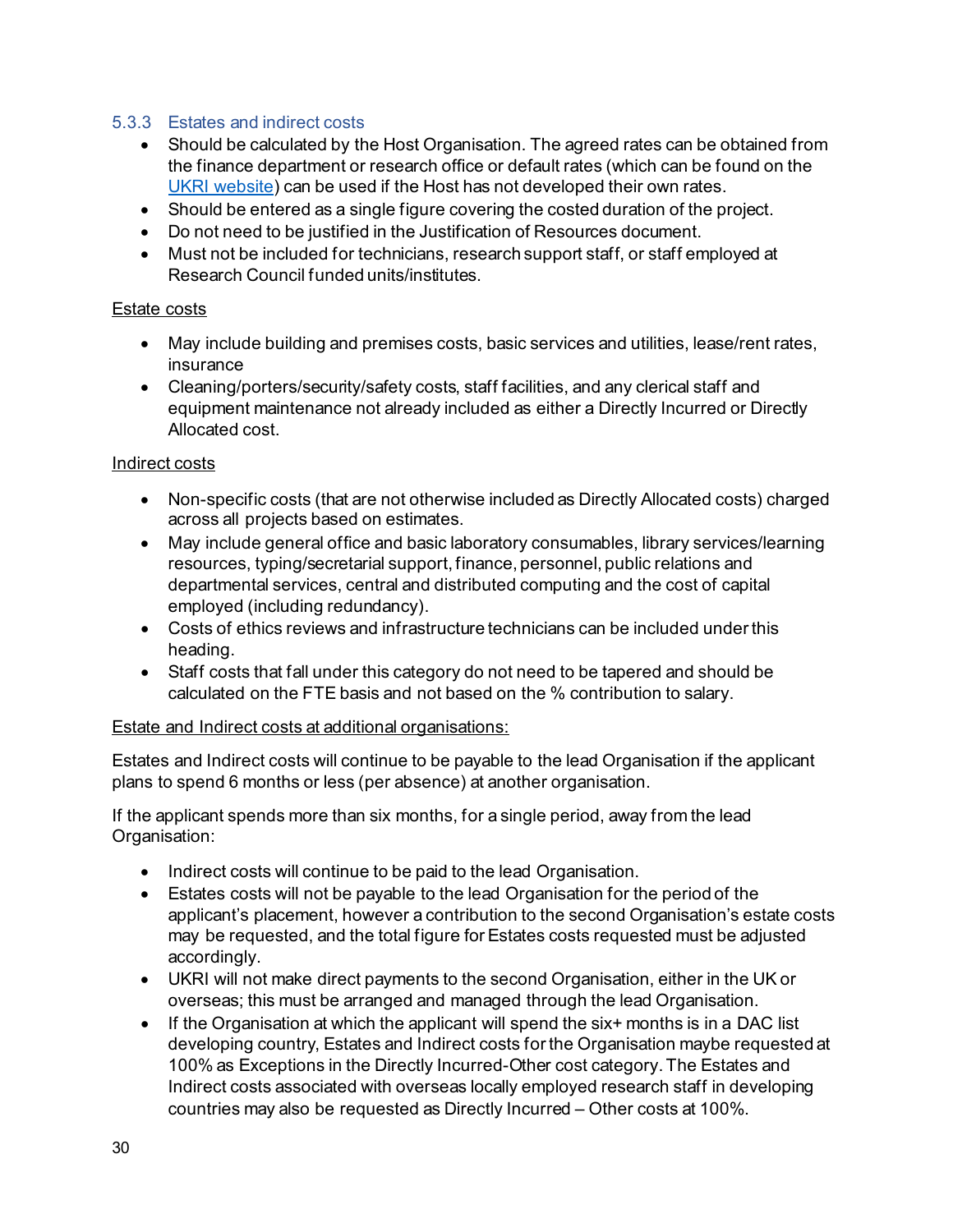- $\circ$  Estates and Indirects must not be requested for projects that are not taking place in a developing country
- <span id="page-34-0"></span>5.4 Exceptions (funded at 100% fEC)
	- Overseas costs may be included as an exception, for further information, please see [Overseas costs](#page-34-3)
	- Costs to meet externally commissioned surveys (those commissioned through a procurement process and contract with a professional provider) may also be included, provided that the survey is not undertaken by the applicant.

# <span id="page-34-1"></span>5.5 Animal costs

- May be shown as either DI or DA.
- Applications must include a breakdown of animal costs, including weekly maintenance charges, in the Je-S application form in the section 'Resources – Animal costs'.
- A more detailed justification of the costs incurred should be given in the 'Justification of Resources' attachment. This should detail the total number of animals requested, and justify the resources requested for purchasing, breeding, maintaining and using the chosen number of animals. Further details can be found i[n Annex F](#page-47-0).

# <span id="page-34-2"></span>5.6 Research and workshop facilities/existing equipment/capital

- Should include any costs that will be charged to the project to access shared research facilities and equipment. Items entered under this heading will require their use, but not the associated cost, to be justified in the Justification of Resources.
- If using NERC HPC facilities, it is not necessary to provide a cost for usage. For use of ARCHER and NEXCS please provide an estimate of resource need and a brief justification for the use in the Justification of Resources section.

# <span id="page-34-3"></span>5.7 Overseas costs

Applicants planning to spend time at an additional research organisation overseas may request exceptional support for 100% fEC of:

- The cost associated with any overseas staff salaries
- Other costs incurred as a direct result of the research (for example, T&S, meetings)
- See [Estates and Indirect costs](#page-33-0) for more information

In projects where time spent overseas by the applicant totals six months or more over the duration of the fellowship costs may be included for:

- Fares, baggage, medical insurance and rent of reasonable accommodation.
- Overseas living allowance, provided this is fully justified. In general, a request of up to 11% of the applicant's salary is considered a reasonable contribution towards the cost of living overseas.
- Travel costs for a spouse and/or for children if the family will accompany them for the whole period.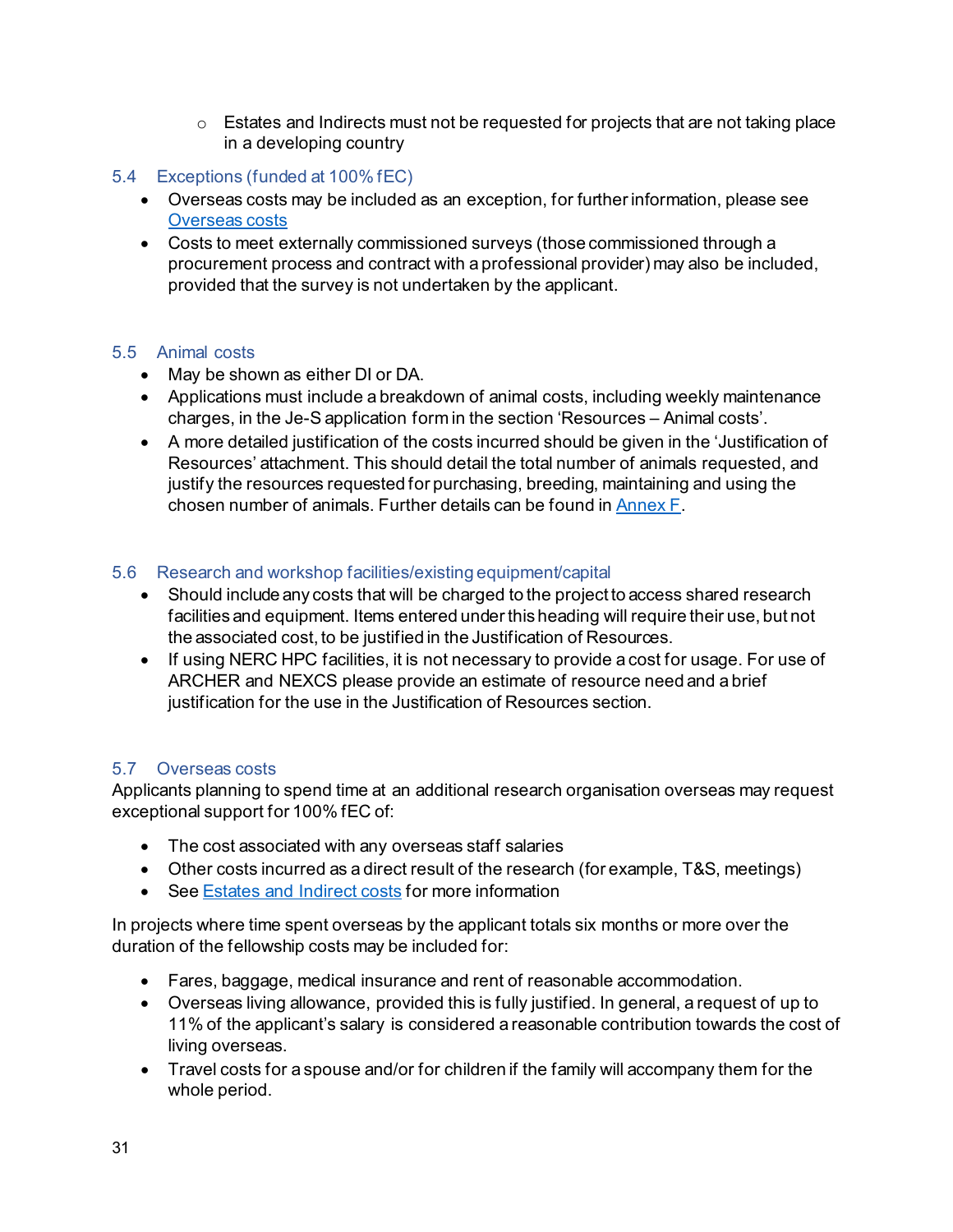The below table summarises the eligible overseas costs, and the fEC rate at which UKRI will pay these costs:

| Description                                                                                                                                          | <b>UKRI FEC</b><br>contribution |
|------------------------------------------------------------------------------------------------------------------------------------------------------|---------------------------------|
| Costs for overseas support staff for the applicant, including<br>salary, travel and subsistence.                                                     | 100%                            |
| Costs charged by the overseas organisation and associate with<br>the research (consumables, field work, etc.)                                        | 100%                            |
| A contribution towards indirect and estates costs at the<br>overseas organisation, where the research is being undertaken<br>in a DAC list country.  | 100%                            |
| The costs of any service or product procured (for use in the UK)<br>from an overseas supplier (mouse, antibody strains, cells lines,<br>assays etc.) | 80%                             |
| Travel and subsistence (including bench fees) for UK based<br>researchers going abroad to undertake work.                                            | 80%                             |

# <span id="page-35-0"></span>5.8 NHS costs

Applications may be made for research costs associated with NHS studies. Costs included in these applications comprise of:

- Research costs
- NHS support costs
- NHS treatment costs

Research costs of a study: UKRI will only fund costs which fall under this heading.

- Funded at the appropriate FEC rate (usually 80%).
- Does not include NHS support and/or treatment costs, although UKRI will take NHS support and treatment costs into account when considering the value for money of the research.
- Where a research study takes place in, or involves the NHS, Department of Health guidance on the responsibilities for meeting patient care costs associated with research and development in the NHS applies.

NHS support costs:

- Additional patient care costs associated with the research, which would end once the research and development activity in question has stopped, even if the patient care service involved continues to be provided.
- May cover items such as extra patient tests, extra in-patient days and extra nursing attention.
- Researchers should contact their local NHS research and development department initially. If they are unable to help directly or if there is no local NHS research and development department, contact the local Comprehensive Local Research Network (CLRN) Senior Manager.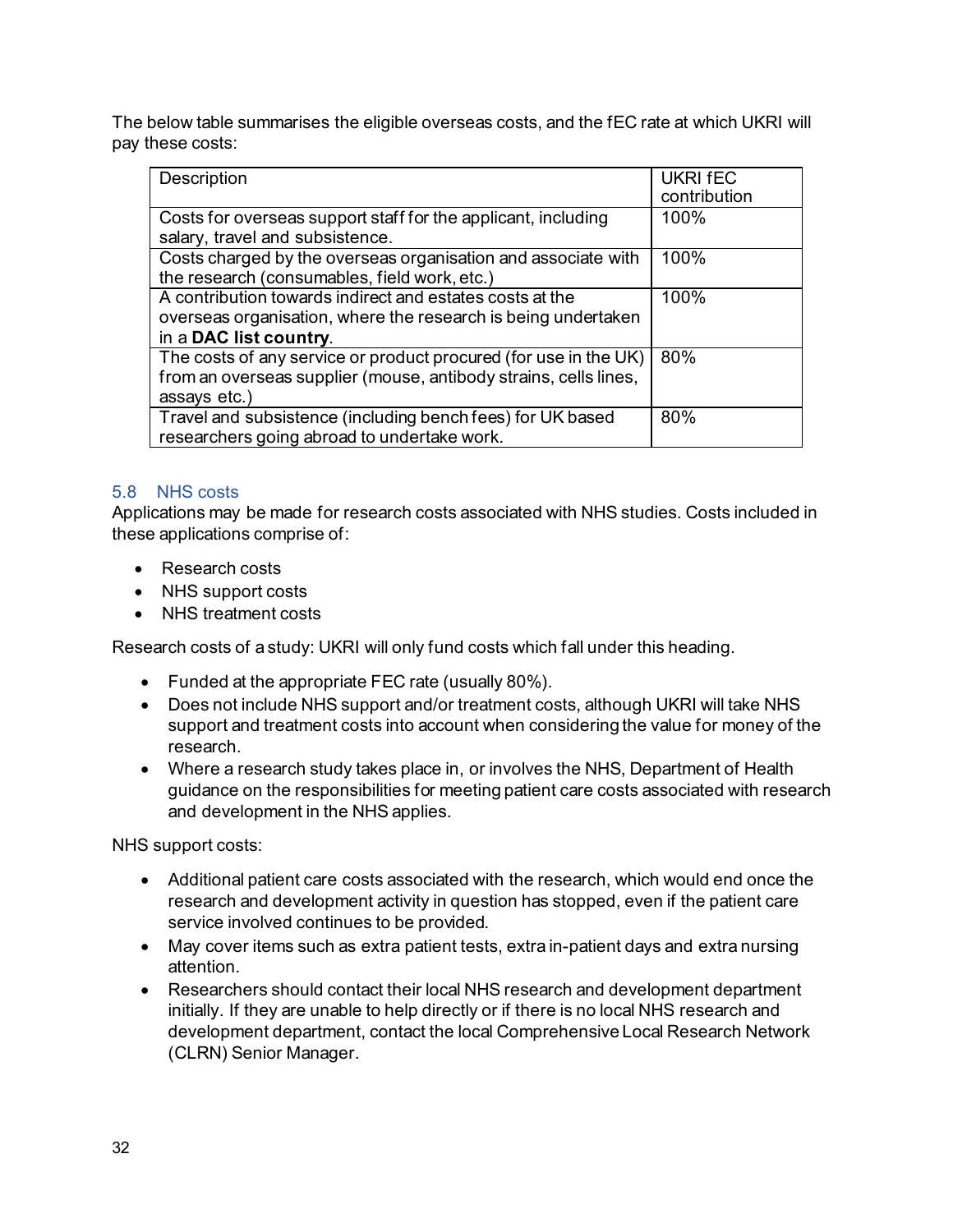NHS treatment costs:

- Patient care costs that would continue to be incurred if the patient care service in question continued to be provided after the research and development activity has stopped.
- Applicant must assume that the patient care service being assessed will continue even though there may be no plans for it to do so.
- Where patient care is being provided which differs from the normal, standard treatment for that condition (either an experimental treatment or a service in a different location from where it would normally be given), the difference between the total treatment costs and the costs of the 'usual standard care' (if any) constitutes excess treatment cost/saving, but is nonetheless part of the treatment cost, not an NHS support or research cost. These costs should be determined in conjunction with your NHS trust partner(s) and their commissioners.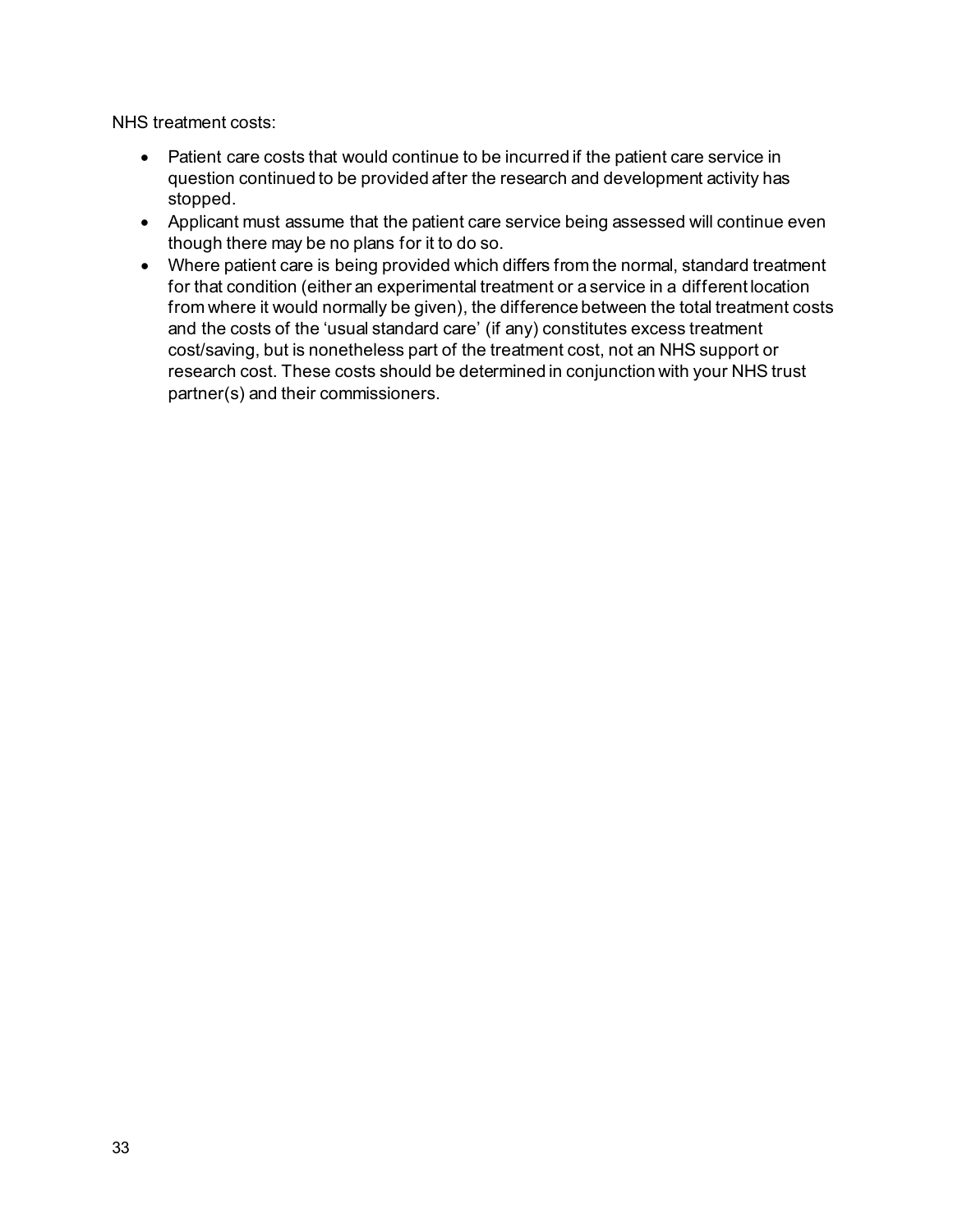# <span id="page-37-0"></span>Annex A – Application caps for academic host organisations

In order to ensure funding decisions can be delivered in a reasonable timescale without overloading our research and innovation community with peer review, academic institutions are asked to prioritise the number of applications they submit to this funding opportunity, with the maximum number of applications permitted per organisation outlined in the table below.

These figures have been calculated based on submissions to the 2021 Research Excellence Framework (REF) with the number of FLF applications permitted related to the FTE staff numbers included within each institutions REF submission as follows:

| Grouping      | Number of FTE<br>Staff submitted<br>to the REF<br>2021 | <b>Number</b><br>of ROs | Number of<br>applications<br>permitted<br>for R7 |
|---------------|--------------------------------------------------------|-------------------------|--------------------------------------------------|
|               | >2000                                                  | 5                       | 10                                               |
| $\mathcal{P}$ | 1400-1999                                              | 8                       | 8                                                |
| 3             | 1000 - 1399                                            | 9                       | 6                                                |
|               | 600-999                                                | 19                      |                                                  |
| 5             | 400-599                                                | 21                      | 3                                                |
|               | <400                                                   | 95                      | 2                                                |

Academic organisations who did not submit to the REF and are therefore not listed in the table below are permitted to submit a maximum of 2 applications to this funding opportunity with the exception o[f eligible research institutes](https://www.ukri.org/apply-for-funding/before-you-apply/check-if-you-are-eligible-for-research-and-innovation-funding/eligible-research-institutes/) who are not subject to this application cap.

| <b>Higher Education Institution (HEI)</b>             | <b>Maximum</b><br>number of<br>applications<br>to R7 |
|-------------------------------------------------------|------------------------------------------------------|
| <b>Abertay University</b>                             | 2                                                    |
| Aberystwyth University / Prifysgol Aberystwyth        | $\overline{2}$                                       |
| <b>AECC University College</b>                        | $\overline{2}$                                       |
| Anglia Ruskin University Higher Education Corporation | $\overline{2}$                                       |
| Arts University Bournemouth, the                      | $\overline{2}$                                       |
| <b>Aston University</b>                               | 3                                                    |
| Bangor University / Prifysgol Bangor                  | $\overline{2}$                                       |
| <b>Bath Spa University</b>                            | $\overline{2}$                                       |
| <b>Birkbeck College</b>                               | 3                                                    |
| <b>Birmingham City University</b>                     | $\overline{2}$                                       |
| <b>Bishop Grosseteste University</b>                  | $\overline{2}$                                       |
| <b>Bournemouth University</b>                         | 3                                                    |
| <b>Brunel University London</b>                       | 4                                                    |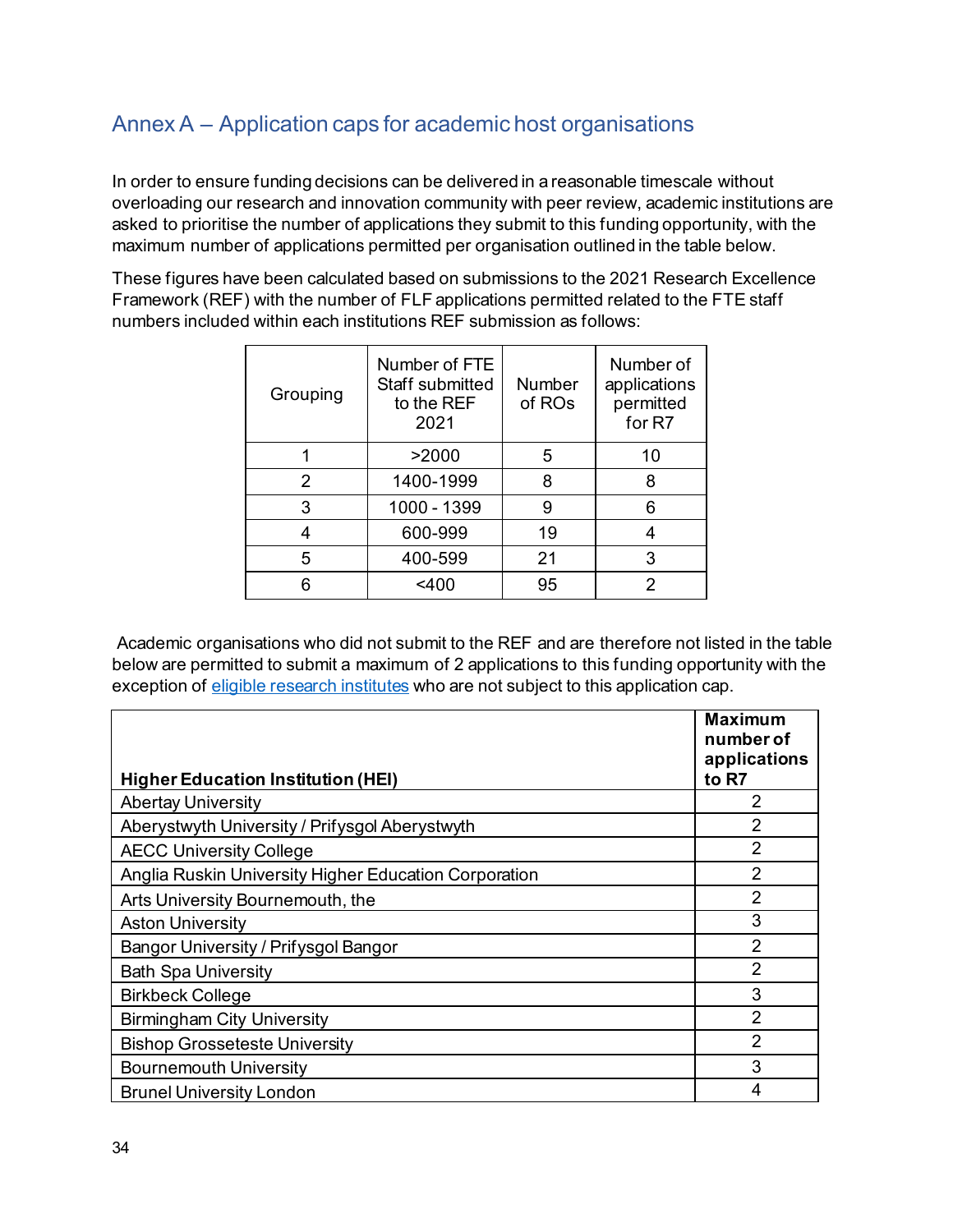| <b>Buckinghamshire New University</b>                             | $\overline{2}$           |
|-------------------------------------------------------------------|--------------------------|
| <b>Canterbury Christ Church University</b>                        | $\overline{2}$           |
| Cardiff Metropolitan University / Prifysgol Metropolitan Caerdydd | $\overline{2}$           |
| Cardiff University / Prifysgol Caerdydd                           | 8                        |
| City, University of London                                        | 3                        |
| Courtauld Institute of Art                                        | $\overline{2}$           |
| <b>Coventry University</b>                                        | 3                        |
| Cranfield University                                              | $\overline{2}$           |
| De Montfort University                                            | 3                        |
| <b>Edge Hill University</b>                                       | $\overline{2}$           |
| <b>Edinburgh Napier University</b>                                | $\overline{2}$           |
| <b>Falmouth University</b>                                        | $\overline{2}$           |
| <b>Glasgow Caledonian University</b>                              | $\overline{2}$           |
| Glasgow School of Art                                             | $\overline{2}$           |
| <b>Goldsmiths' College</b>                                        | 3                        |
| Guildhall School of Music & Drama                                 | $\overline{2}$           |
| <b>Harper Adams University</b>                                    | $\overline{2}$           |
| <b>Hartpury University</b>                                        | $\overline{2}$           |
| <b>Heriot-Watt University</b>                                     | 3                        |
| Imperial College of Science, Technology and Medicine              | 8                        |
| Institute of Cancer Research: Royal Cancer Hospital (The)         | $\overline{2}$           |
| Institute of Zoology                                              | $\overline{2}$           |
| King's College London                                             | 8                        |
| <b>Kingston University</b>                                        | $\overline{2}$           |
| <b>Leeds Arts University</b>                                      | $\overline{2}$           |
| <b>Leeds Beckett University</b>                                   | $\overline{2}$           |
| <b>Leeds Trinity University</b>                                   | $\overline{2}$           |
| <b>Liverpool Hope University</b>                                  | $\overline{2}$           |
| <b>Liverpool John Moores University</b>                           | 3                        |
| Liverpool School of Tropical Medicine                             | $\overline{2}$           |
| <b>London Business School</b>                                     | $\overline{2}$           |
| London Metropolitan University                                    | $\overline{2}$           |
| London School of Hygiene and Tropical Medicine                    | 3                        |
| London South Bank University                                      | $\overline{2}$           |
| Loughborough University                                           | $\overline{\mathcal{A}}$ |
| Manchester Metropolitan University                                | 4                        |
| <b>Middlesex University</b>                                       | 3                        |
| <b>Newman University</b>                                          | $\overline{2}$           |
| Norwich University of the Arts                                    | $\overline{2}$           |
| Nottingham Trent University                                       | $\overline{2}$           |
| <b>Oxford Brookes University</b>                                  | $\overline{2}$           |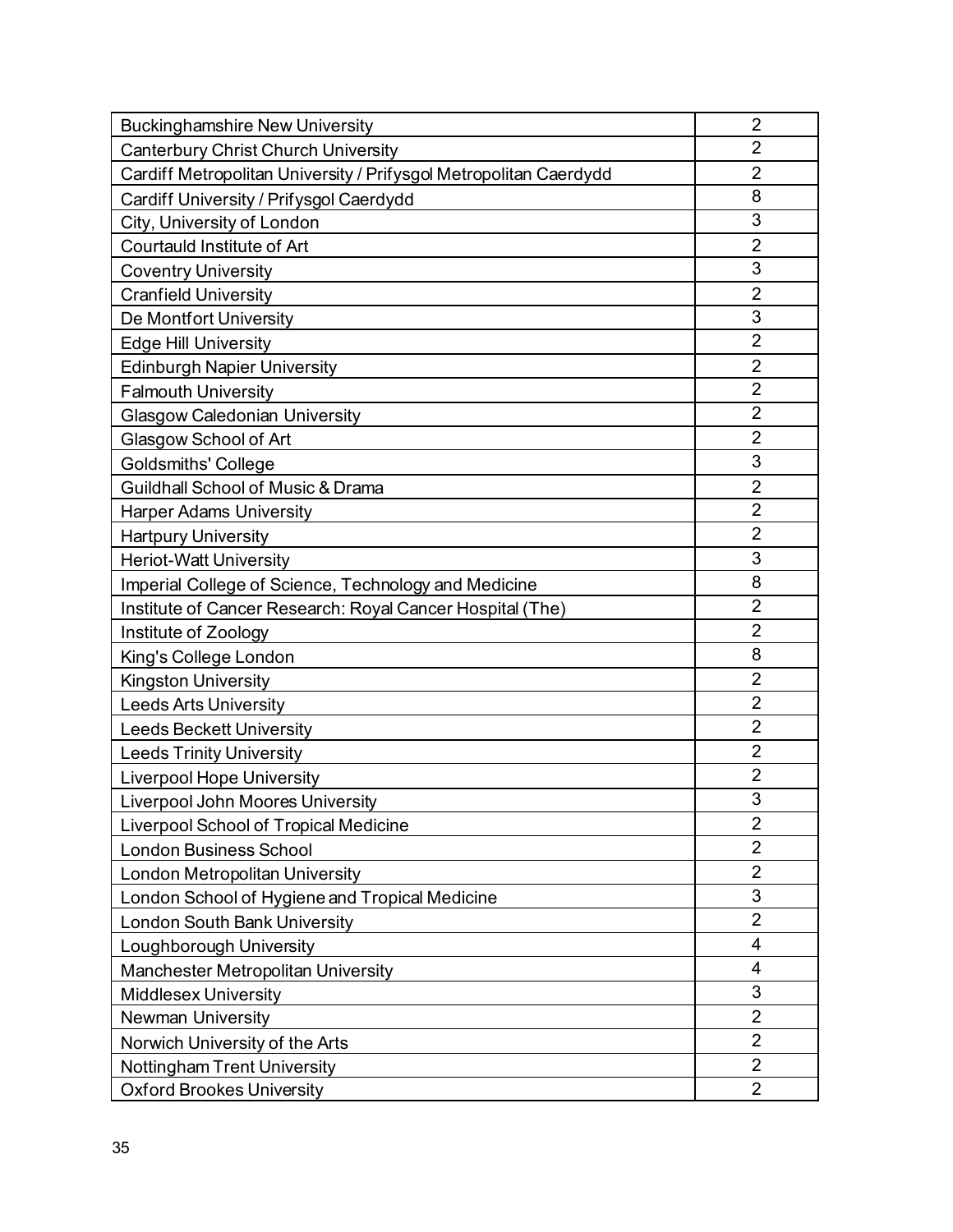| Queen Margaret University, Edinburgh                 | $\overline{2}$ |
|------------------------------------------------------|----------------|
| Queen Mary University of London                      | 6              |
| Queen's University of Belfast                        | 4              |
| Ravensbourne University London                       | $\overline{2}$ |
| <b>Robert Gordon University</b>                      | $\overline{2}$ |
| <b>Roehampton University</b>                         | $\overline{2}$ |
| Rose Bruford College of Theatre and Performance      | $\overline{2}$ |
| Royal College of Art(The)                            | $\overline{2}$ |
| Royal College of Music                               | $\overline{2}$ |
| Royal Conservatoire of Scotland                      | $\overline{2}$ |
| Royal Holloway and Bedford New College               | 3              |
| Royal Northern College of Music                      | $\overline{2}$ |
| School of Oriental and African Studies               | $\overline{2}$ |
| <b>Sheffield Hallam University</b>                   | 3              |
| Solent University, Southampton                       | $\overline{2}$ |
| <b>SRUC</b>                                          | $\overline{2}$ |
| St Mary's University, Twickenham                     | $\overline{2}$ |
| St. George's Hospital Medical School                 |                |
| $\overline{2}$<br><b>Staffordshire University</b>    |                |
| <b>Stranmillis University College</b>                | $\overline{2}$ |
| Swansea University / Prifysgol Abertawe              |                |
| $\overline{2}$<br><b>Teesside University</b>         |                |
| The London School of Economics and Political Science | $\overline{4}$ |
| The Metanoia Institute                               | $\overline{2}$ |
| The Open University                                  | $\overline{4}$ |
| The Royal Academy of Music                           | $\overline{2}$ |
| The Royal Agricultural University                    | $\overline{2}$ |
| The Royal Central School of Speech and Drama         | $\overline{2}$ |
| The Royal Veterinary College                         | $\overline{2}$ |
| The University of Bath                               | 4              |
| The University of Birmingham                         | 8              |
| The University of Bolton                             | $\overline{2}$ |
| The University of Bradford                           | $\overline{2}$ |
| $\overline{2}$<br>The University of Chichester       |                |
| The University of Cumbria                            | $\overline{2}$ |
| The University of East Anglia                        | $\overline{4}$ |
| The University of Essex                              | 4              |
| The University of Huddersfield                       | 3              |
| The University of Hull                               | $\overline{2}$ |
| The University of Kent                               | $\overline{4}$ |
| The University of Lancaster                          | 4              |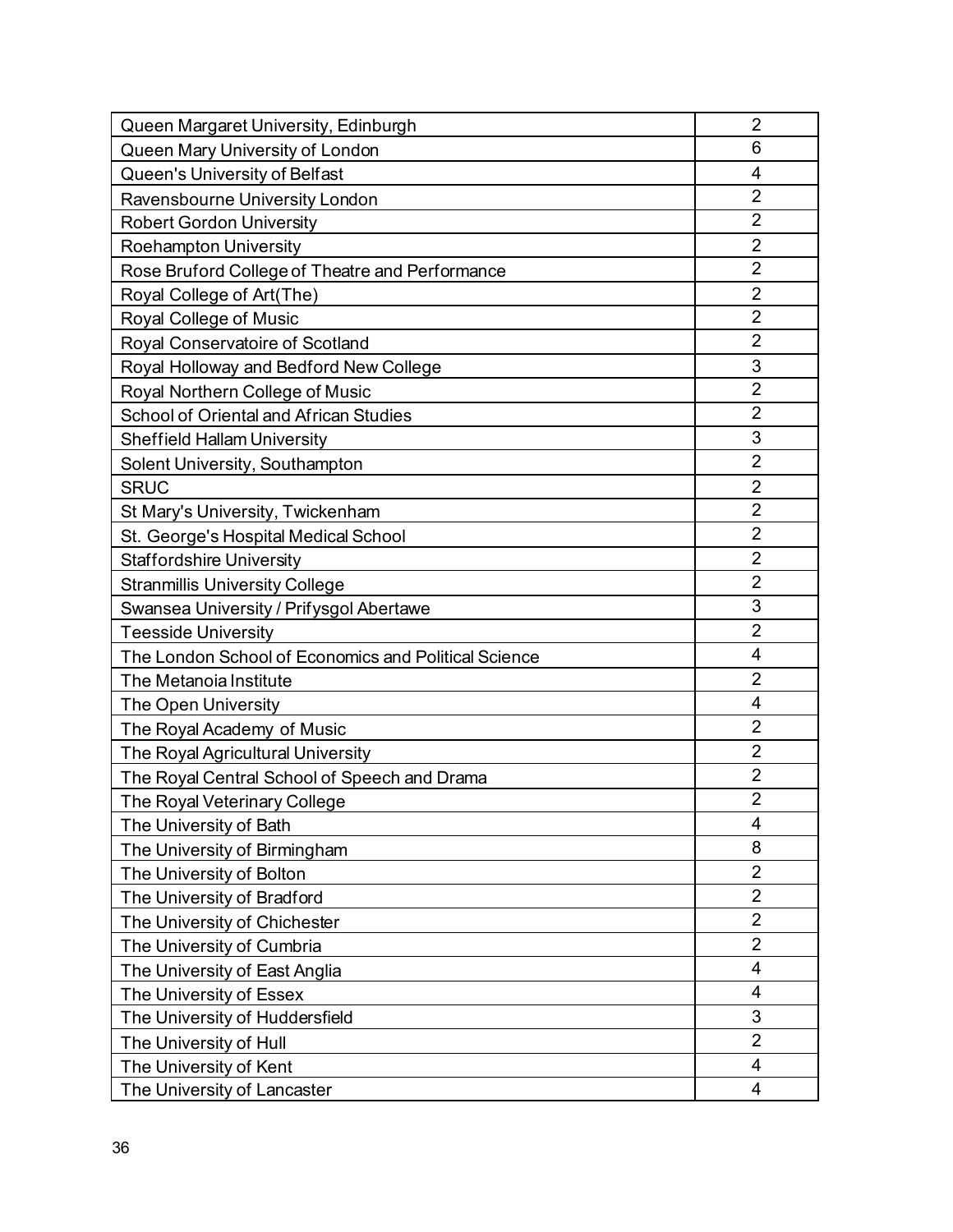| The University of Leeds                        | 8              |
|------------------------------------------------|----------------|
| The University of Leicester                    | 4              |
| The University of Liverpool                    | 6              |
| The University of Manchester                   | 10             |
| The University of Reading                      | $\overline{4}$ |
| The University of Sheffield                    | 8              |
| The University of Surrey                       | $\overline{4}$ |
| The University of Warwick                      | 6              |
| The University of West London                  | $\overline{2}$ |
| The University of Westminster                  | $\overline{2}$ |
| Trinity Laban Conservatoire of Music and Dance | $\overline{2}$ |
| <b>University College London</b>               | 10             |
| University College of Osteopathy (The)         | $\overline{2}$ |
| University for the Creative Arts               | $\overline{2}$ |
| University of Aberdeen                         | $\overline{4}$ |
| University of Bedfordshire                     | $\overline{2}$ |
| University of Brighton                         | $\overline{2}$ |
| University of Bristol                          |                |
| University of Cambridge                        | 10             |
| University of Central Lancashire               | 3              |
| University of Chester                          | $\overline{2}$ |
| University of Derby                            | $\overline{2}$ |
| University of Dundee                           | 3              |
| University of Durham                           | 6              |
| University of East London                      | $\overline{2}$ |
| University of Edinburgh                        | 10             |
| University of Exeter                           | 6              |
| University of Glasgow                          | 6              |
| University of Gloucestershire                  | $\overline{2}$ |
| University of Greenwich                        | $\overline{2}$ |
| University of Hertfordshire                    | $\overline{2}$ |
| University of Keele                            | $\overline{2}$ |
| University of Lincoln                          | $\overline{2}$ |
| University of Newcastle upon Tyne              | 6              |
| University of Northampton, The                 | $\overline{2}$ |
| University of Northumbria at Newcastle         | 6              |
| University of Nottingham, The                  | 8              |
| University of Oxford                           | 10             |
| University of Plymouth                         | 3              |
| University of Portsmouth                       | 3              |
| University of Salford, The                     | $\overline{2}$ |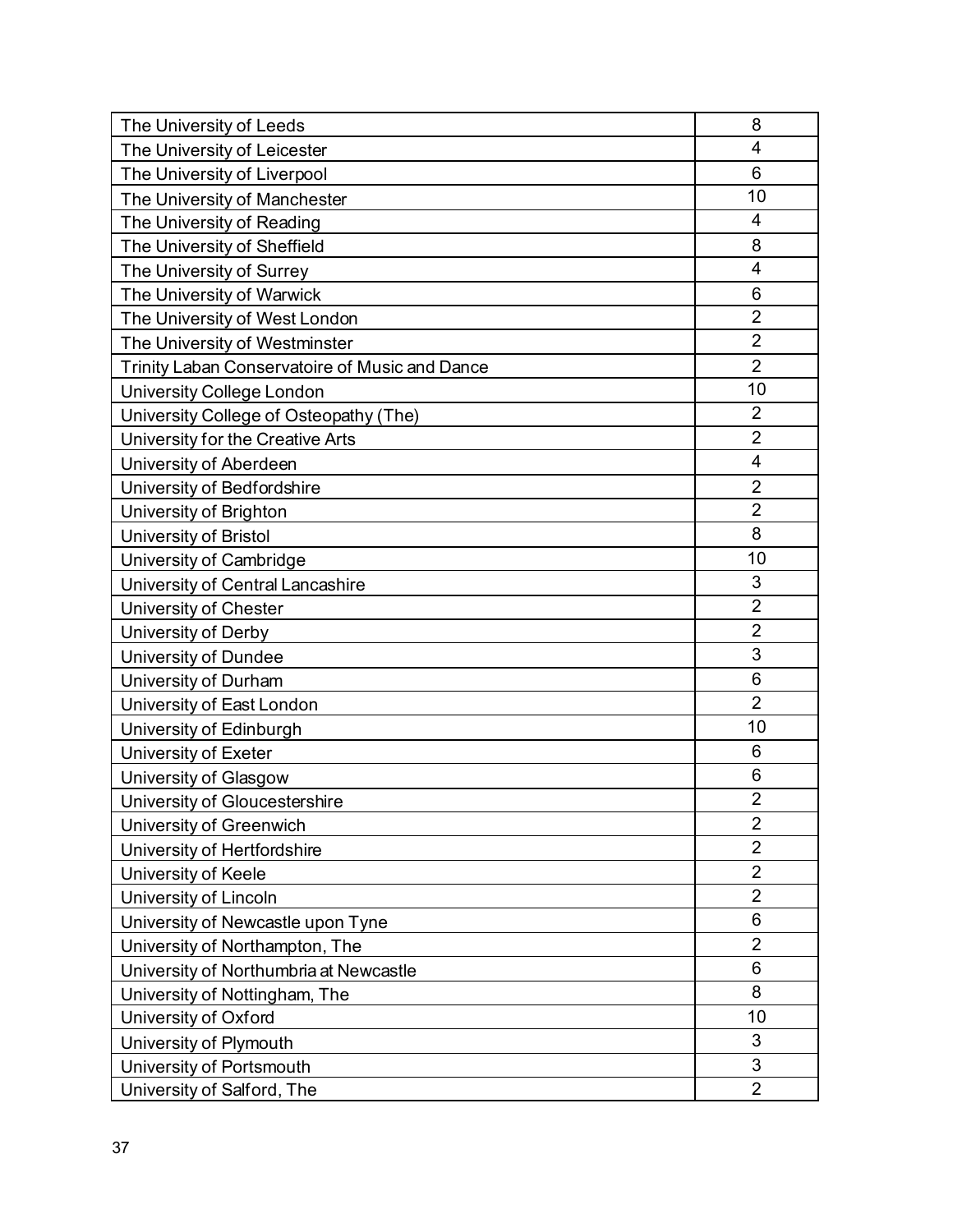| University of South Wales / Prifysgol De Cymru                                   | $\overline{2}$ |
|----------------------------------------------------------------------------------|----------------|
| University of Southampton                                                        | 6              |
| University of St Andrews                                                         | 4              |
| University of St Mark & St John                                                  | $\overline{2}$ |
| <b>University of Stirling</b>                                                    | 3              |
| University of Strathclyde                                                        | 4              |
| University of Suffolk                                                            | $\overline{2}$ |
| University of Sunderland                                                         | $\overline{2}$ |
| <b>University of Sussex</b>                                                      | 4              |
| University of the Arts, London                                                   | $\overline{2}$ |
| University of the Highlands and Islands                                          | $\overline{2}$ |
| University of the West of England, Bristol                                       | $\overline{2}$ |
| University of the West of Scotland                                               | $\overline{2}$ |
| University of Ulster                                                             | 3              |
| University of Wales Trinity Saint David / Prifysgol Cymru Y Drindod Dewi<br>Sant | $\overline{2}$ |
| University of Winchester                                                         | $\overline{2}$ |
| University of Wolverhampton                                                      | $\overline{2}$ |
| University of Worcester                                                          | $\overline{2}$ |
| University of York                                                               | 4              |
| Wrexham Glyndŵr University / Prifysgol Glyndŵr Wrecsam                           | $\overline{2}$ |
| <b>York St John University</b>                                                   | $\overline{2}$ |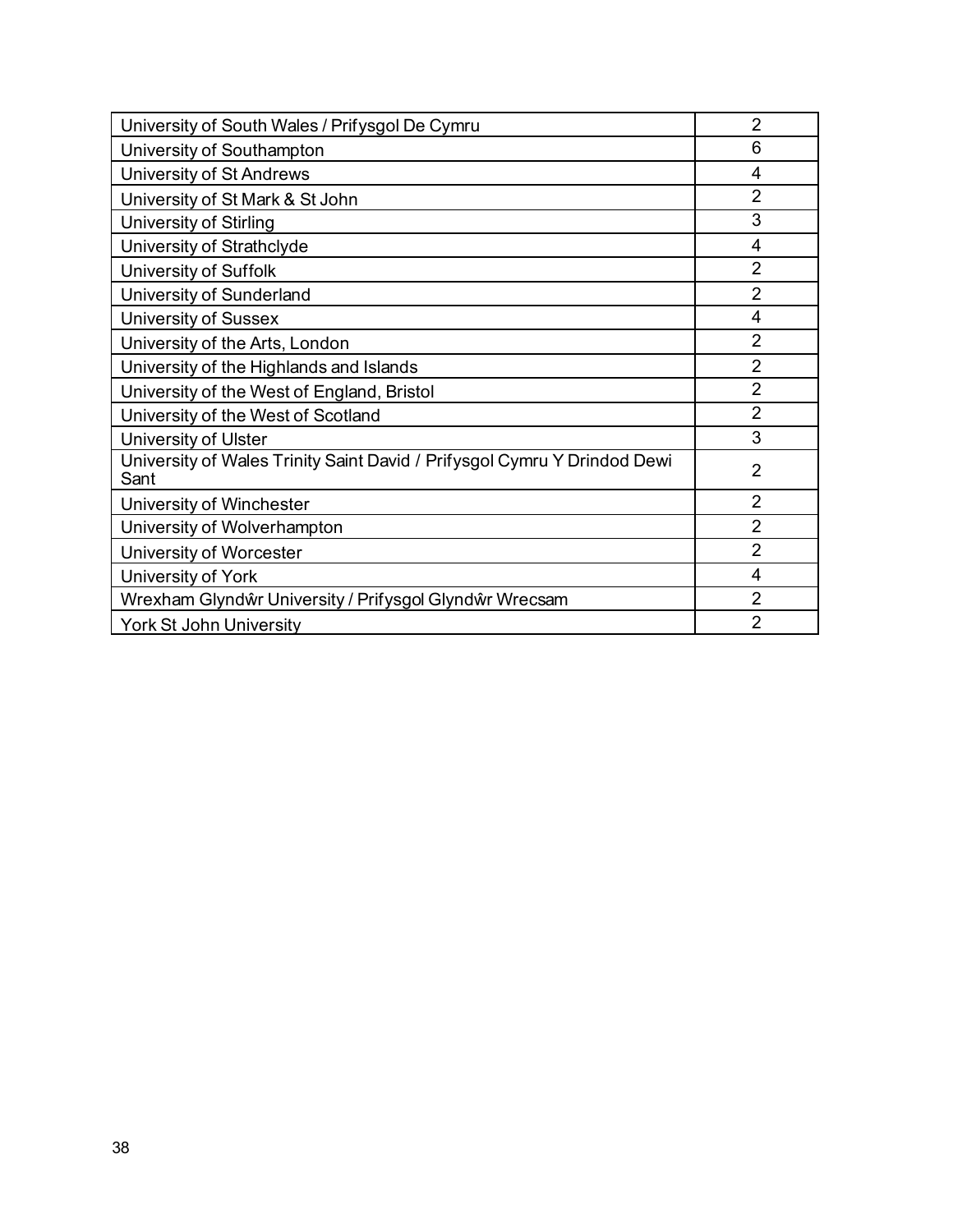# <span id="page-42-0"></span>Annex B – Person specification

# **FLF applicants should:**

- Demonstrate broad knowledge of the area of interest and offer a compelling vision for the excellence and importance of the proposed research or innovation.
- Take advantage of the long-term and flexible support offered, justify how the proposal would have wider influence in the field.
- Have their own original and ambitious plans / ideas, which do not significantly overlap with their proposed collaborations, or former supervisors.
- Demonstrate the suitability of the proposed environment(s) for their research or innovation and its impact.
- Provide an approach to maximising the impact and influence of the proposed work, in the short and/or long-term. This may involve co-production of knowledge and implementation of this knowledge with the business sector, public sector, civil society sector or the wider community.
- Be capable of leading and developing a team or taking a leading role in their field; and show an ability to identify and maximise potential in others.
- For non-academic-hosted applicants, have secured the backing of the organisation that employs them. For academic-hosted applicants, have secured the backing of an institution that is prepared to host them, and which offers, in line with organisational employment policies and practices, a commitment to an open-ended position for the individual at the end of the fellowship.
- Demonstrate the ability to choose and develop appropriate collaborations and networks nationally, internationally or across disciplines.

# **Experience and potential:**

- Applicants must have the necessary level of skills, knowledge and experience to take forward the proposed project / programme.
- Have a track record of producing challenging, original and productive research and/or innovation outputs that stand out in their field.
- Demonstrate flexibility to adapt to opportunity and embrace new directions.

# **Personal development:**

- Have identified and proposed opportunities for their own development as impactful and influential research or innovation leaders. This could include time for work in other environments, developing international links, development of new skills (for example, in policy impact or commercialisation, etc.).
- Have identified opportunities to access career development support, for example, mentoring and professional training and development, and relevant training courses that will underpin their future career ambitions and learning. A clear programme of skills development is an essential component of this training fellowship.

# **Skills:**

- Have strong communication and interpersonal skills and aim to develop these through engagement with different audiences.
- Demonstrate how the outcomes of the fellowship will be communicated and used within and outside their immediate community.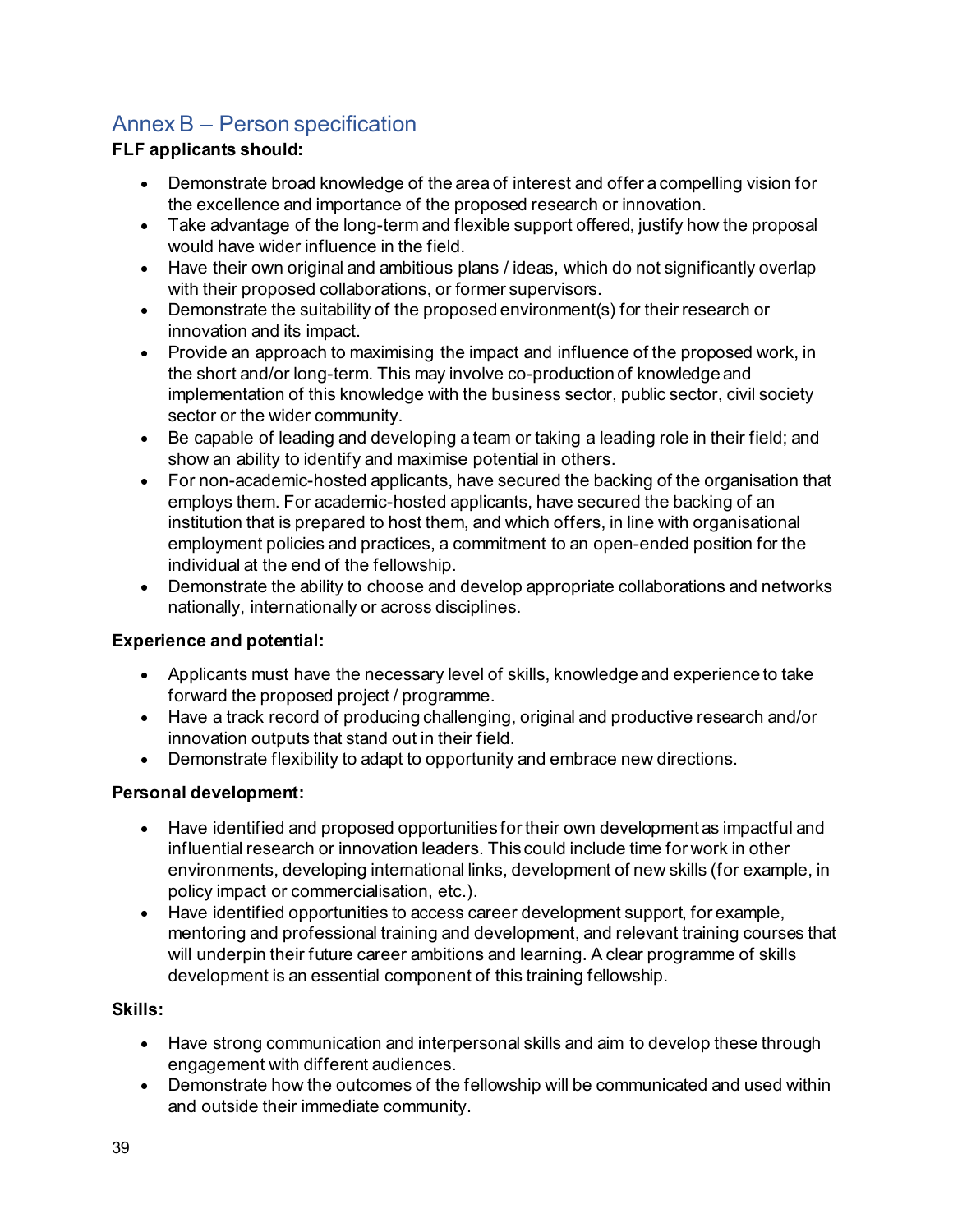# <span id="page-43-0"></span>Annex C – Applying for a fellowship on job-share basis

Applications from those wishing to hold a Future Leaders Fellowship on a job-share basis are encouraged as one of the mechanisms through which UKRI supports applications from those wishing to combine the fellowship with personal responsibilities.

There may be times when an application for a fellowship as a job-share might be right for potential candidates.

Reasons include, but are not limited to:

- $\sim$  Timeliness i.e. where a full-time equivalent fellow is required to ensure that timecritical research and innovation can be completed within a shorter timescale than a part- time fellowship would allow.
- $\sim$  An existing job-share i.e. where researchers and/or innovators are already working within a job-share that they wish to maintain.

Applicants must be able to demonstrate why they and the proposed programme of research and/or innovation would not be better served by two part-time fellowships.

A job-share fellowship should not be considered because aPI does not currently have the full skill set to undertake the fellowship. In these instances, a Co-Investigator who brings complementary and different skills to the project can be included as part of the fellowship award for a time limited period while the fellow develops their skills in the areas covered.

#### **Is the expectation that the two individuals job sharing a fellowship have very similar skills and experiences, oris the expectation that their experience and skills should be complementary?**

Most job-shares are between individuals with similar skills and experience. Job-shares should not be used to upskill an applicant who requires complementary and different skills in order to complete the project. Such upskilling should be achieved through the fellowship and is supported through the ability to include a time-limited Co-Investigator.

The applicants should make clear in their application the skills and experience of both applicants, and why they are applying via a job-share arrangement and not two separate part-time applications. It must also be stated in the application Cover Letter that the fellowship is being applied for as a job-share.

Please note that the Je-S form will list job-share fellowship applicants as Principal and Co-Investigator. This is entirely due to the limitations of our systems and your status as Co-PIs will be highlighted to reviewers and Panel members. The Co-PIs should have equal responsibility for the overall fellowship and programme of research and/or innovation. In addition, the joint applicants should be able to demonstrate a clear plan to support their own (and if applicable, their team) training and development needs. A plan should be in place for each of the joint applicants as part of the proposal.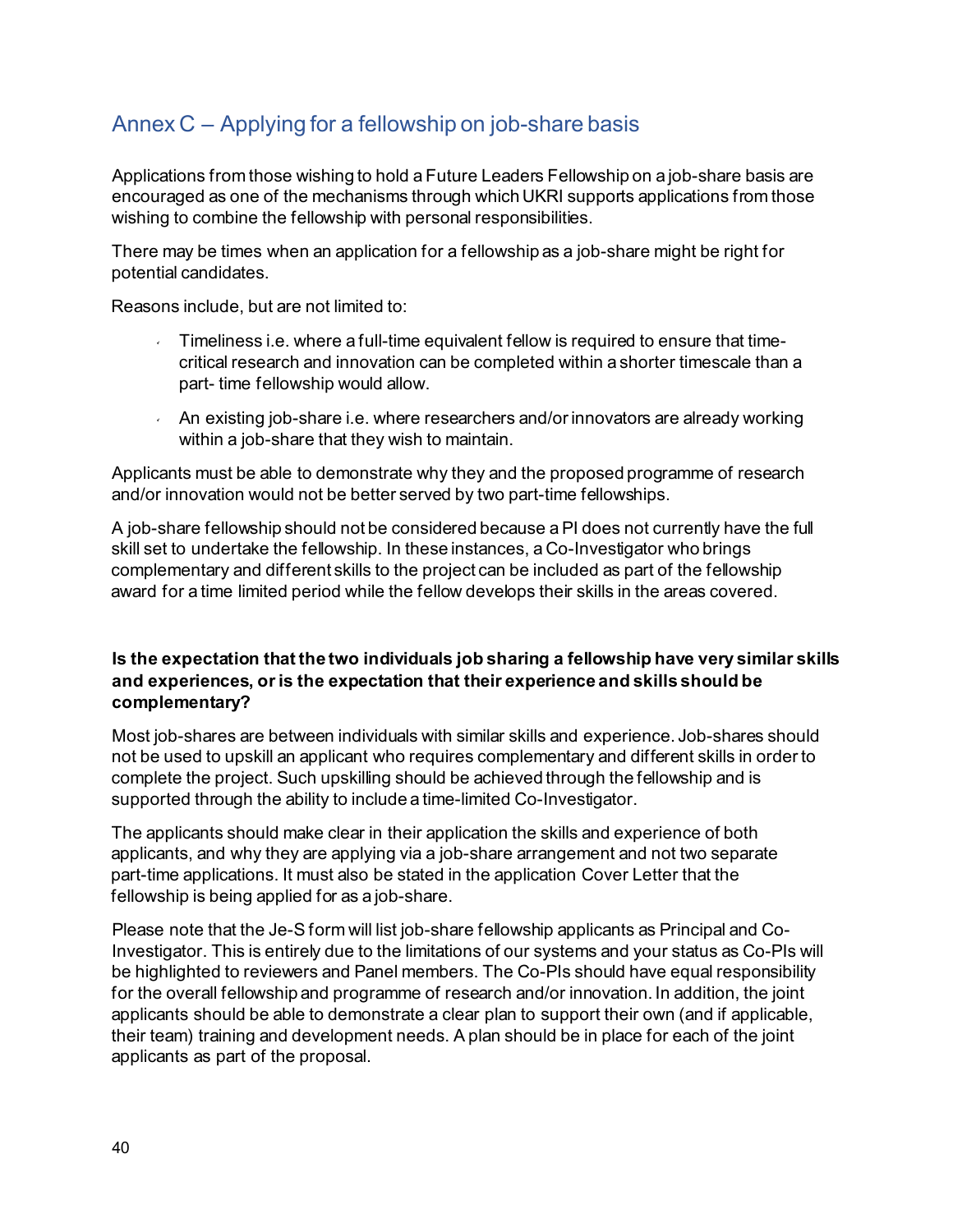This does not mean that the Co-PIs both have to have involvement in every aspect of the programme of research and/or innovation.For example, in terms of publications or other outcomes that result from the fellowship it may be that one Co-PI has more involvement in particular aspects than the other so we would not mandate that both Co-PIs have to have identical credit for these.

# **How do we apply as a job-share fellowship?**

We recommend that you contact the FLF team before applying on a job-share basis.

Only one application is required. Due to the limitations of Je-S it is not possible to have joint Principal Investigators (PIs) on the application so the joint applicants (Co-PIs) will be a notional PI (the 'Fellow') and a Co-I. Throughout the review and assessment process it will be made clear that the joint applicants should be treated as Co-PIs and as such the applicants will be considered on equal terms with neither candidate considered the 'lead' or 'primary' PI apart from for system administrative purposes.

#### **What guidance do reviewers get when considering job-share proposals?**

Noting that job-share fellowships are non-standard and that members of the research and innovation community may not have reviewed such proposals before, additional feedback is provided to those carrying out the external peer review of proposals and for those sitting on the Sift and Interview Assessment Panels. Additional guidance for reviewers on job-share applications can be found within th[e Future Leaders Fellowships Reviewers'](https://www.ukri.org/what-we-offer/developing-people-and-skills/future-leaders-fellowships/future-leaders-fellowships-guidance/expert-review/) Guidance. With regards to the FLF assessment criteria, this guidance also:

- a. Makes it clear that applicants are joint Principal Investigators
- b. States that the:
	- i. consideration of the *Research & Innovation Excellence* and the *Impact & Strategic Relevance* assessment criteria need to include assessment of how the proposed project forms a single coherent programme rather than separate activities
	- ii. consideration of the *Applicant and their Development* assessment criteria needs to consider both applicants jointly
	- iii. consideration of the *Research and Innovation Environment & Costs*  assessment criteria needs to consider the commitment of the host organisation to the development and establishment of both applicants, and how the host will support the proposed programme of work as a whole

Additional guidance for those sitting on Interview Panels will also be available. This will make clear that both applicants will be attending the interview and that questions should be addressed to both applicants. Furthermore, it will be stated that that the applicant's joint Full Time Equivalent (FTE) spent on the Fellowship will be between the 0.5 and 1 required of a standard Fellowship.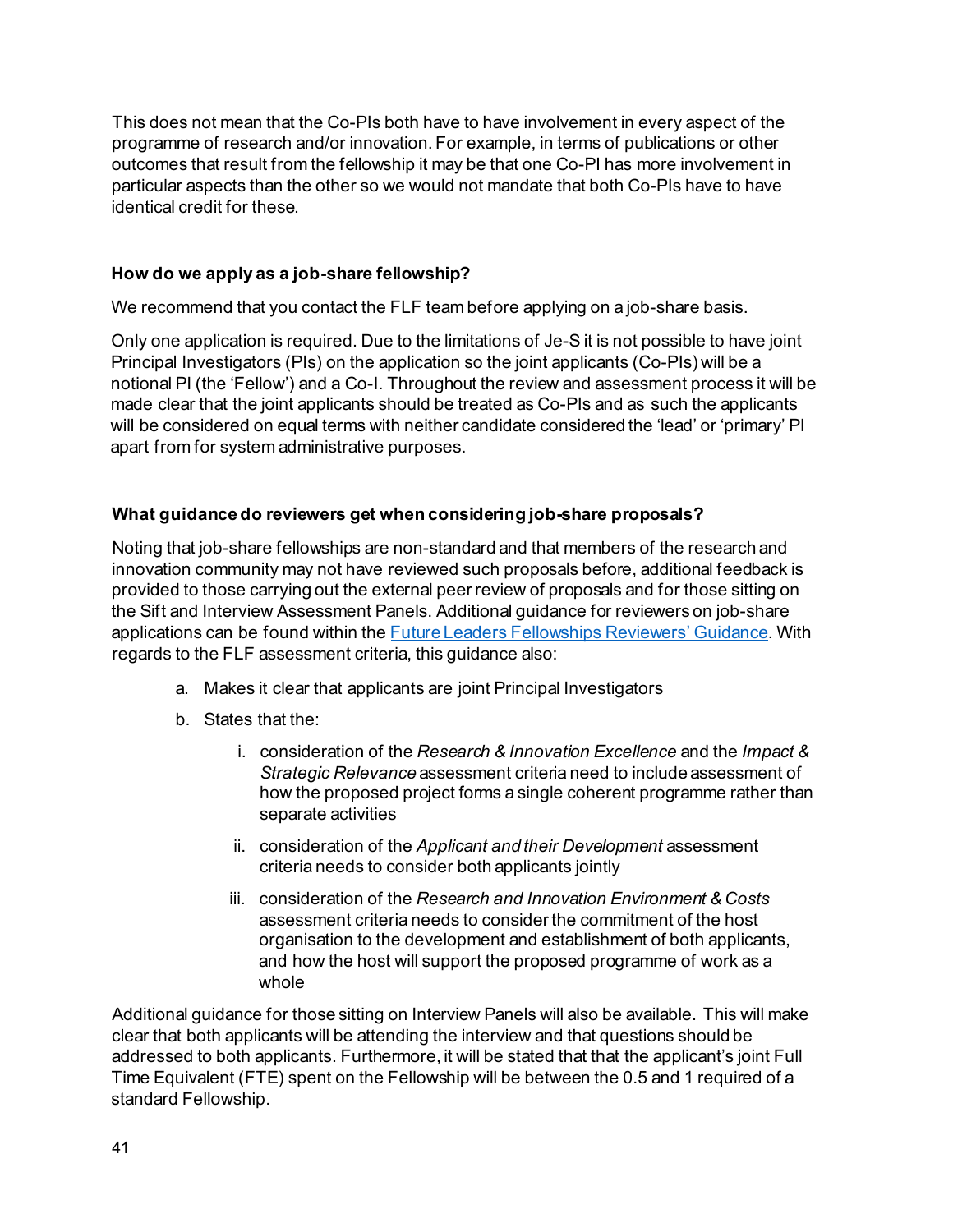# <span id="page-45-0"></span>Annex D – Career breaks and flexible working

The assessment of fellowship applications frequently involves appraisal of the applicant's track record. In making this appraisal, review panels take into account time spent outside the active research / innovation environment, whether through career breaks or flexible working.

#### **Definitions**

Career breaks are defined as a substantive period of time spent outside research / innovation. Reasons may include\* the following:

- Personal reasons
- Trying out a new career
- Parental leave
- Ill health, injury or disability
- Caring/domestic responsibilities
- Study/training/further education

Flexible working describes any working arrangement where the number of hours worked, or the time that work is undertaken, vary from standard practice and could include\* the following:

- Reduction in full time hours
- Long-term partial return to work
- Job sharing
- Compressed working hours
- Term-time only working
- Annualised hours

#### **Guidance for review panels**

In assessing the effects of career breaks or flexible working, panels will note the applicant's career trajectory and potential at the beginning of a break, relative to the stage of the applicant's career. In assessing applicants, panels will recognise that the effects on productivity of a career break, or a period of flexible working, may continue beyond the return to work.

The following areas may be affected [1](#page-45-1)

- Presentation and publication record
- Patents filed
- Track record of securing funding, including time to obtain preliminary data

<span id="page-45-1"></span><sup>&</sup>lt;sup>1</sup> Lists are not exhaustive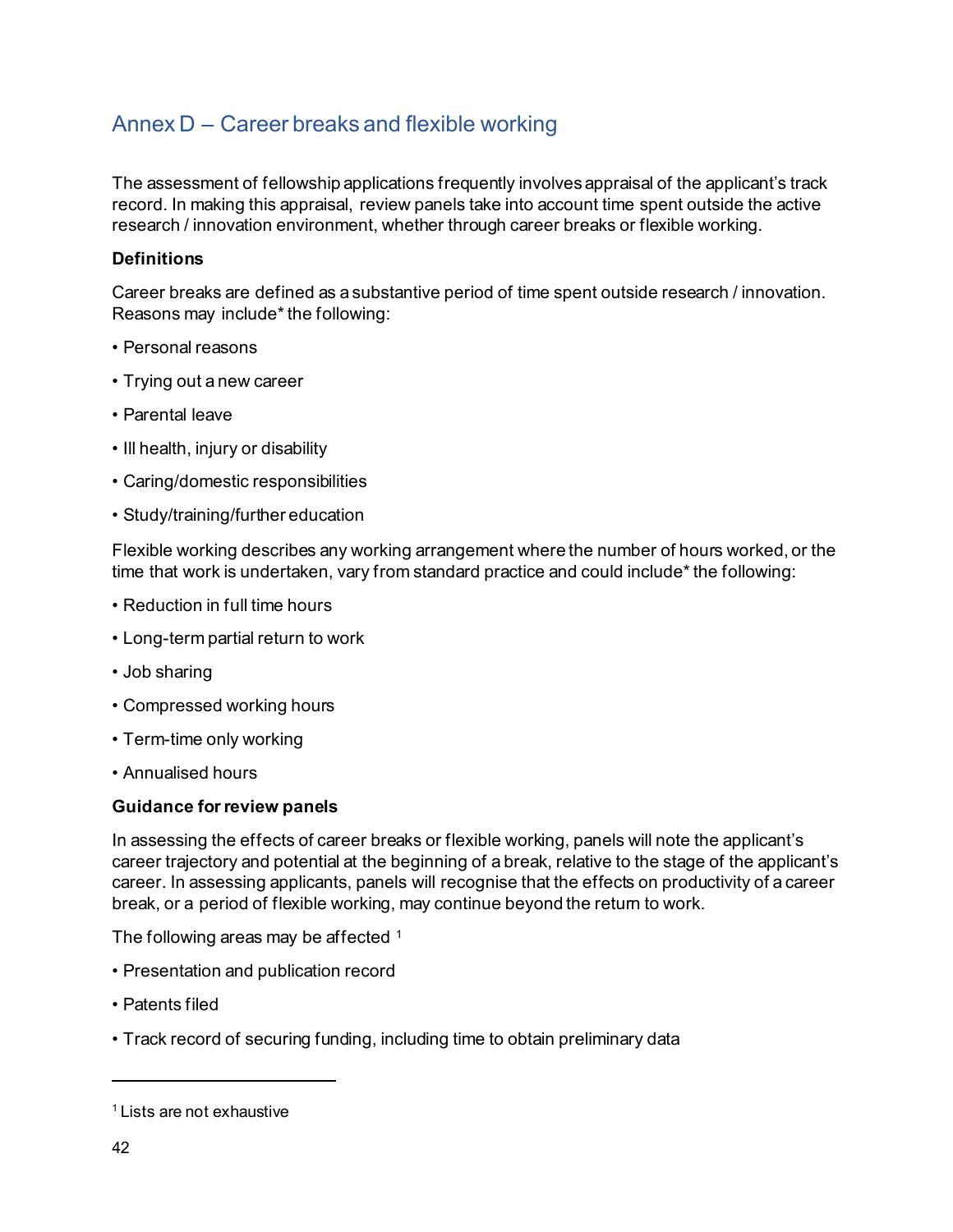- Maintaining networks of research / innovation contacts and collaborations
- Recruitment of staff
- Time required for training
- The ability to take up opportunities in different geographical locations
- The ability to take up courses, sabbaticals, 'visits,' placements and secondments

#### **Guidance for applicants**

Applicants should make clear any substantive periods of absence from research / innovation within their application. Further details on the nature of the absence and how it has affected track record, productivity and career progression may be provided if desired. [2](#page-46-0) Information provided will be used only to make appropriate adjustments when assessing an individual's track record, productivity and career progression.

<span id="page-46-0"></span> $2$  The information provided in response to this question helps UKRI in assessing how effective our policies and procedures are in promoting equal opportunities. This information may be used anonymously for statistical purposes and any publication would be on aggregate level. The information is treated in confidence and in line with the UKRI's data protection procedures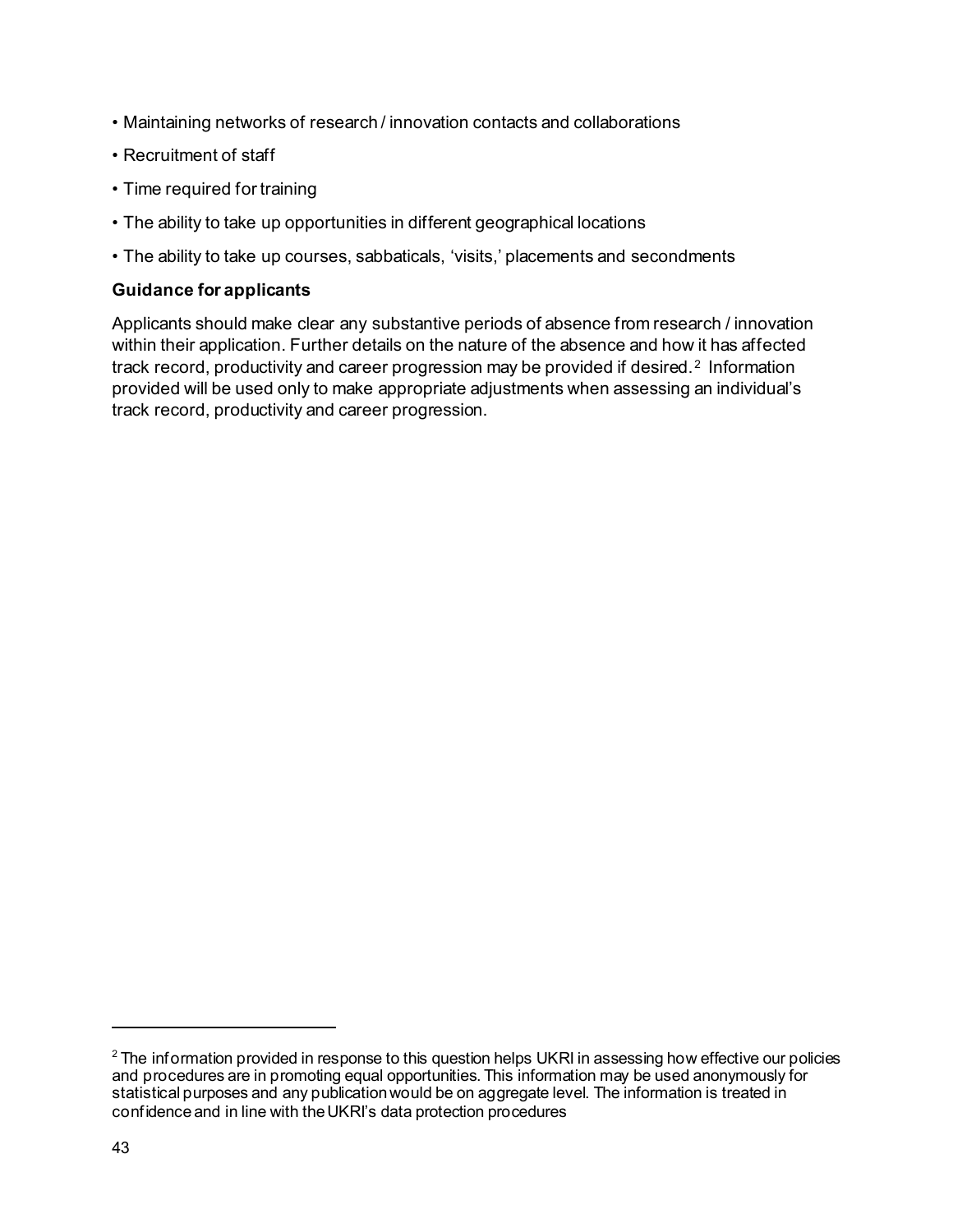# <span id="page-47-0"></span>Annex F – Proposals involving animal use

#### **Use of animals**

<span id="page-47-1"></span>`

The elaboration of a compelling research and/or innovation case is an essential prerequisite for justifying the use of animals. Over the past few years there have been a number of important initiatives aimed at raising the sometimes-inadequate standard of reporting of animal experiments in the scientific literature. The [NC3Rs' ARRIVE guidelines,](https://www.mrc.ac.uk/links/nc3rs-arrive-guidelines/) for example, lay out criteria that should be met in reporting animal studies in order that their results and conclusions can be appropriately evaluated by readers. These criteria address a range of issues relating to transparency and validity of experimental design, the avoidance or minimisation of bias and the adequacy of statistical aspects of the study, including statistical power and appropriate statistical analysis.

In light of these initiatives UKRI [has revised and updated its guidelines](https://www.mrc.ac.uk/links/updated-rcuk-guidance-for-funding-applications-involving-animal-research/) on what information needs to be provided to allow appropriate and thorough evaluation of the scientific strengths and weaknesses of proposals for funding involving animal use. In some cases, adherence to the principles defined in this section will require additional resources, for example, for animal identification such as 'microchipping', increased maintenance charges resulting from the randomisation procedure, or salary costs associated with obtaining statistical support. We recognise this and will support such costs where fully justified in the appropriate sections.

The NC3Rs has developed guidance for applicants when selecting contractors for animal research and the expectations of UK public funders. A presentation detailing the information that applicants should provide can be found on th[e NC3Rs website.](https://www.nc3rs.org.uk/news/choosing-contractors-animal-research)

Applicants should be aware that all applications involving the use of non-human primates, cats, dogs, pigs and equines will be referred to the NC3Rs via their Peer Review Service. In some circumstances, applications involving the use of other species may also be referred, at the discretion of UKRI.

Experiments using animals must comply with the Animals (Scientific Procedures) Act 1986 (ASPA), amended 2012 and any further embodiments. Institutions and grant holders are responsible for ensuring that all appropriate establishment, personal and project licences required under the Act have been granted by the Home Office, including gaining approval via their institution's local ethical review process. All awards are made on the absolute condition that no work that is controlled by the Act will begin until the necessary licences have been obtained.

In addition, applicants must ensure that they are following best practice in relation to animal husbandry and welfare. Where proposed work is not covered under an existing ASPA project license, applicants should make certain that their proposals are received by their local Animal Welfare and Ethical Review Body (AWERB), prior to submission and ensure that any ethical or welfare implications raised are addressed.

#### **Replacement, reduction and refinement of animal experiments**

Applicants are expected to have developed their applications in accordance with the crossfunder guidance for the use of animals in research[: Responsibility in the Use of Animals in](https://www.nc3rs.org.uk/sites/default/files/Responsibility%20in%20the%20use%20of%20animals%20in%20bioscience%20research%20-%20July%202015.pdf)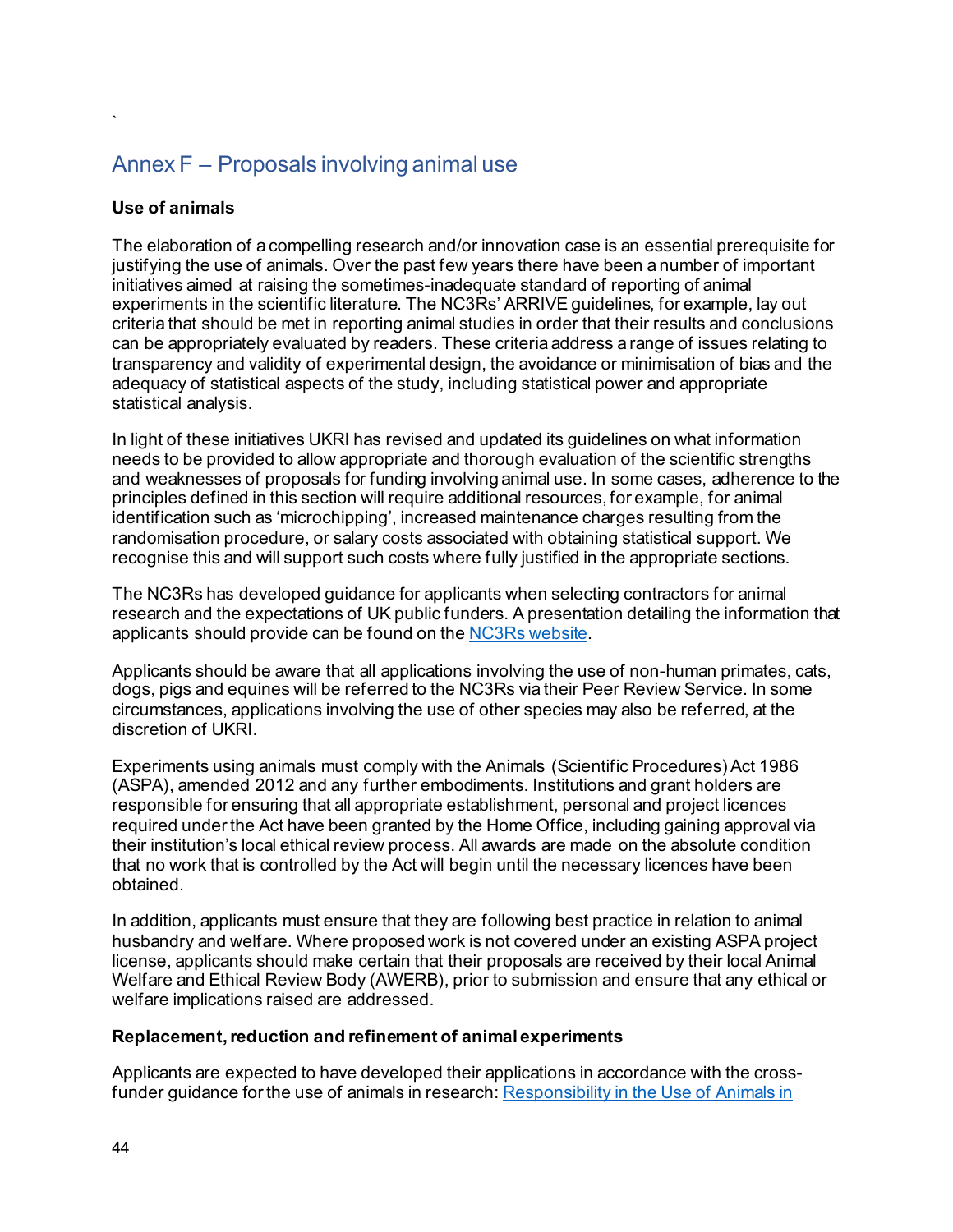[Bioscience Research](https://www.nc3rs.org.uk/sites/default/files/Responsibility%20in%20the%20use%20of%20animals%20in%20bioscience%20research%20-%20July%202015.pdf) and [NC3Rs Guidelines: Non-human Primate Accommodation, Care and](https://www.nc3rs.org.uk/non-human-primate-accommodation-care-and-use)  [Use.](https://www.nc3rs.org.uk/non-human-primate-accommodation-care-and-use) 

Experiments using animals funded by UKRI must comply with the Animals (Scientific Procedures) Act 1986 (ASPA), amended 2012 and any further embodiments in:

- Using the simplest possible, or least sentient, species of animal appropriate
- Ensuring that distress and pain are avoided wherever possible
- Employing an appropriate design and using the minimum number of animals consistent with ensuring that objectives of the proposal will be met.

Advice on opportunities and techniques for implementing these principles can be found on the [NC3Rs website.](https://www.nc3rs.org.uk/) This includes th[e Experimental Design Assistant \(EDA\),](https://www.nc3rs.org.uk/experimental-design-assistant-eda) a free online tool from the NC3Rs to help optimise experimental design and ensure that the number of animals used is consistent with the objectives of the proposal.

# **Proposals involving animal use**

Researchers/innovators are strongly advised to read the following section carefully before preparing a proposal to ensure all the relevant information required is included in the appropriate sections of their application. Applicants must ensure their proposal clearly sets out and justifies the following:

- The research objectives and how the knowledge generated will advance the field
- The need to use animals and lack of realistic alternatives
- Choice of species of animals to be used
- Type of animal(s), for example, strain, pathogen free, genetically modified or mutant
- Planned experimental design and its justification
- Numbers of animals and frequency of measurements/interventions to be used
- Primary outcomes to be assessed
- Planned statistical analyses

All applicants carrying out research involving the use of pigs are required to address the NC3Rs [standardised pig questions](https://bbsrc.ukri.org/documents/standardised-questions-on-the-use-of-pigs) within the body of the application.

Applicants proposing to use animals must complete the following section of the Je-S form:

| <b>Animal Costs</b>      | Detailing the costs associated with the purchase, breeding and<br>maintenance of each species of animal                                                                                                                                                                                                                                                |
|--------------------------|--------------------------------------------------------------------------------------------------------------------------------------------------------------------------------------------------------------------------------------------------------------------------------------------------------------------------------------------------------|
| Animal<br>Research       | Detailing any procedures categorised as moderate or severe (in<br>accordance with the maximum prospective severity rating in the Home<br>Office licence under which the work will be carried out) in order that the<br>assessment of the proposal can balance the importance of the potential<br>scientific advancement to the welfare of the animals. |
| Animal<br><b>Species</b> | Detailing scientific reasons for the use of animals and an explanation of<br>why there are no realistic alternatives must be given, with an explanation<br>of how the choice of species complies with ASPA.                                                                                                                                            |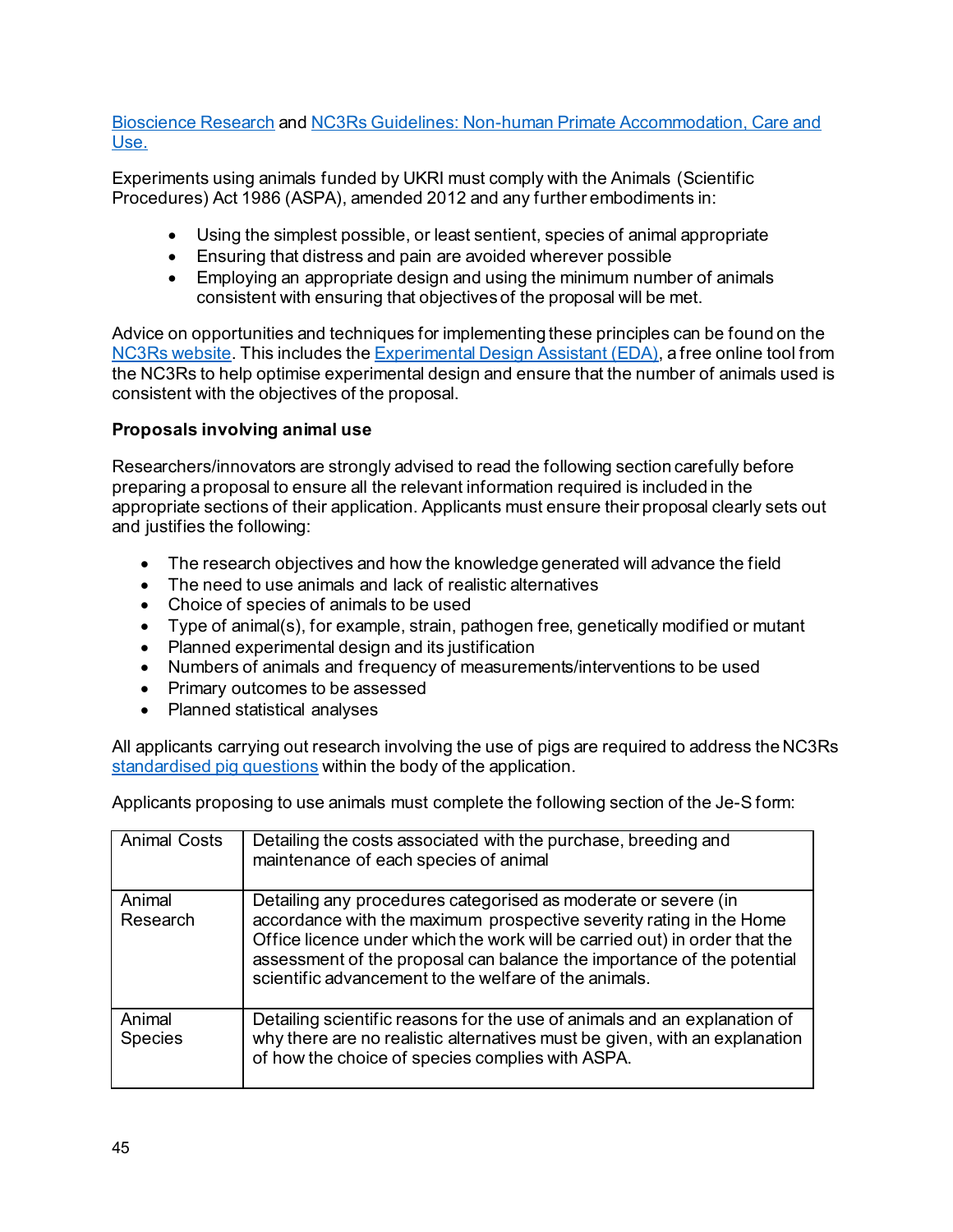# <span id="page-49-0"></span>Annex G – NERC British Antarctic Survey ship time and aircraft requests

### **British Antarctic Survey Logistic Support**

Applicants requiring NERC British Antarctic Survey Antarctic Logistic Support must complete a Pre-award Operational Planning Support Questionnaire (OSPQ). This is an online form. Applicants must email the Antarctic Access Office at BAS (afibas@bas.ac.uk) stating their name, institution and proposal title. The Antarctic Access Office will set up a new, numbered Pre-award OSPQ and send the link to the applicant along with instructions for completion. The Pre-award OSPQ **must be completed three months before** the Full proposal submission deadline and should be included as an attachment with the Full application.

Any funding applications that request Antarctic Logistic Support without having received prior logistic approval will be rejected.

For further information, please refer to th[e Antarctic Logistic Support –](https://www.ukri.org/councils/nerc/guidance-for-applicants/types-of-funding-we-offer/antarctic-logistic-support/) UKRI

#### **NERC ship time and aircraft requests**

Ship time and aircraft requests must be fully costed and entered as a Directly Incurred - Other cost in the Je-S submission. Please be aware that the costing process can take over 2 months, so any requests will need to be submitted as early as possible. If awarded, these will be notional costs which will be removed prior to award and paid directly to the facilities by NERC.

Please note that permissions can be challenging for some geographical areas, and feasibility forms part of the costing process in consultation with the facilities. Applicants intending to request access to NERC ships or aircraft must contact NERC Head Office at least two months before submitting an application. All applicants for NERC marine facilities must submit an online Ship-time & Marine Equipment (SME) application form by creating a cruise profile through the Marine Facilities Planning website. For further information, including details of timings, please refer to the NERC website.

Queries about ship time and aircraft requests should be directed to[: fellowships@nerc.ukri.org](mailto:fellowships@nerc.ukri.org).

For further information, including details on timings, please refer t[o How to apply for marine](https://www.ukri.org/councils/nerc/facilities-and-resources/find-a-nerc-facility-or-resource/how-to-apply-for-marine-facilities/)  [facilities –](https://www.ukri.org/councils/nerc/facilities-and-resources/find-a-nerc-facility-or-resource/how-to-apply-for-marine-facilities/) UKRI